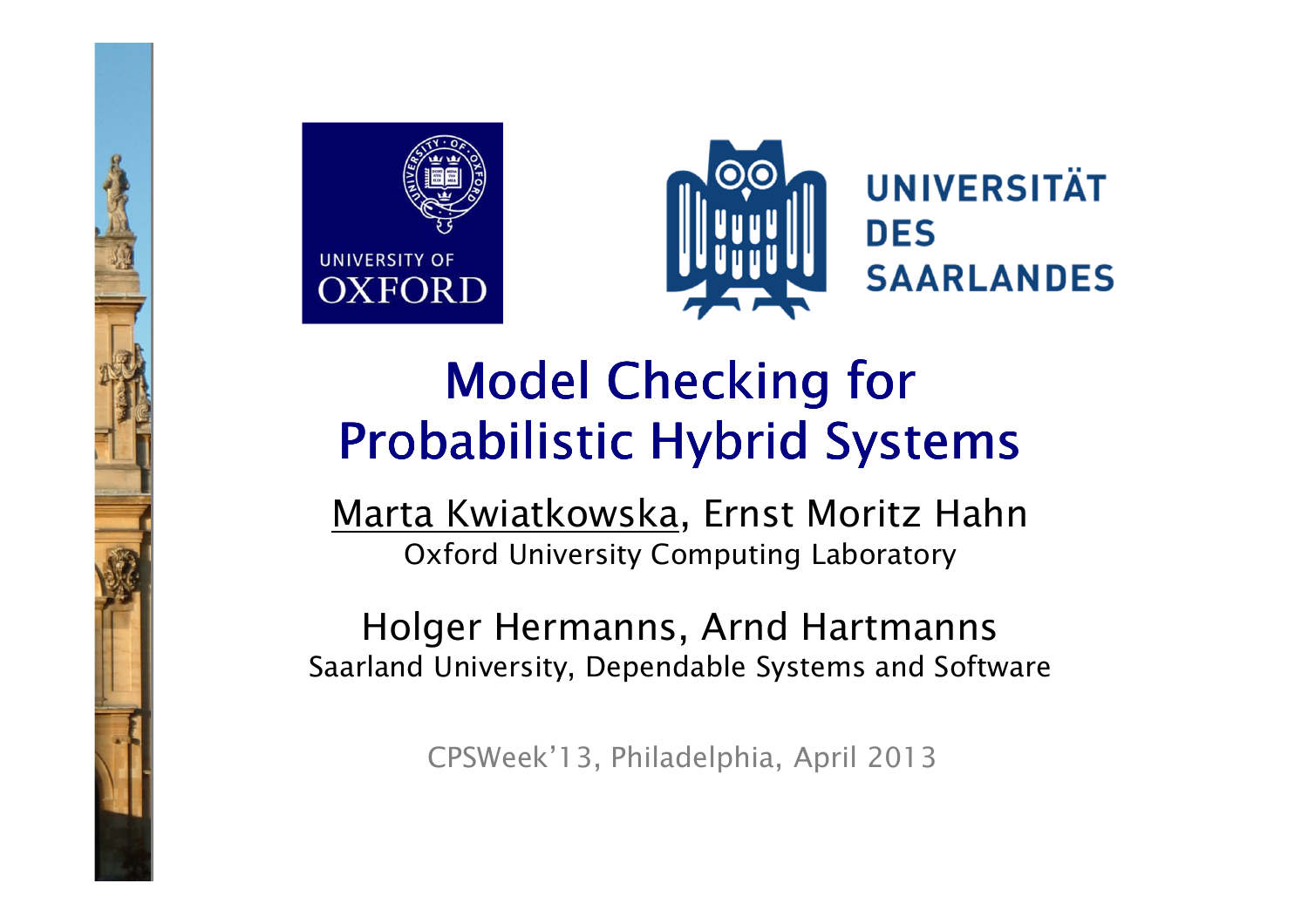# Introduction

Probabilistic models and probabilistic model checking

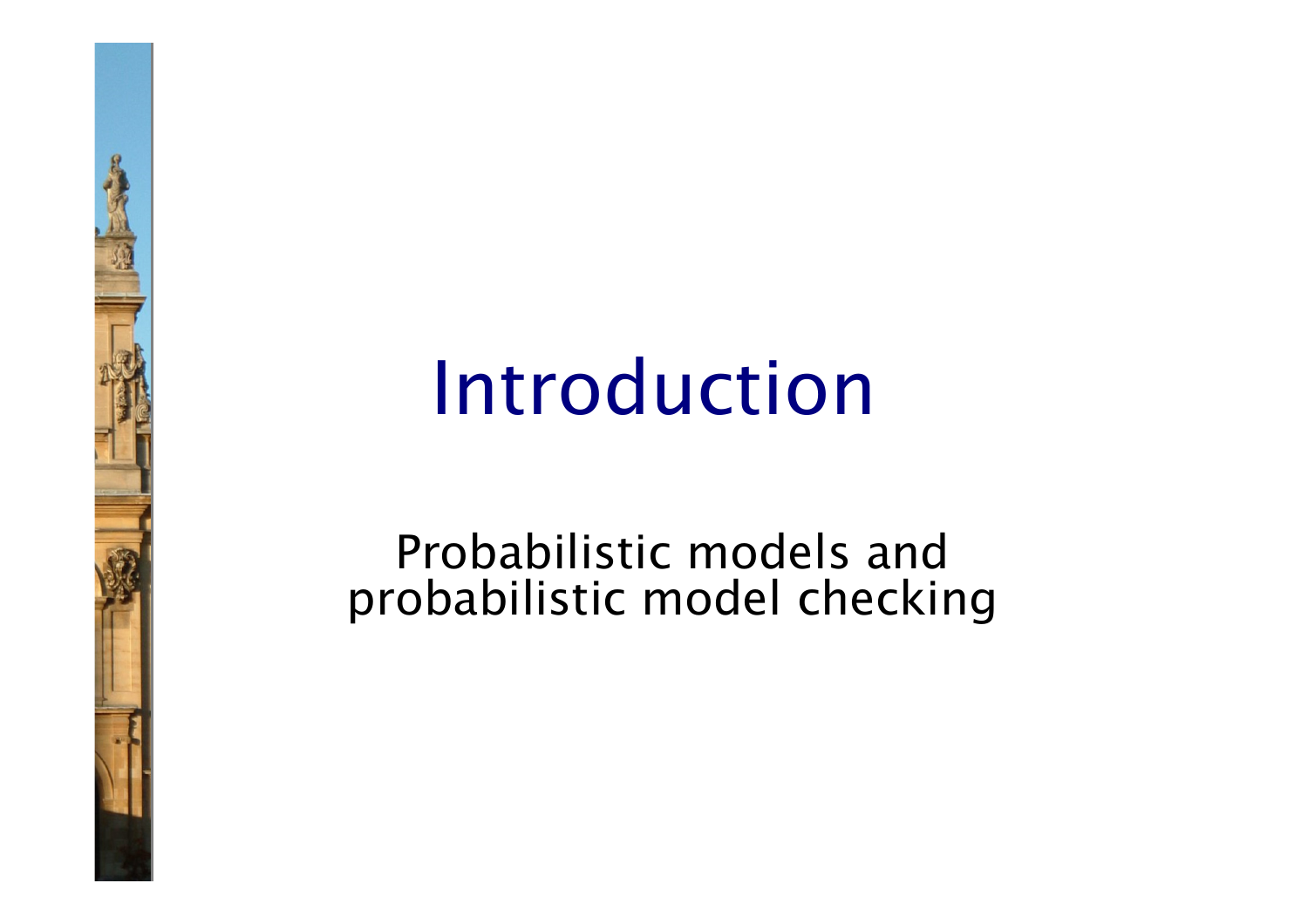### Model checking

#### Automated formal verification for finite-state models

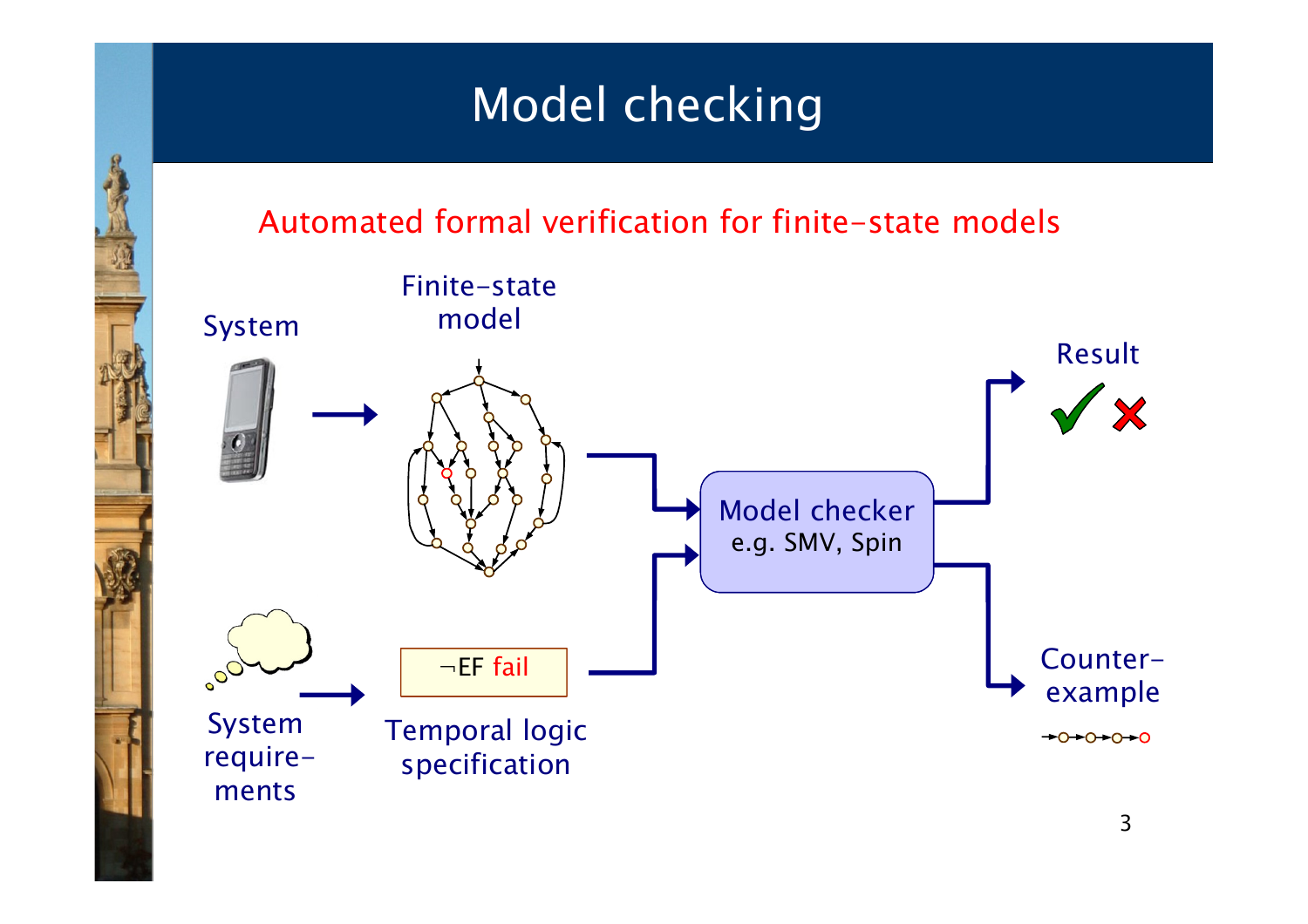## Probabilistic model checking

#### Automatic verification of systems with probabilistic behaviour

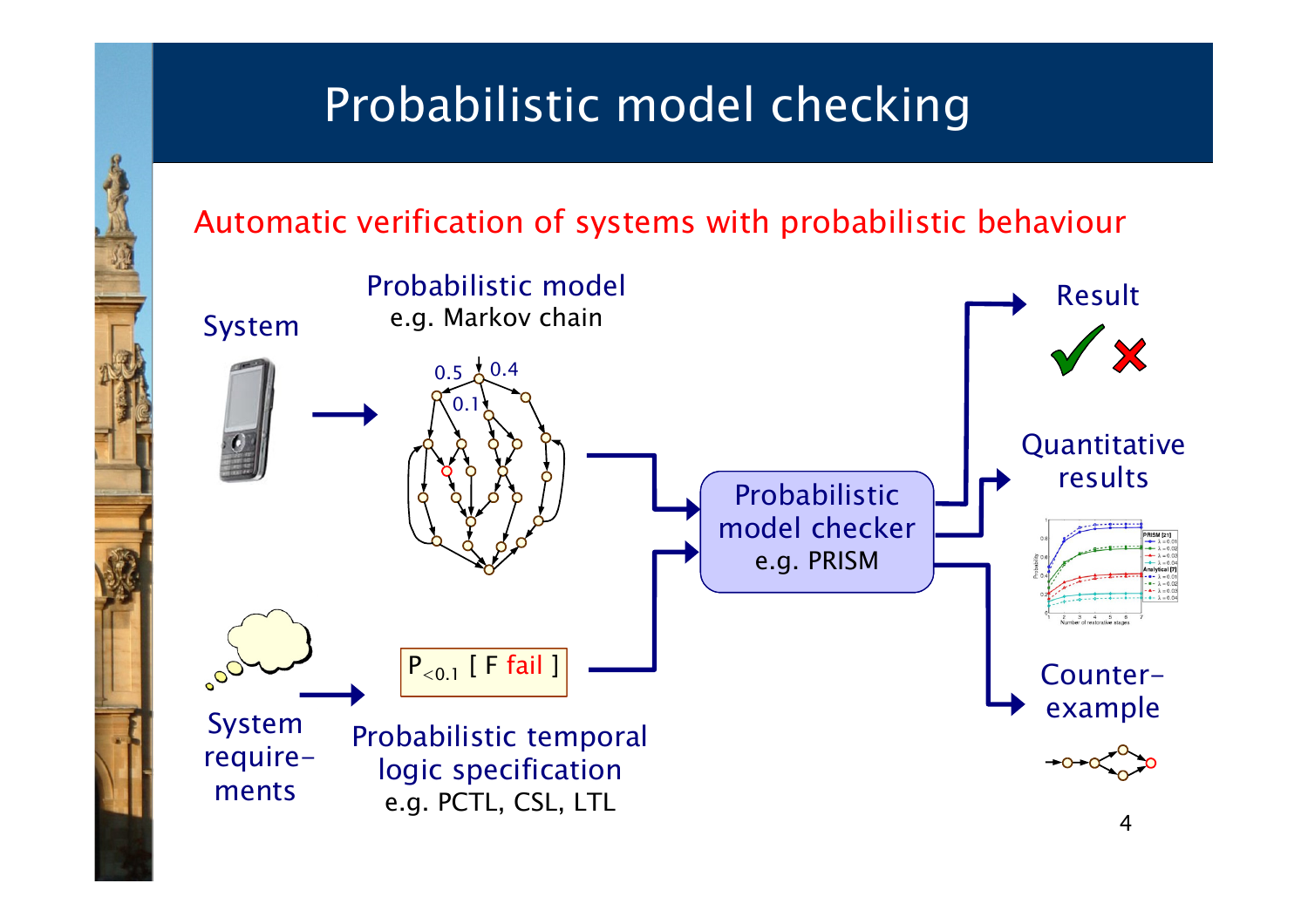# Why probability?

- Some systems are inherently probabilistic…
- Randomisation, e.g. in distributed coordination algorithms −as a symmetry breaker, in gossip routing to reduce flooding
- • Examples: real-world protocols featuring randomisation:
	- Randomised back-off schemes
		- CSMA protocol, 802.11 Wireless LAN
	- Random choice of waiting time
		- IEEE1394 Firewire (root contention), Bluetooth (device discovery)
	- Random choice over a set of possible addresses
		- IPv4 Zeroconf dynamic configuration (link-local addressing)
	- Randomised algorithms for anonymity, contract signing, …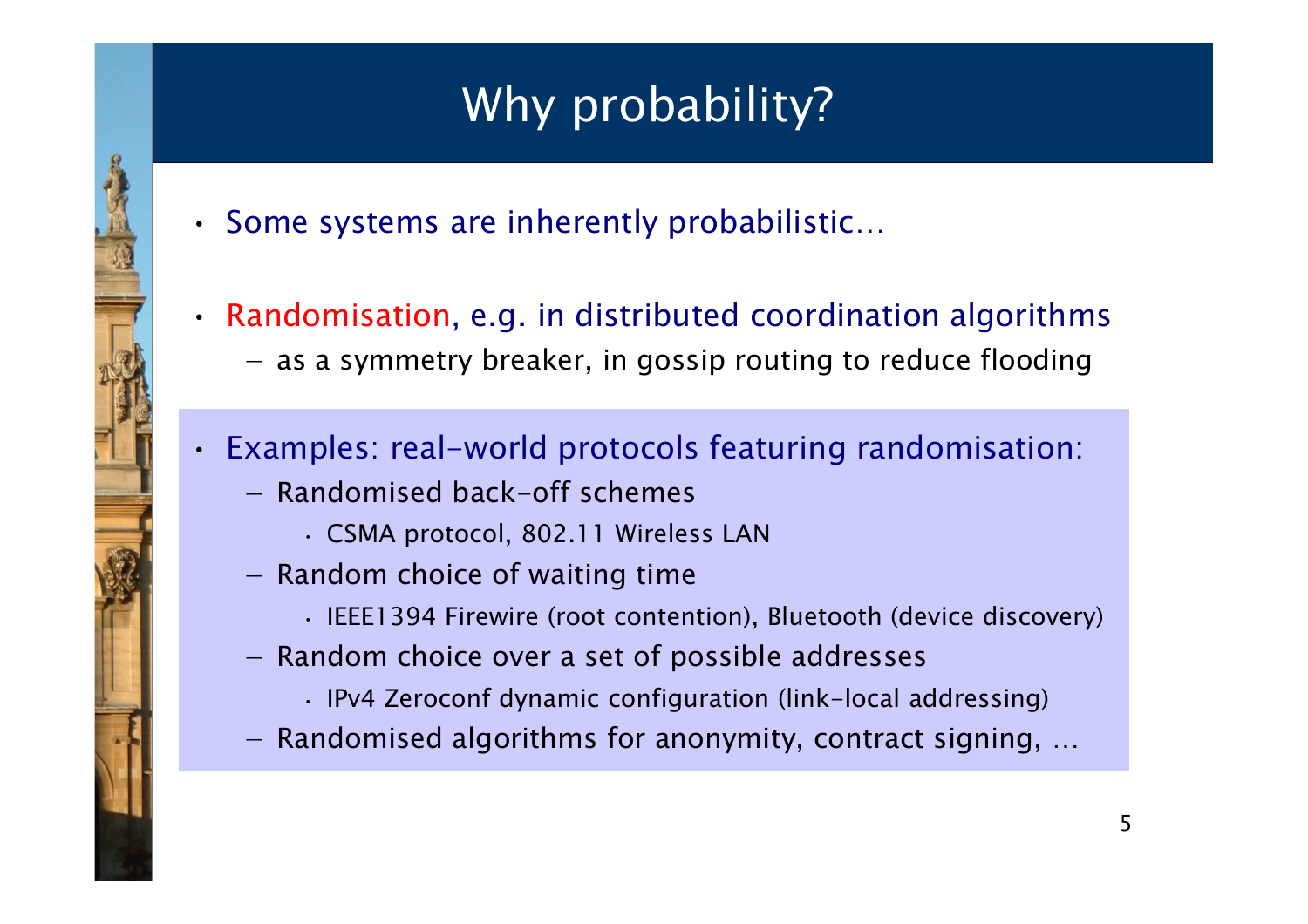# Why probability?

- Some systems are inherently probabilistic…
- Randomisation, e.g. in distributed coordination algorithms −as a symmetry breaker, in gossip routing to reduce flooding
- • To model uncertainty and performance
	- −to quantify rate of failures, express Quality of Service
- • Examples:
	- computer networks, embedded systems
	- power management policies
	- nano-scale circuitry: reliability through defect-tolerance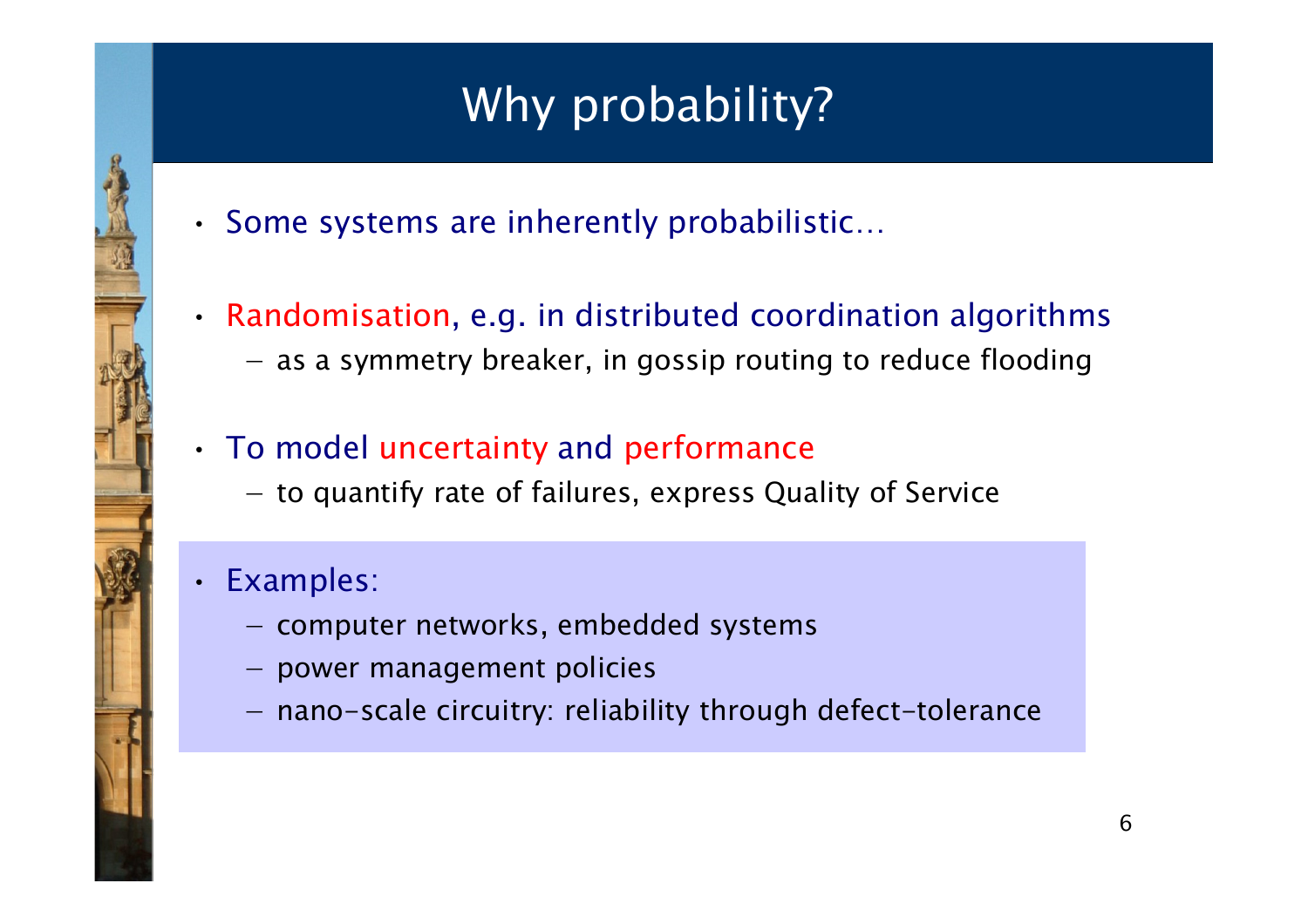# Why probability?

- Some systems are inherently probabilistic…
- Randomisation, e.g. in distributed coordination algorithms −as a symmetry breaker, in gossip routing to reduce flooding
- • To model uncertainty and performance
	- −to quantify rate of failures, express Quality of Service
- To model biological processes
	- −reactions occurring between large numbers of molecules are naturally modelled in a stochastic fashion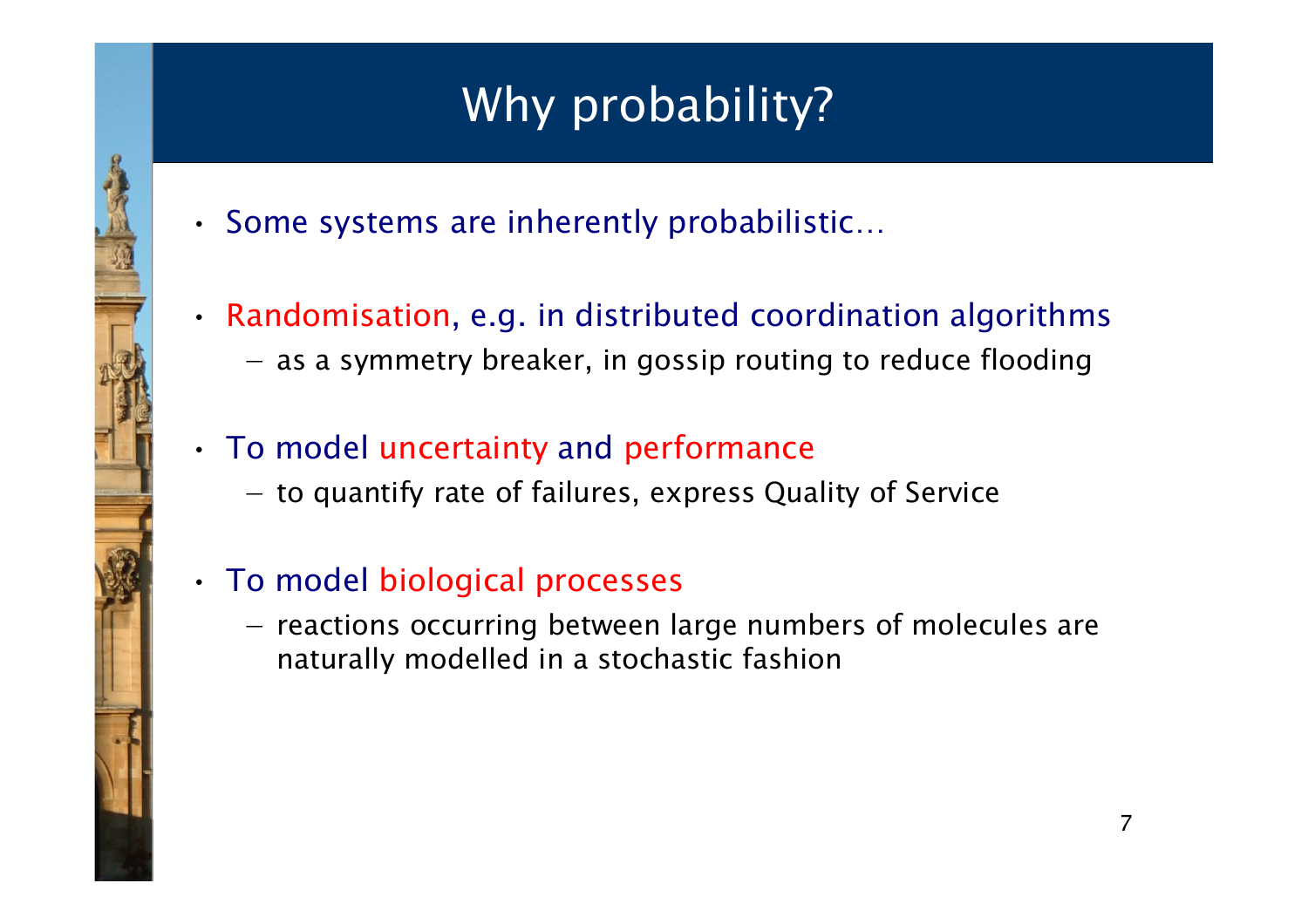# Verifying probabilistic systems

- We are not just interested in correctness
- • We want to be able to quantify:
	- security, privacy, trust, anonymity, fairness
	- safety, reliability, performance, dependability
	- resource usage, e.g. battery life
	- and much more…
- Quantitative, as well as qualitative requirements:
	- how reliable is my car's Bluetooth network?
	- how efficient is my phone's power management policy?
	- is my bank's web-service secure?
	- what is the expected long-run percentage of protein X?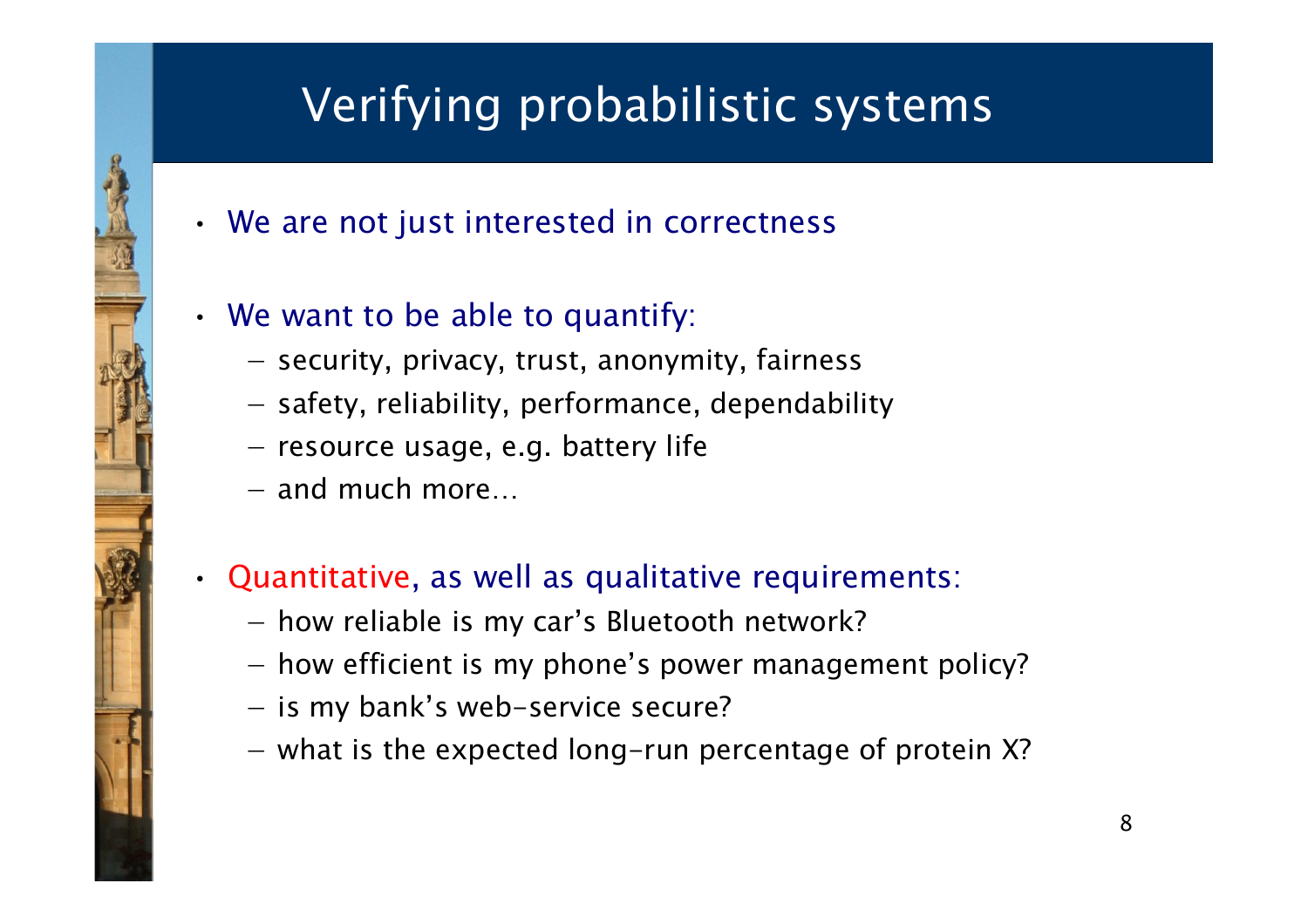# Probabilistic models

- Markov Decision Process (MDP)
	- probabilistic and nondeterministic behaviour
	- already allow to express relevant class of models
	- semantic base for extended models below
- Probabilistic Timed Automata (PTA)
	- extend MDPs with clocks to express timed behaviour
- Probabilistic Hybrid Automata (PHA)
	- extend clocks of PTAs to more general continuous variables
	- often described by differential equations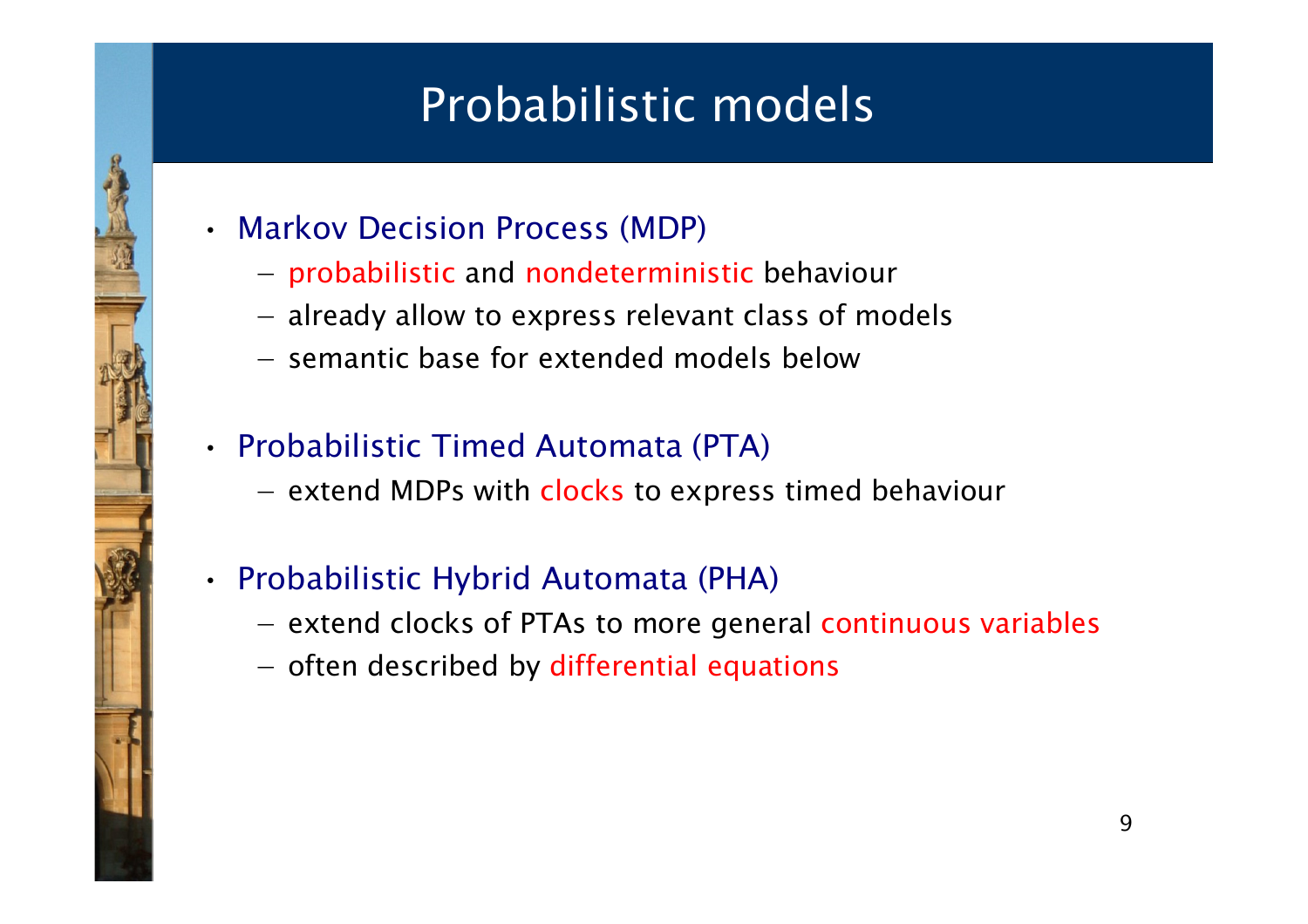### Nondeterminism

- Some aspects of a system may not be probabilistic and should not be modelled probabilistically; for example:
- • Concurrency - scheduling of parallel components
	- −e.g. randomised distributed algorithms - multiple probabilistic processes operating asynchronously
- Underspecification unknown model parameters
	- −e.g. a probabilistic communication protocol designed for message propagation delays of between  $\mathsf{d}_{\mathsf{min}}$  and  $\mathsf{d}_{\mathsf{max}}$
- Unknown environments

•

•

e.g. probabilistic security protocols – unknown adversary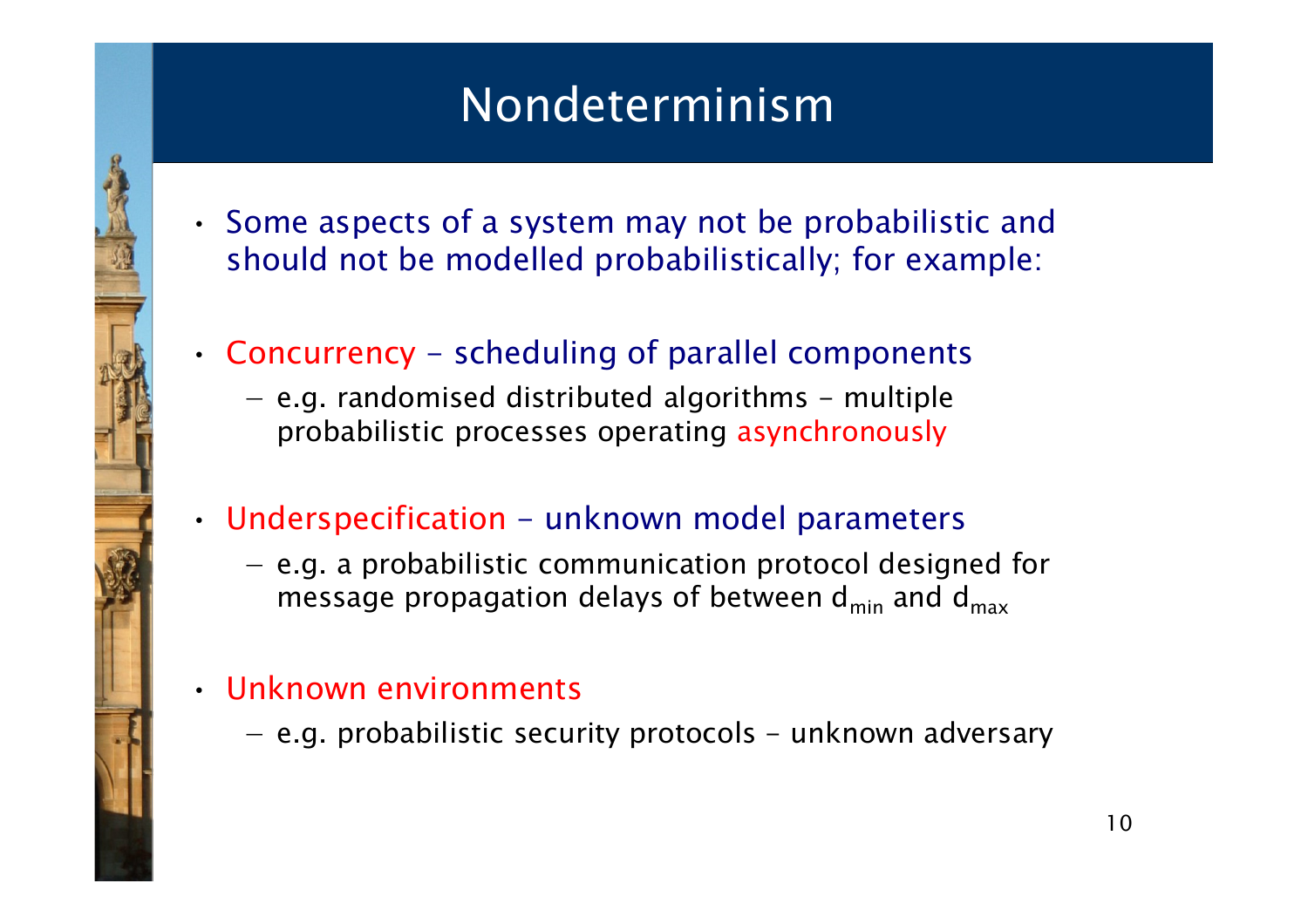### Markov decision processes

- Formally, an MDP M is a tuple  $(S,s_{\text{init}},\text{Steps},L)$  where:
	- −S is a finite set of states ("state space")
	- − $s_{init} \in S$  is the initial state
	- −Steps :  $S \rightarrow 2^{Act\times Dist(S)}$  is the transition probability function

where Act is a set of actions and Dist(S) is the set of discrete probability distributions over the set S

− $L : S \rightarrow 2^{AP}$  is a labelling with atomic propositions

#### Notes:

•

- −Steps(s) is always non-empty, i.e. no deadlocks
- −the use of actions to label distributions is optional

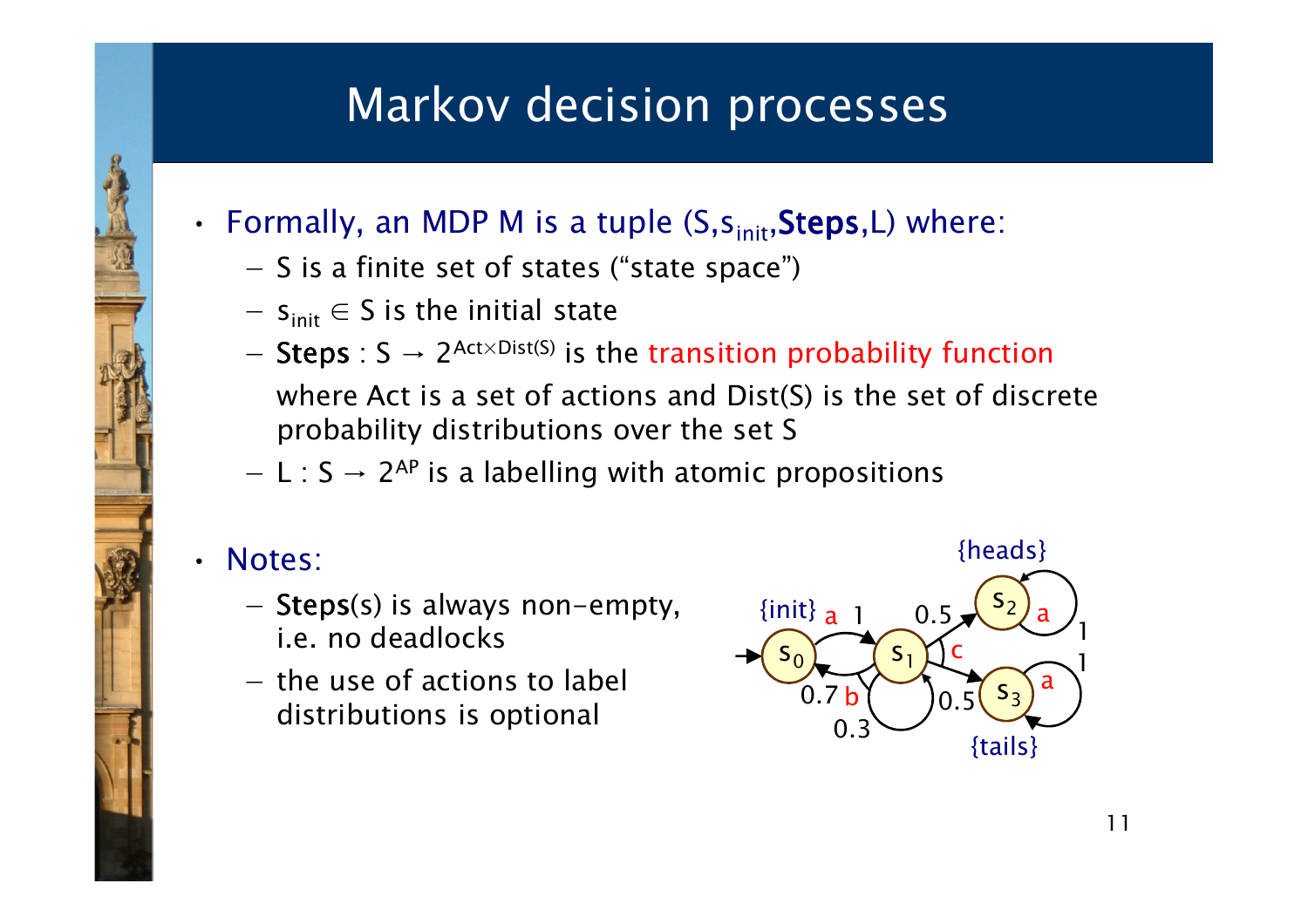## Simple MDP example

- Simple communication protocol
	- −after one step, process starts trying to send a message
	- −then, a nondeterministic choice between: (a) waiting a step<br>because the shaped is unready (b) sending the message because the channel is unready; (b) sending the message
	- −if the latter, with probability 0.99 send successfully and stop
	- and with probability 0.01, message sending fails, restart

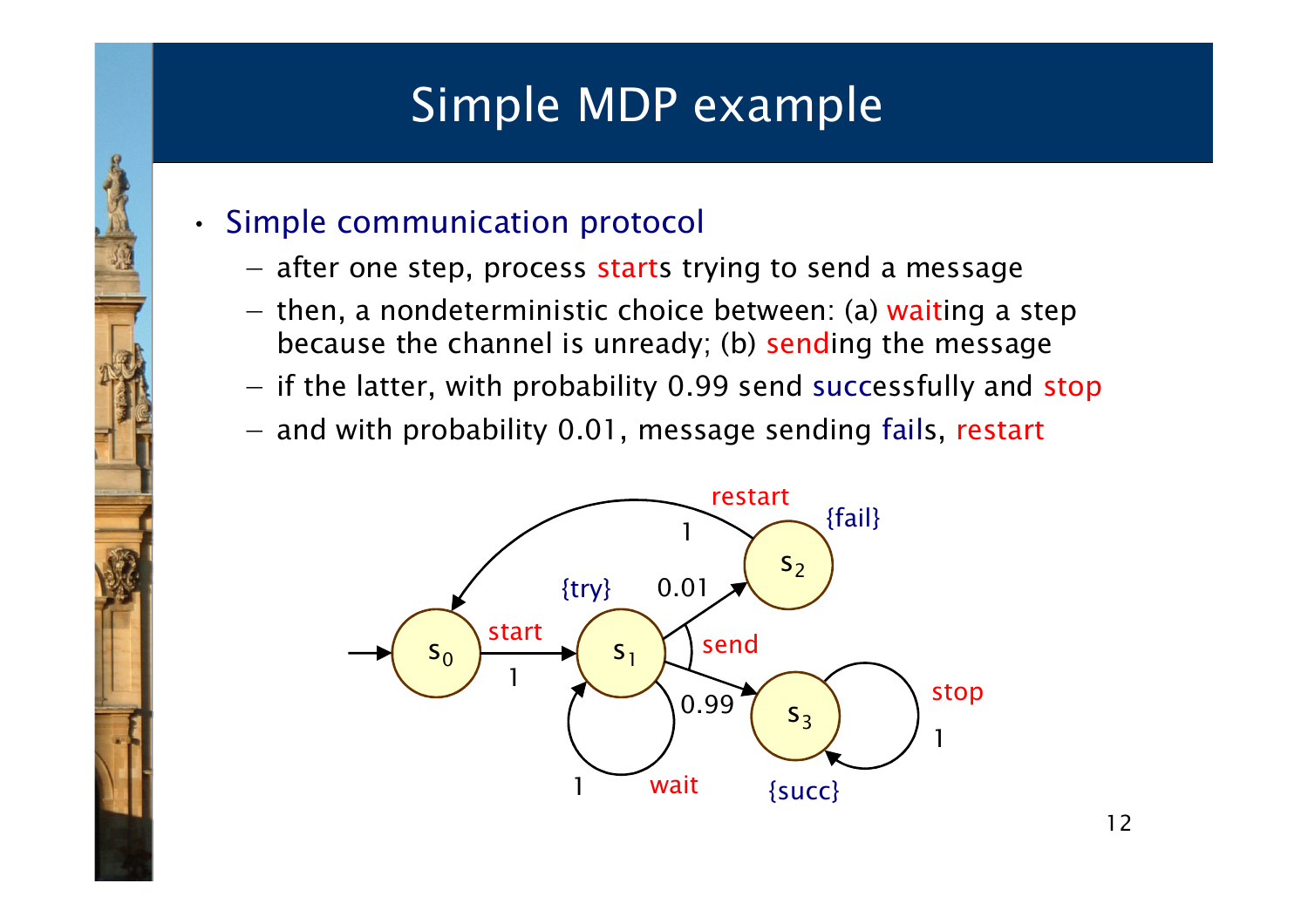# Modelling MDPs

- Guarded Commands modelling language
	- −simple, textual, state-based language
	- −based on Reactive Modules [AH99]
	- −basic components: modules, variables and commands

#### •Modules:

- −components of system being modelled
- a module represents a single MDP

#### module example

endmodule

...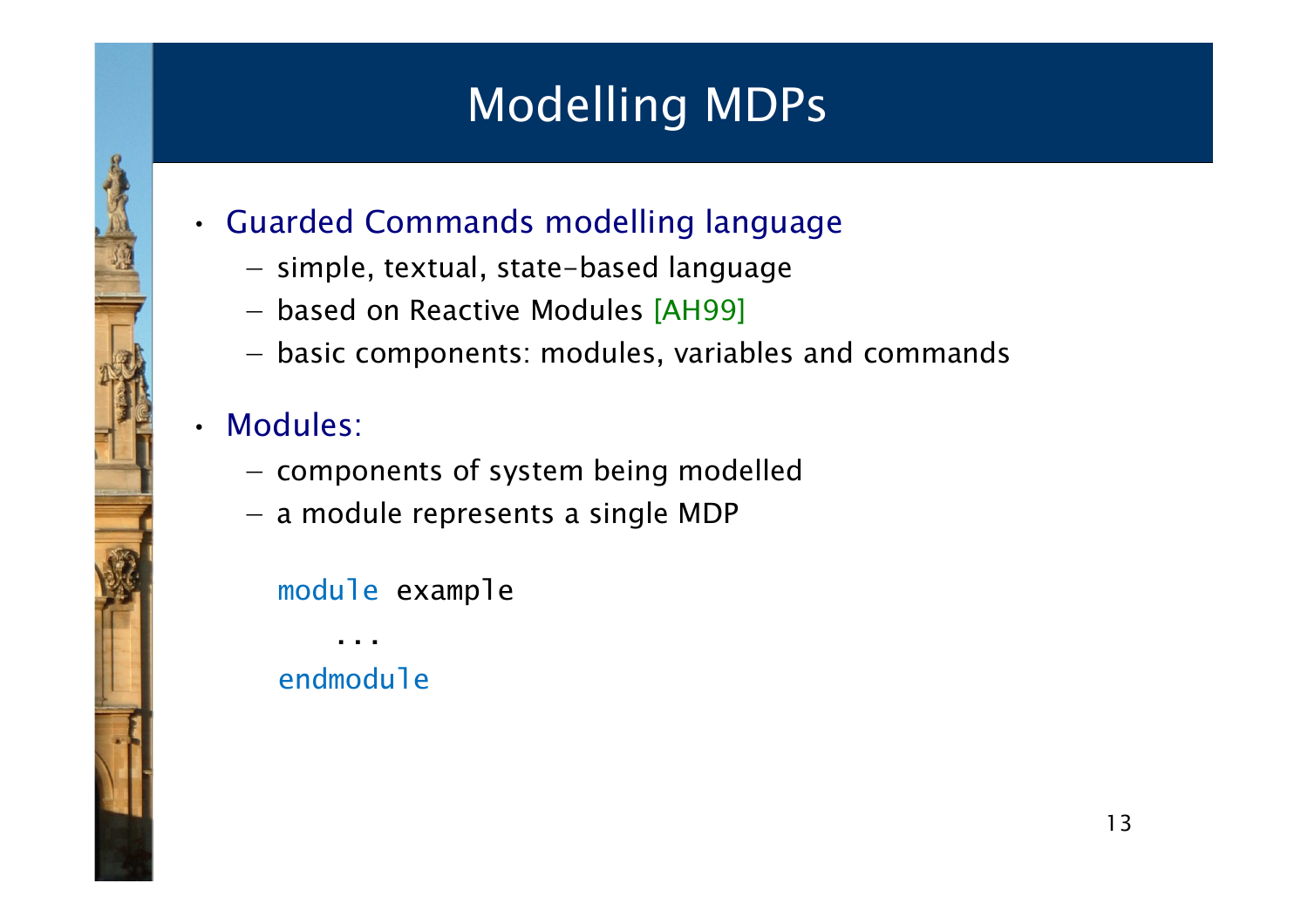# Modelling MDPs

- Guarded Commands modelling language
	- −simple, textual, state-based language
	- −based on Reactive Modules [AH99]
	- −basic components: modules, variables and commands

#### • Variables:

- −finite-domain (bounded integer ranges or Booleans)
- local or global anyone can read, only owner can modify
- −variable valuation  $=$  state of the MDP

#### module example

```
s : [0..3] init 0;
```

```
endmodule
```
...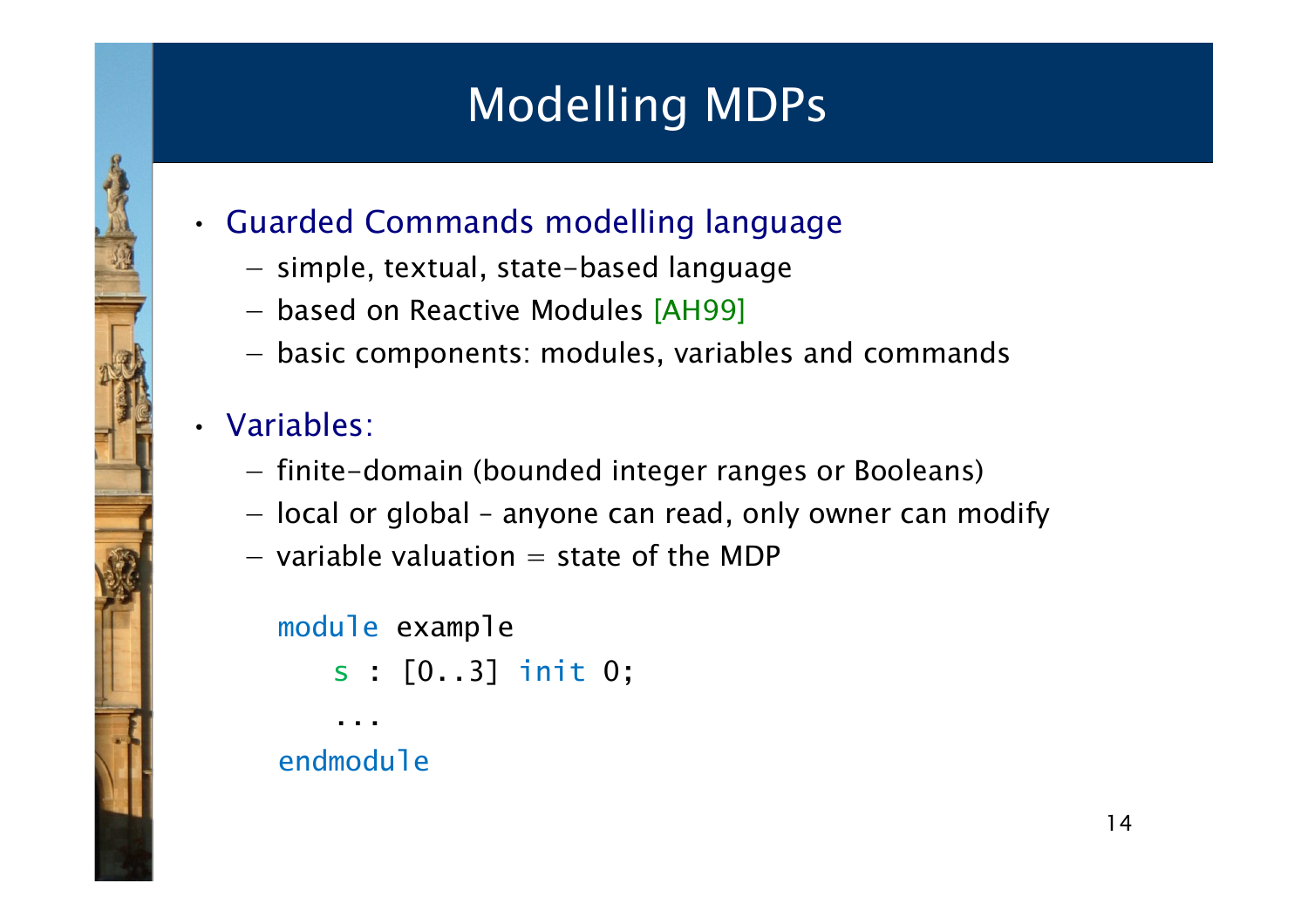# Modelling MDPs

- Guarded Commands modelling language
	- −simple, textual, state-based language
	- −based on Reactive Modules [AH99]
	- −basic components: modules, variables and commands

#### • Commands:

−describe the transitions between the states

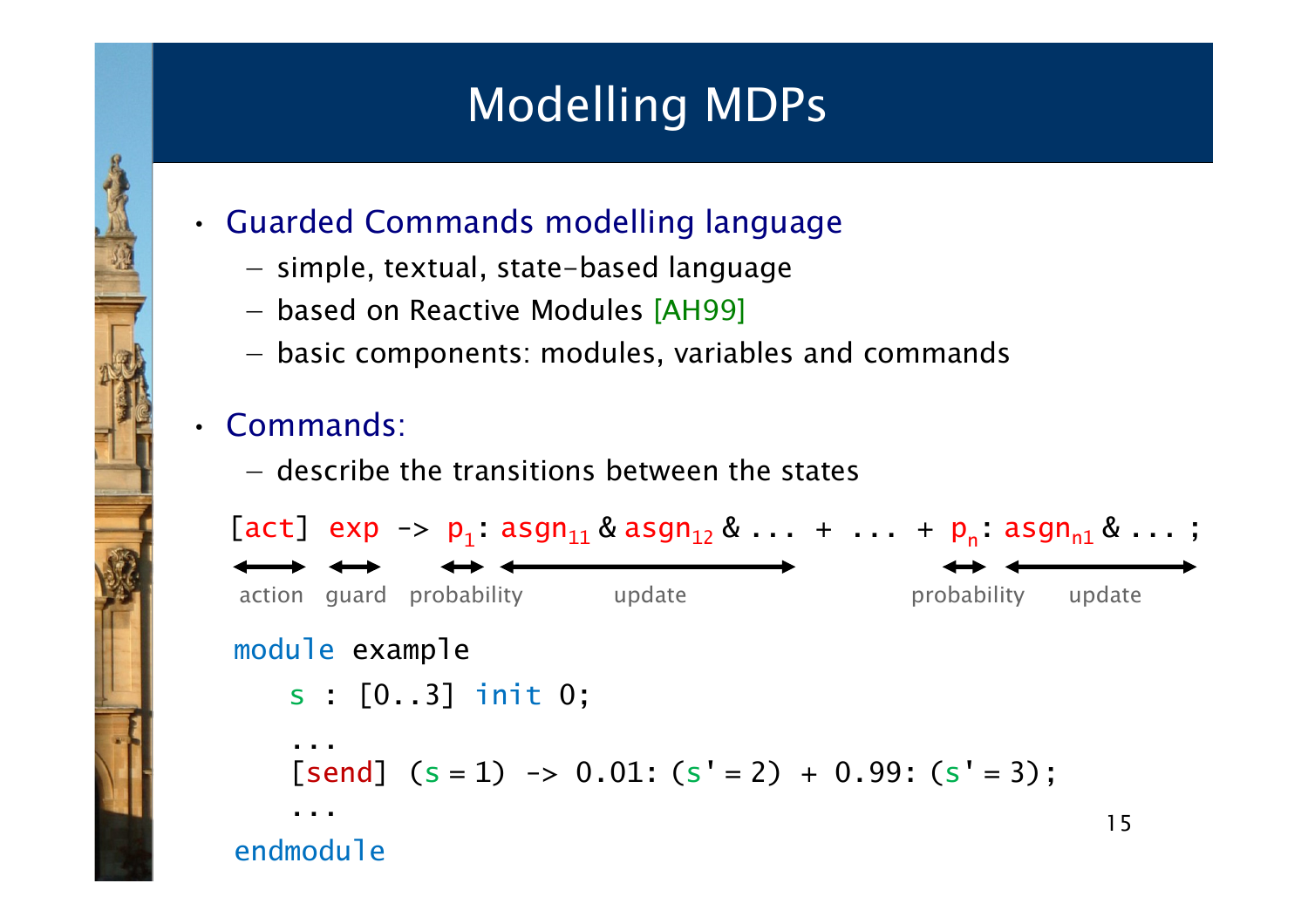# Simple MDP example



endmodule

16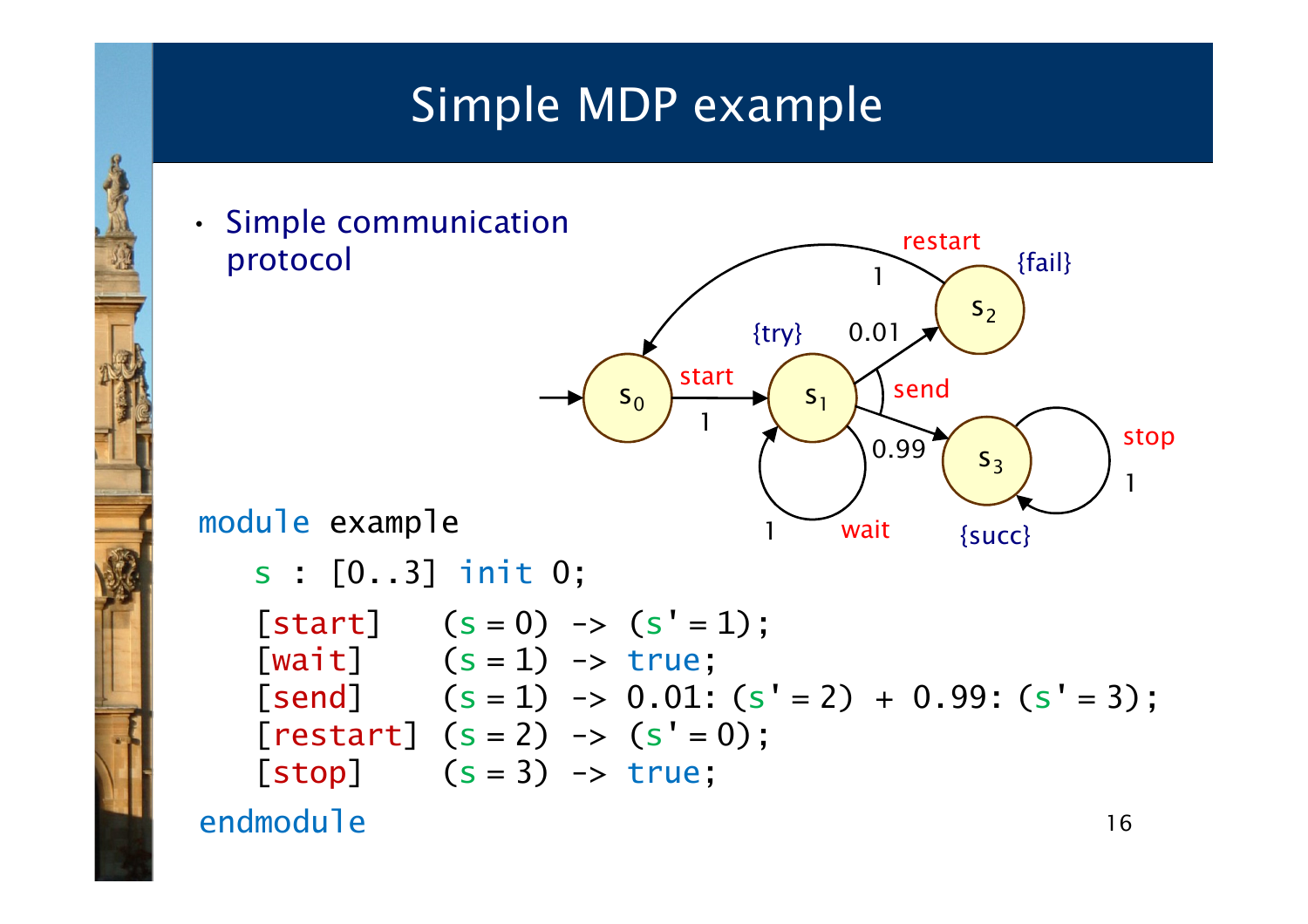#### Example - Parallel composition

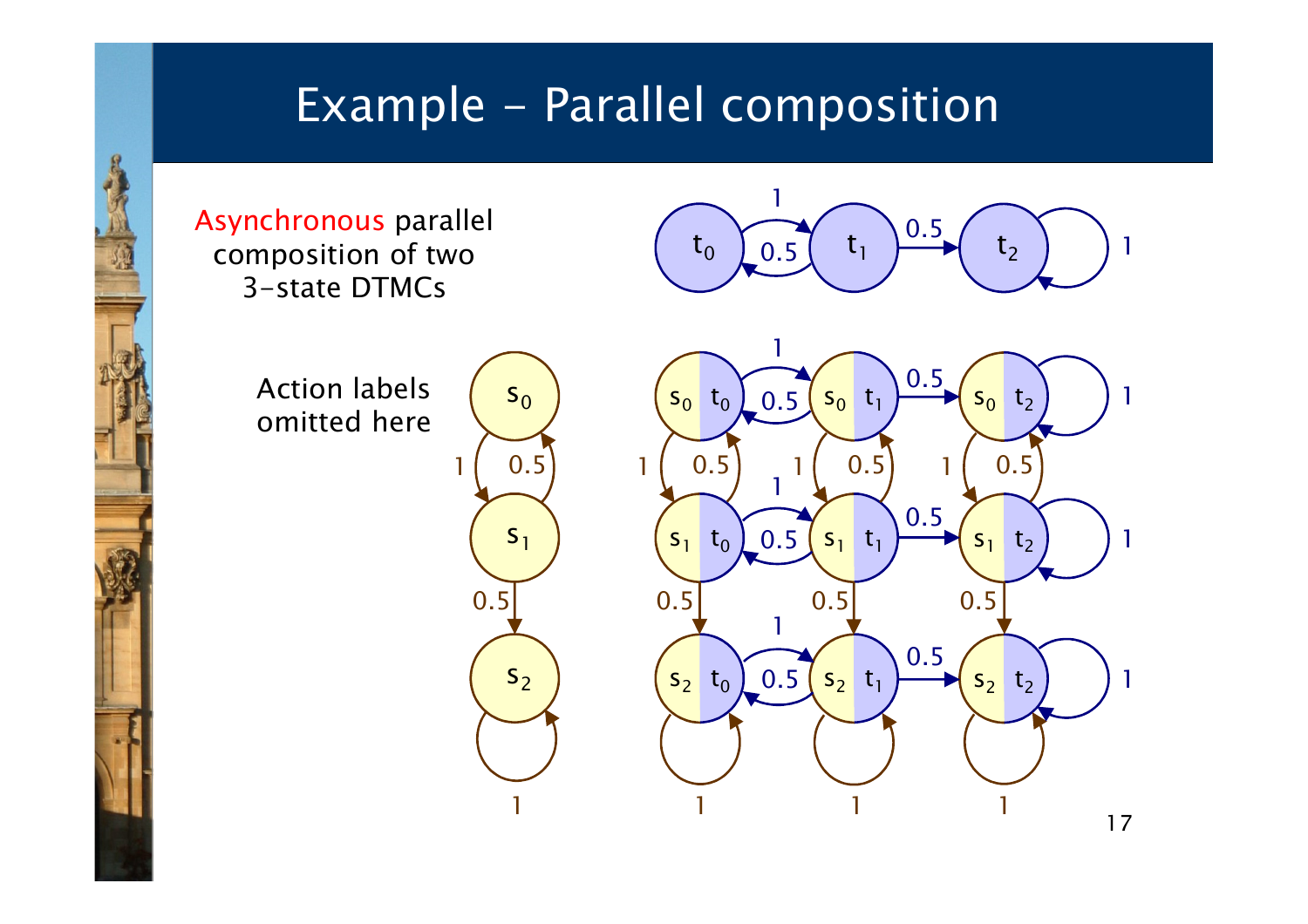#### Example - Parallel composition

Asynchronous parallel composition of two3-state DTMCs

#### module threestate

- s : [0..2] init 0;
- $[$ ]  $s = 0 \rightarrow (s' = 1);$  $[$ ]  $s = 1 \rightarrow 0.5$ :  $(s' = s - 1)$  $+$  0.5: (s' = s + 1);  $[$ ] s >  $1$  -> true;



#### endmodule

 $\textsf{module } \textsf{copy} \ = \ \textsf{thresetate}\big[\textsf{s} = \texttt{t}\big] \ \ \textsf{endmodule}$ 

#### system

 –endsystem

threestate || copy on matching action labels Default parallel compositioncan be omitted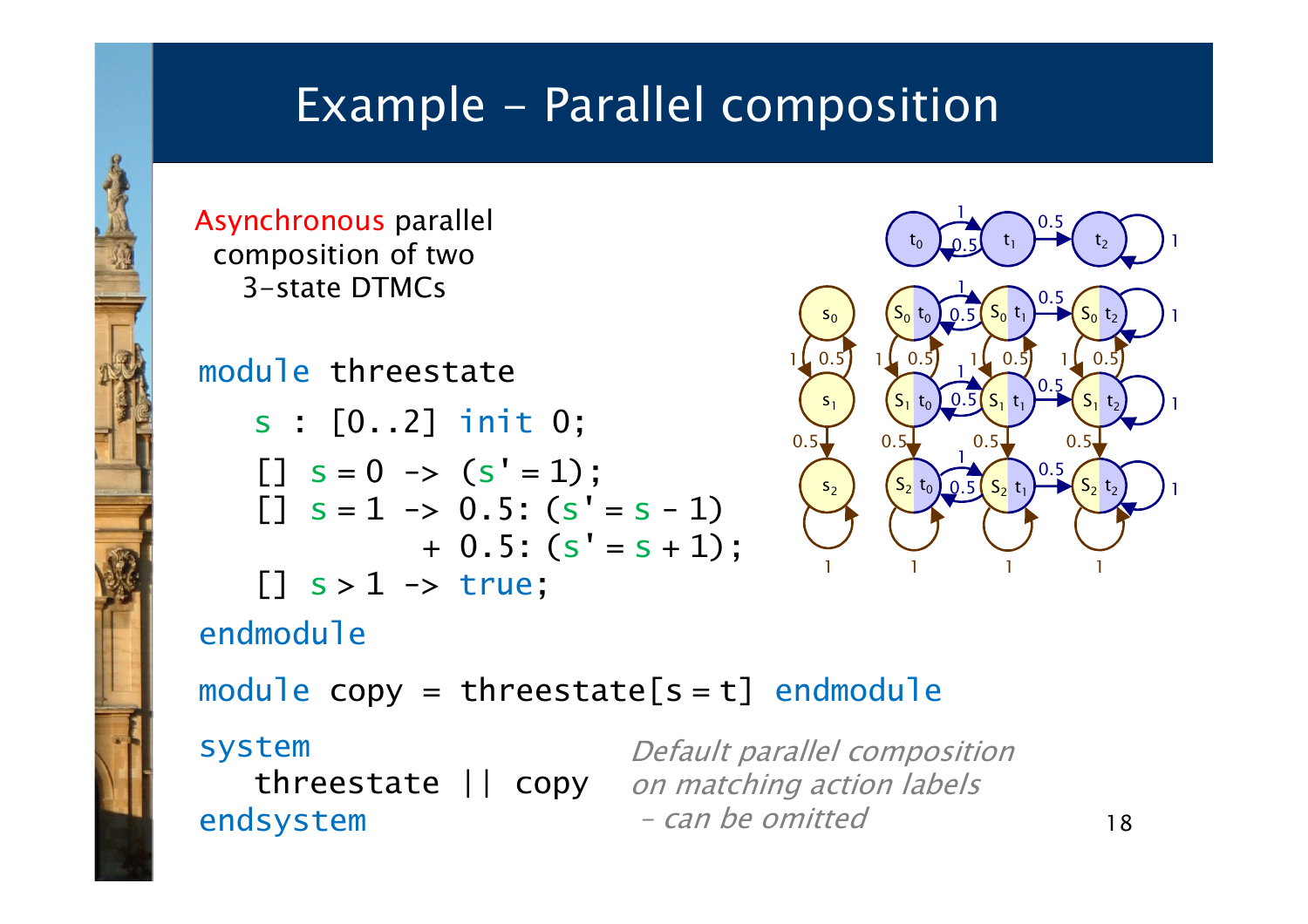# Paths and probabilities

- A (finite or infinite) path through an MDP
	- −is a sequence of states and action/distribution pairs
	- − e.g. s<sub>0</sub>(a<sub>0</sub>,µ<sub>0</sub>)s<sub>1</sub>(a<sub>1</sub>,µ<sub>1</sub>)s<sub>2</sub>…

•

•

- $-$  such that  $(a, u) \subset$  Stan such that  $(a_i,\mu_i) \in \text{Steps}(s_i)$  and  $\mu_i(s_{i+1}) > 0$  for all  $i \ge 0$
- −represents an execution (i.e. one possible behaviour) of the system which the MDP is modelling
- −note that a path resolves both types of choices: nondeterministic and probabilistic
- To consider the probability of some behaviour of the MDP
	- −first need to resolve the nondeterministic choices
	- −…which results in a Markov chain (DTMC)
	- …for which we can define a probability measure over paths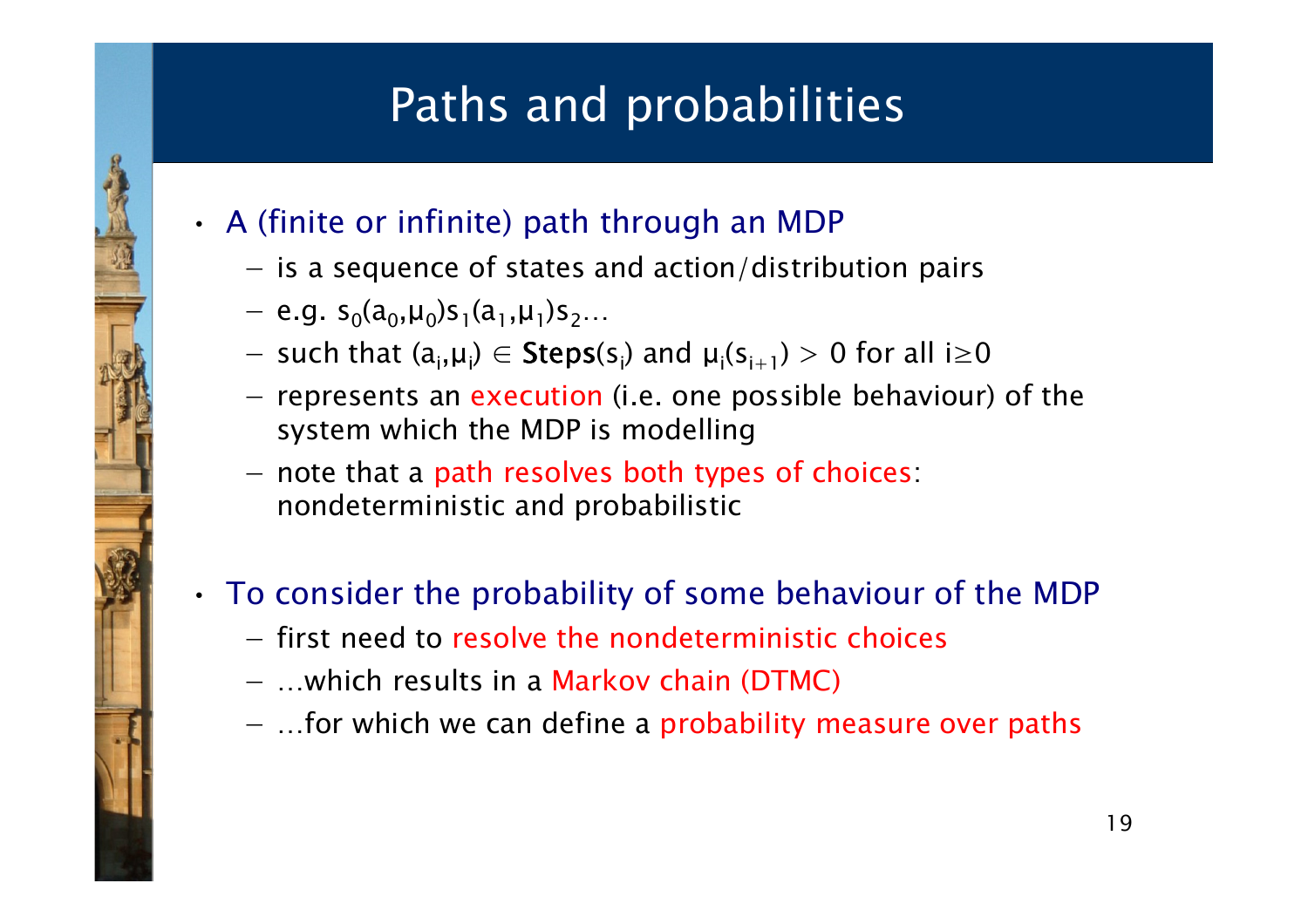# Overview (Part 1)

- Markov decision processes (MDPs)
- Adversaries
- PCTL
- PCTL model checking
- Costs and rewards
- Case study: Firewire root contention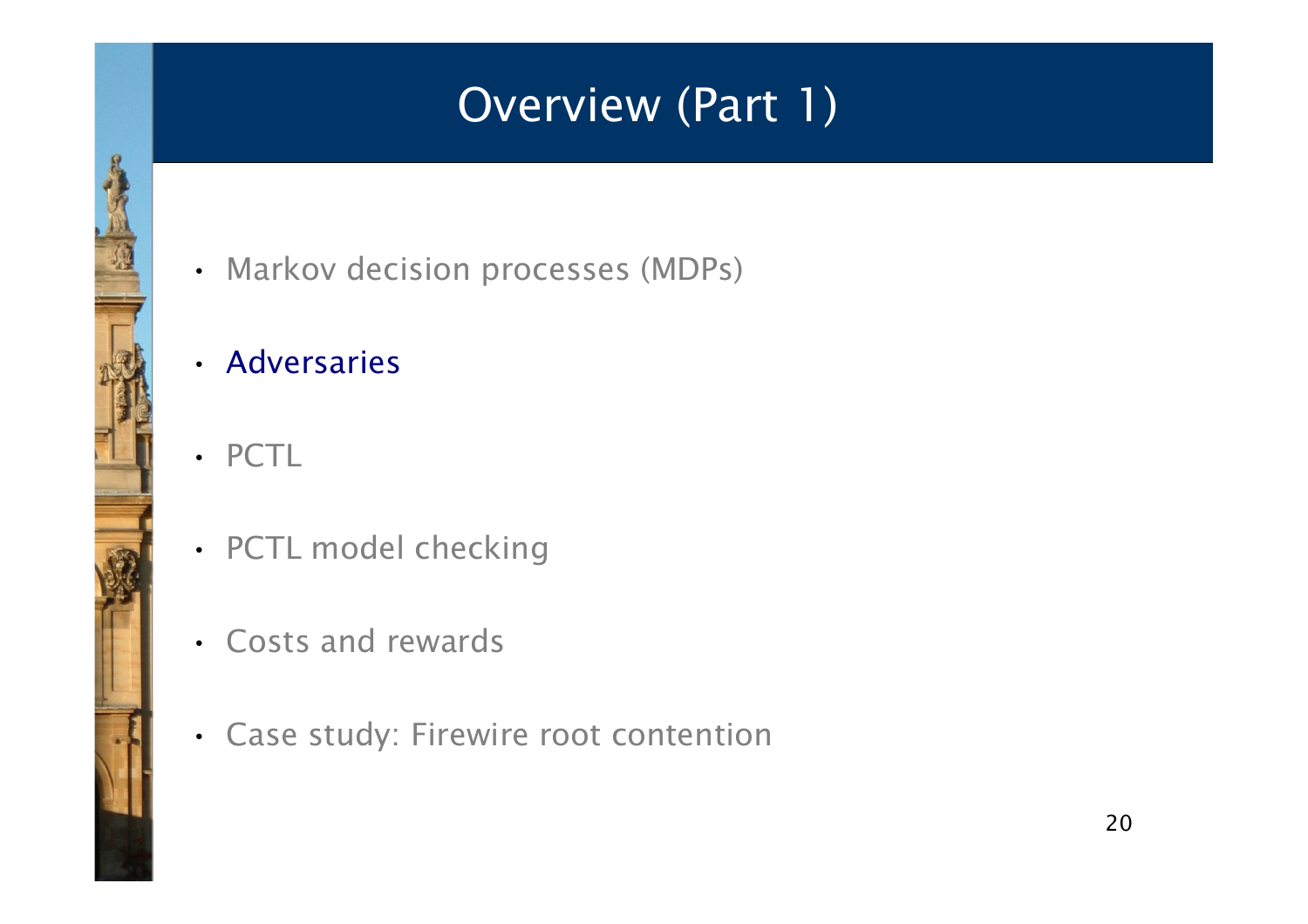### Adversaries

- An adversary resolves nondeterministic choice in an MDP
	- −also known as "schedulers", "strategies" or "policies"
- Formally:

•

− an adversary A of an MDP M is a function mapping every finite path  $\omega =$  s $_0$ (a<sub>1</sub>, $\mu$ <sub>1</sub>)s<sub>1</sub>...s<sub>n</sub> to an element of  $\mathsf{Steps(s_n)}$ 

#### For each A can define a probability measure  $Pr_{s}^{A}$  over paths

- constructed through an infinite state Markov chain (DTMC)
- −- states of the DTMC are the finite paths of A starting in state s
- −initial state is s (the path starting in s of length 0)
- − $P_{s}(\omega,\omega')= \mu(s)$  if  $\omega'=\omega(a,\mu)s$  and  $A(\omega)=(a,\mu)$
- − $P_{s}^{A}(\omega,\omega')=0$  otherwise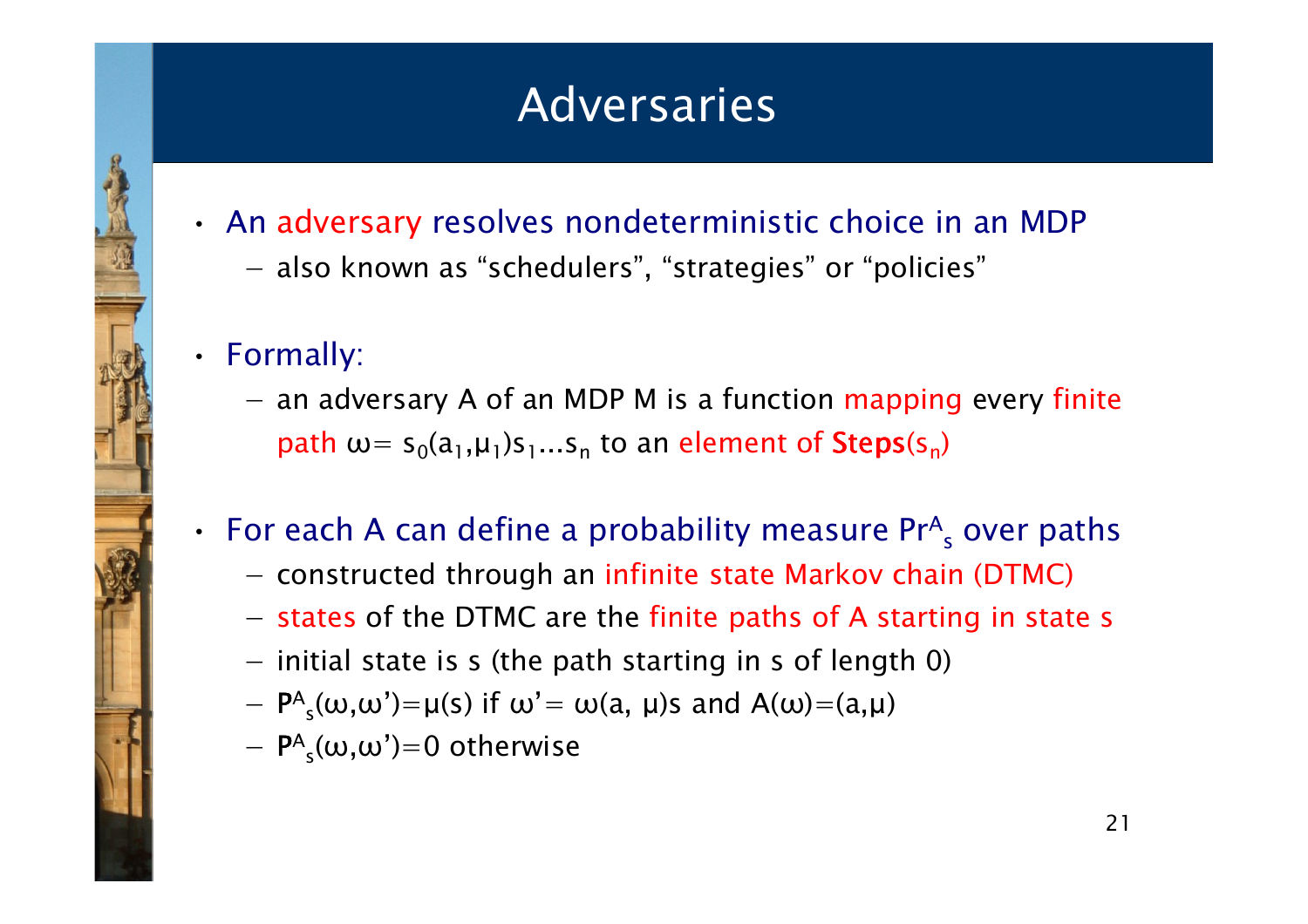### Adversaries - Examples

- Consider the simple MDP below
	- − note that c−ic the only ctate f note that  $s_1$  is the only state for which  $|\text{Steps}(s)| > 1$
	- −i.e.  $s_1$  is the only state for which an adversary makes a choice
	- −let  $\mu_b$  and  $\mu_c$  denote the probability distributions associated<br>with actions heard a in state s with actions  $\mathbf b$  and  $\mathbf c$  in state  $\mathsf s_1$

#### • Adversary  $A_1$

- −picks action c the first time
- − $A_1(s)$  $_{0}$ s<sub>1</sub>)=(c,µ<sub>c</sub>)
- Adversary  $A_2$ 
	- −picks action b the first time, then c
	- $A_2(s_0s_1) = (b, \mu_b), A_2(s_0s_1s_1) = (c, \mu_c), A_2(s_0s_1s_0s_1) = (c, \mu_c)$

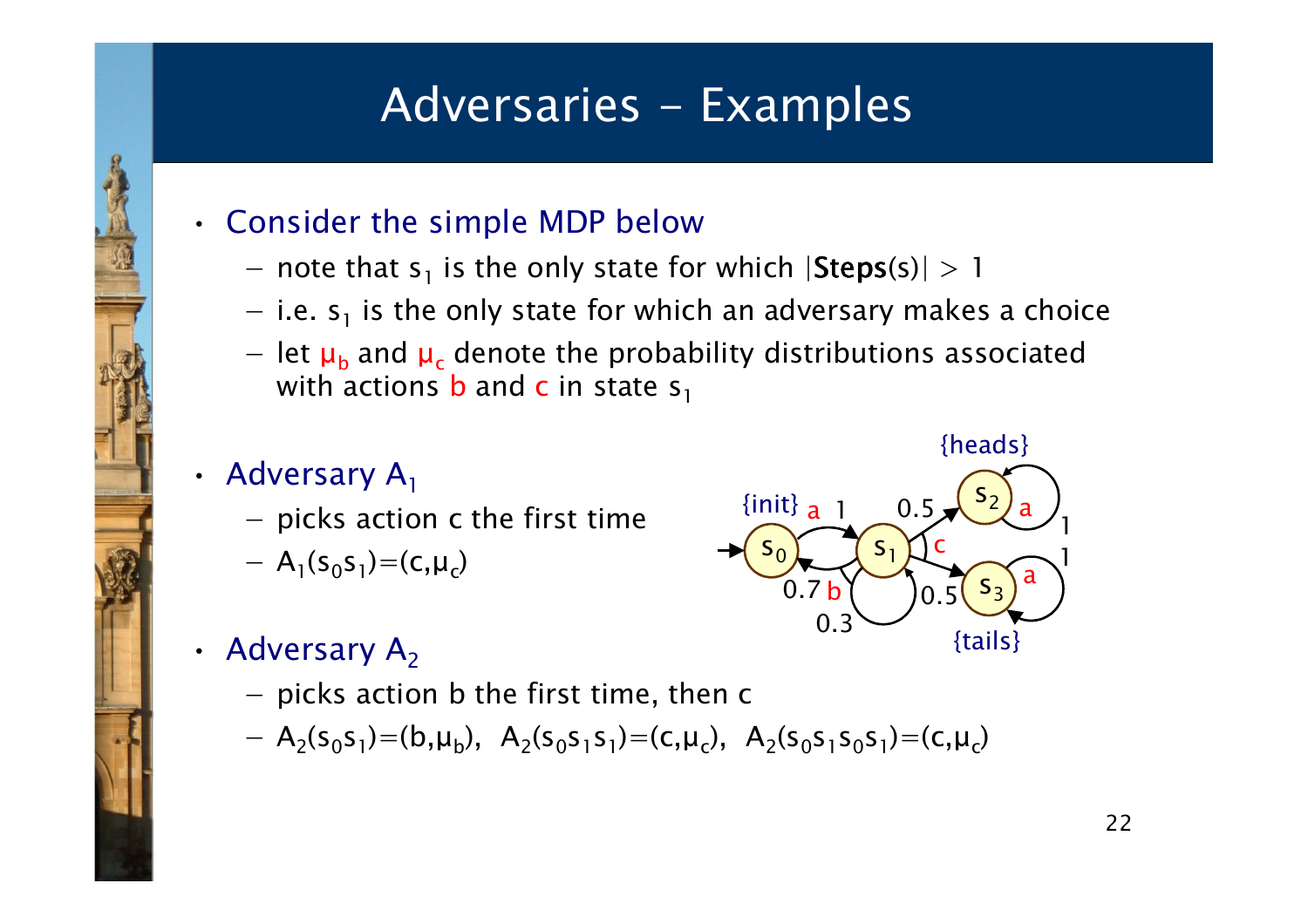#### Adversaries - Examples

- Fragment of DTMC for adversary  $A_1$ 
	- − $A_1$  picks action c the first time

•



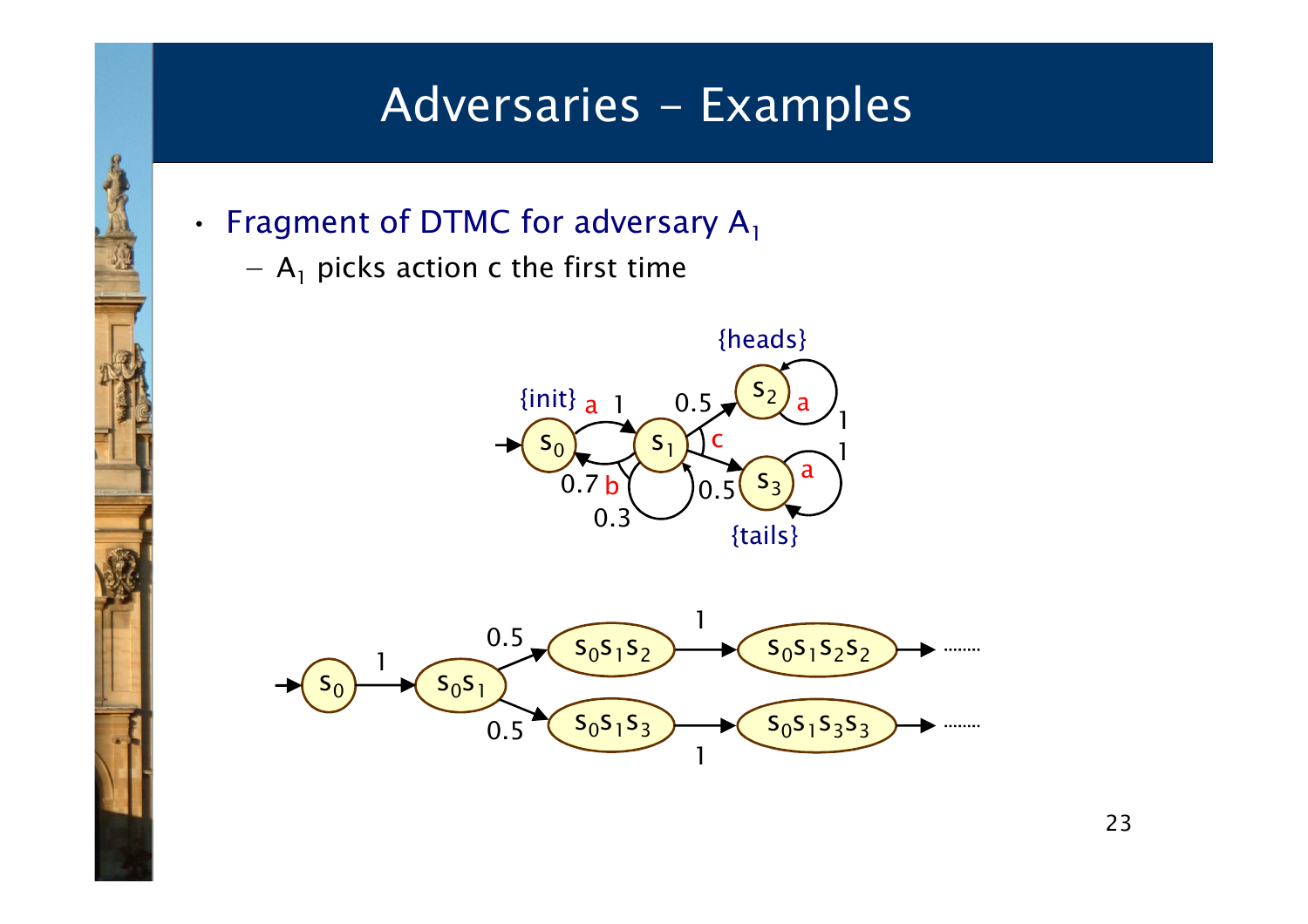#### Adversaries - Examples

- Fragment of DTMC for adversary  $A_2$ 
	- $-$  A  $_2$  picks action b, then c

•



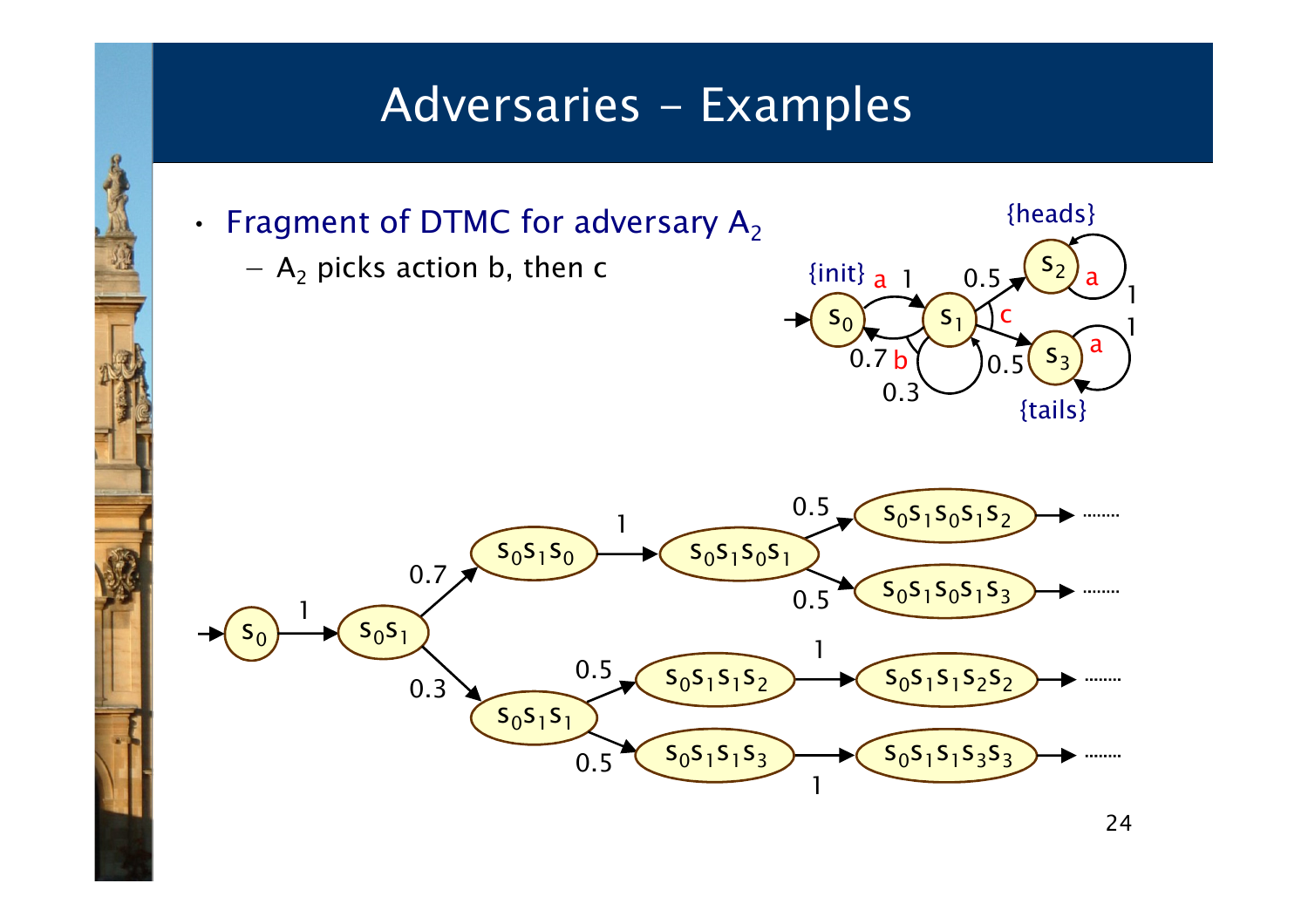### Memoryless adversaries

- Memoryless adversaries always pick same choice in a state
	- −also known as: positional, Markov, simple
	- −formally, for adversary A:
	- − $A(s_0(a_1,\mu_1)s_1...s_n)$  depends only on  $s_n$
	- −resulting DTMC can be mapped to a |S|-state DTMC

#### • From previous example:

adversary  $A_1$  (picks c in s<sub>1</sub>) is memoryless, A  $_2$  is not

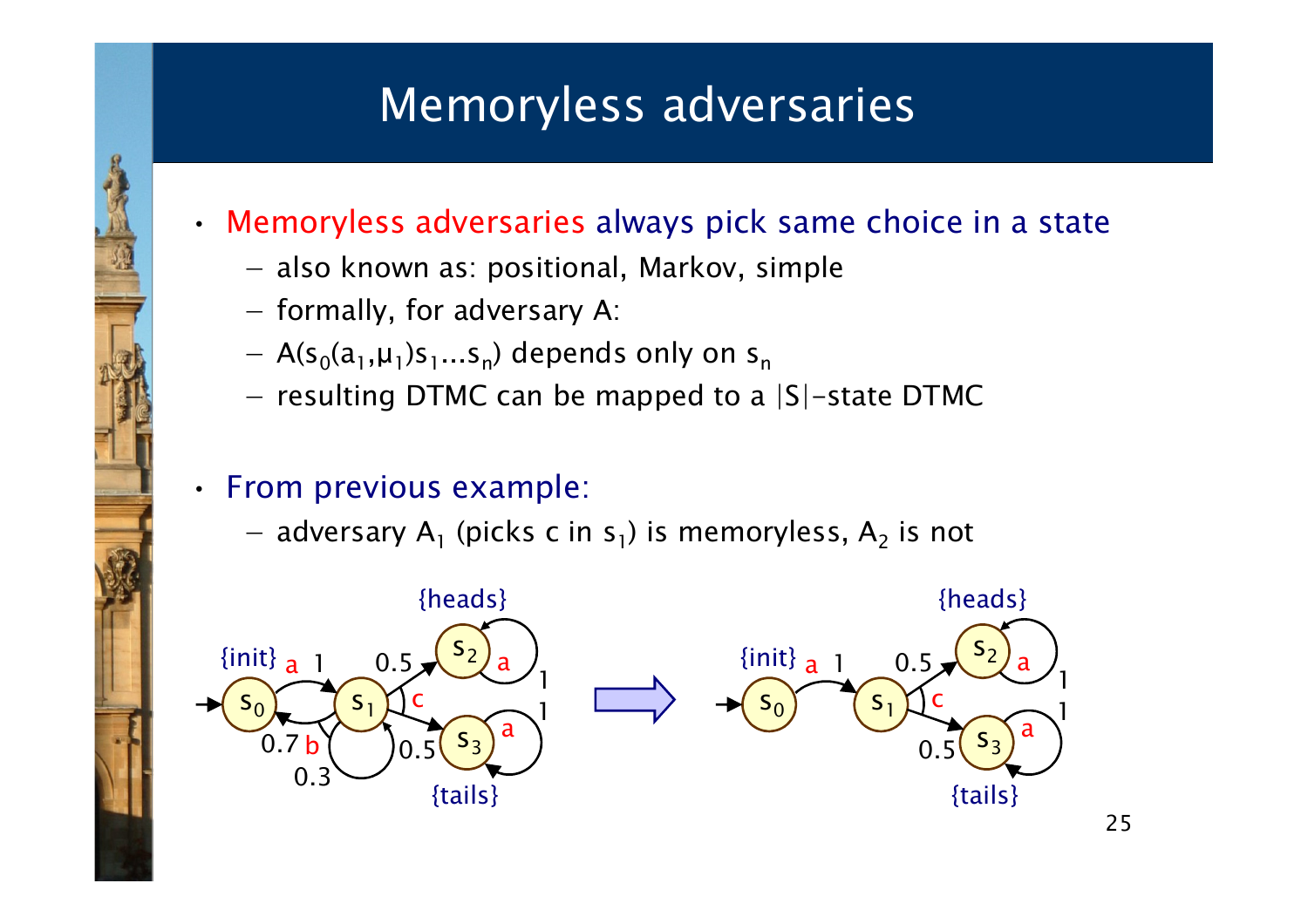# Overview (Part 1)

- Markov decision processes (MDPs)
- Adversaries
- PCTL
- PCTL model checking
- Costs and rewards
- Case study: Firewire root contention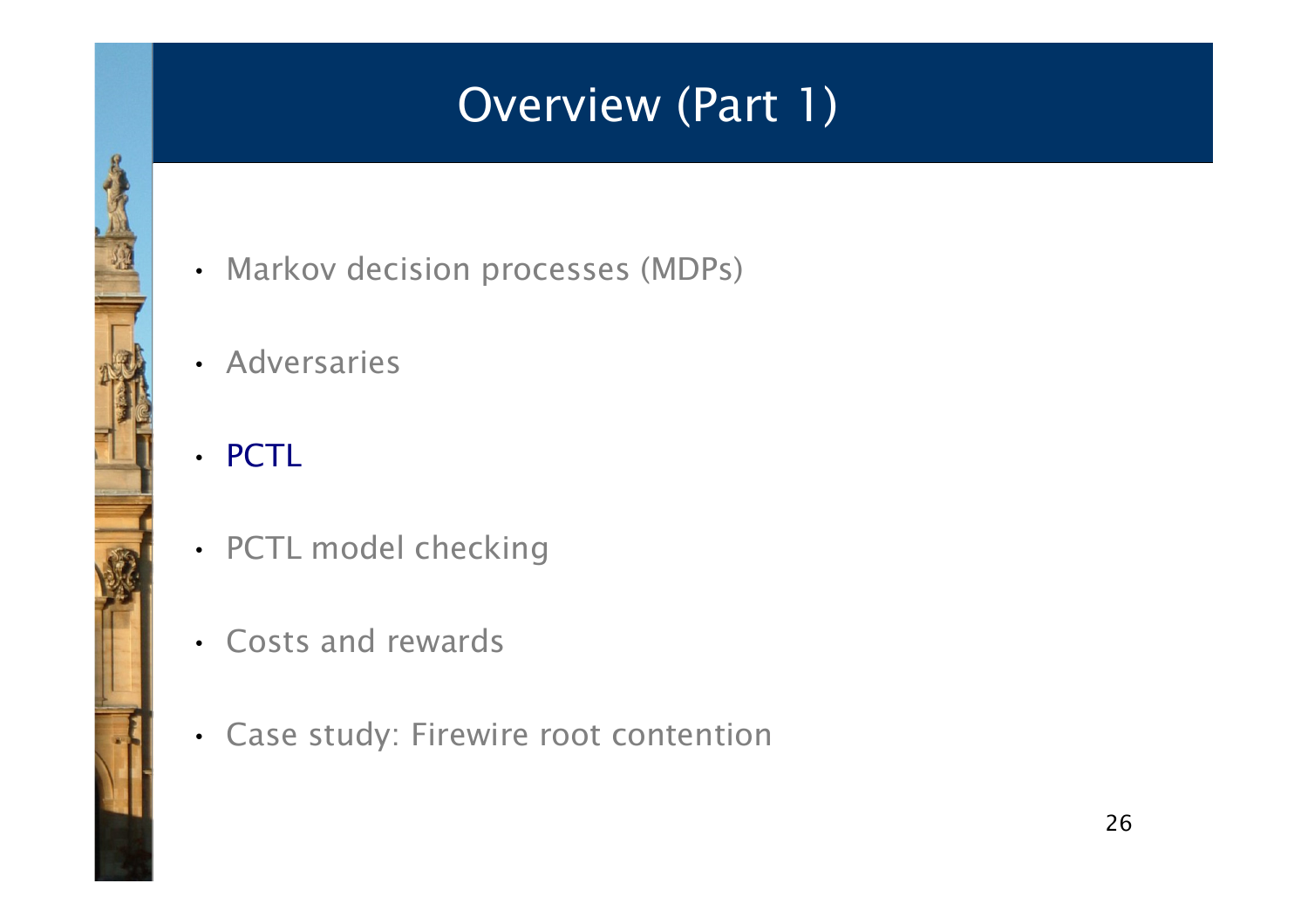# PCTL

- • Temporal logic for describing properties of MDPs
	- −PCTL = Probabilistic Computation Tree Logic [HJ94]
	- −essentially the same as the logic pCTL of  $[ASB+95]$

#### Extension of (non-probabilistic) temporal logic CTL

- −key addition is probabilistic operator P
- quantitative extension of CTL's A and E operators

#### •Example

•

- −send  $\rightarrow$  P<sub>≥0.95</sub> [ true U<sup>≤10</sup> deliver ]
- −"if a message is sent, then the probability of it being delivered<br>within 10 stage is at least 0.05" within 10 steps is at least 0.95"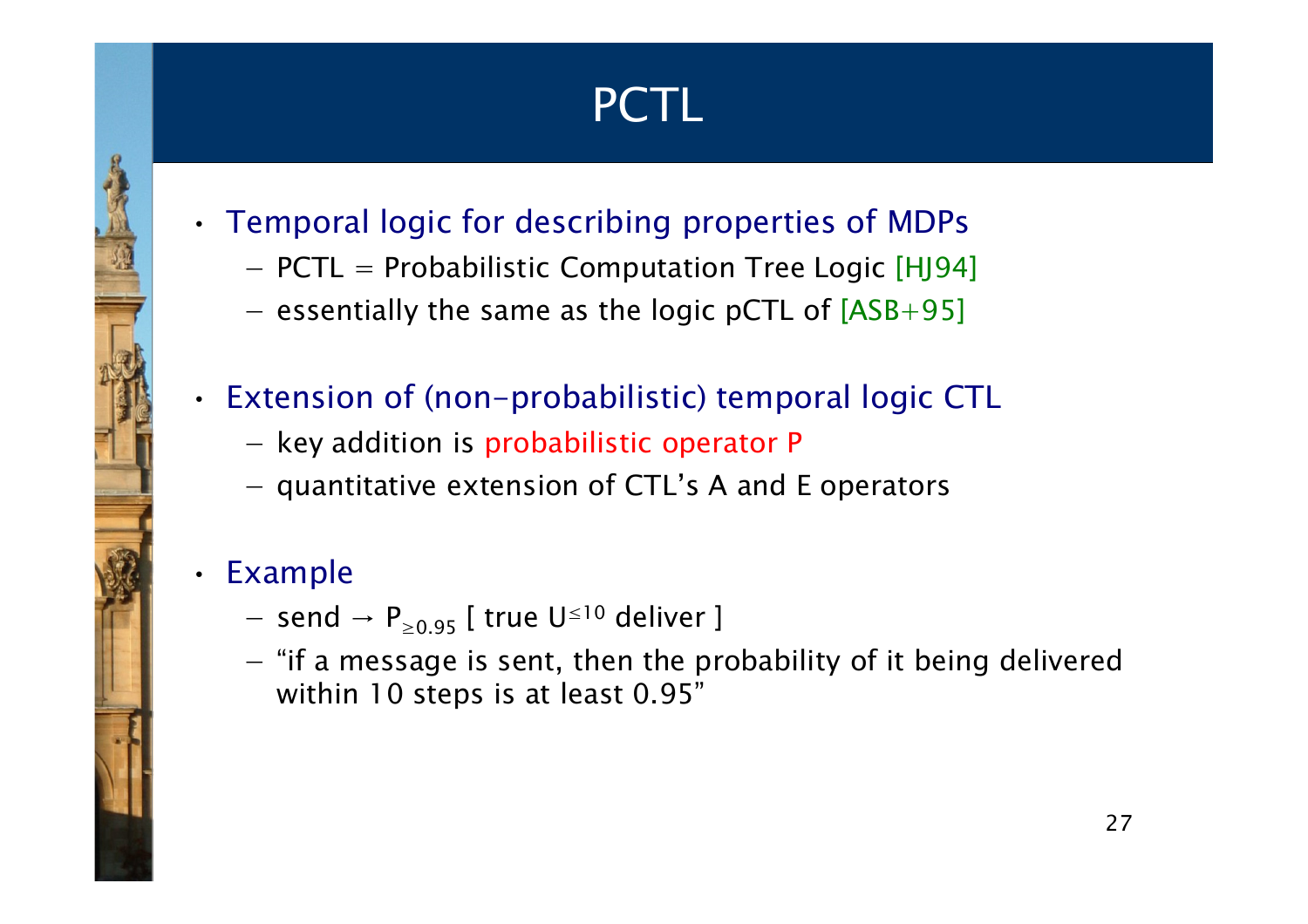#### PCTL syntax



−where a is an atomic proposition, used to identify states of  $\frac{1}{2}$ interest,  $p \in [0,1]$  is a probability,  $\sim \in \{<,>,\leq,\geq\}, k \in \mathbb{N}$ 

#### A PCTL formula is always a state formula

•

−path formulas only occur inside the P operator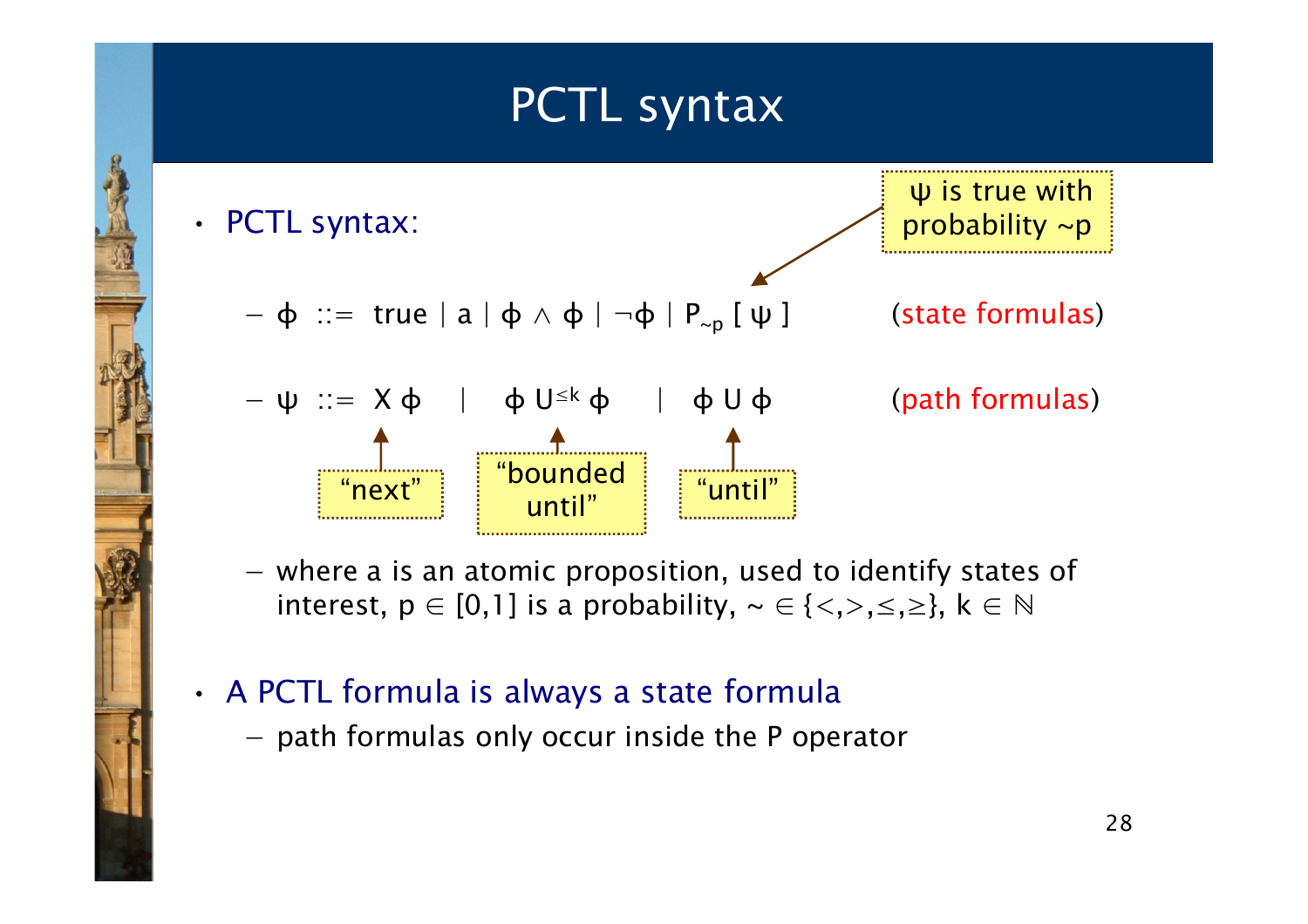# PCTL semantics for MDPs

- PCTL formulas interpreted over states of an MDP
	- − $s \vDash \varphi$  denotes  $\varphi$  is "true in state s" or "satisfied in state s"
- •• Semantics of (non-probabilistic) state formulas:
	- −for a state s of the MDP  $(S,s_{init},P,L)$ :
	- − $s \vDash a \qquad \Leftrightarrow a \in L(s)$

$$
- s \vDash \varphi_1 \wedge \varphi_2 \qquad \Leftrightarrow \ s \vDash \varphi_1 \text{ and } s \vDash \varphi_2
$$

- − $s \vDash \neg \phi$   $\Leftrightarrow$   $s \vDash \phi$  is false
- Examples

•

- $s_3 \vDash$  tails
- $-$  s<sub>2</sub>  $\vDash$  heads  $\wedge \neg$ init

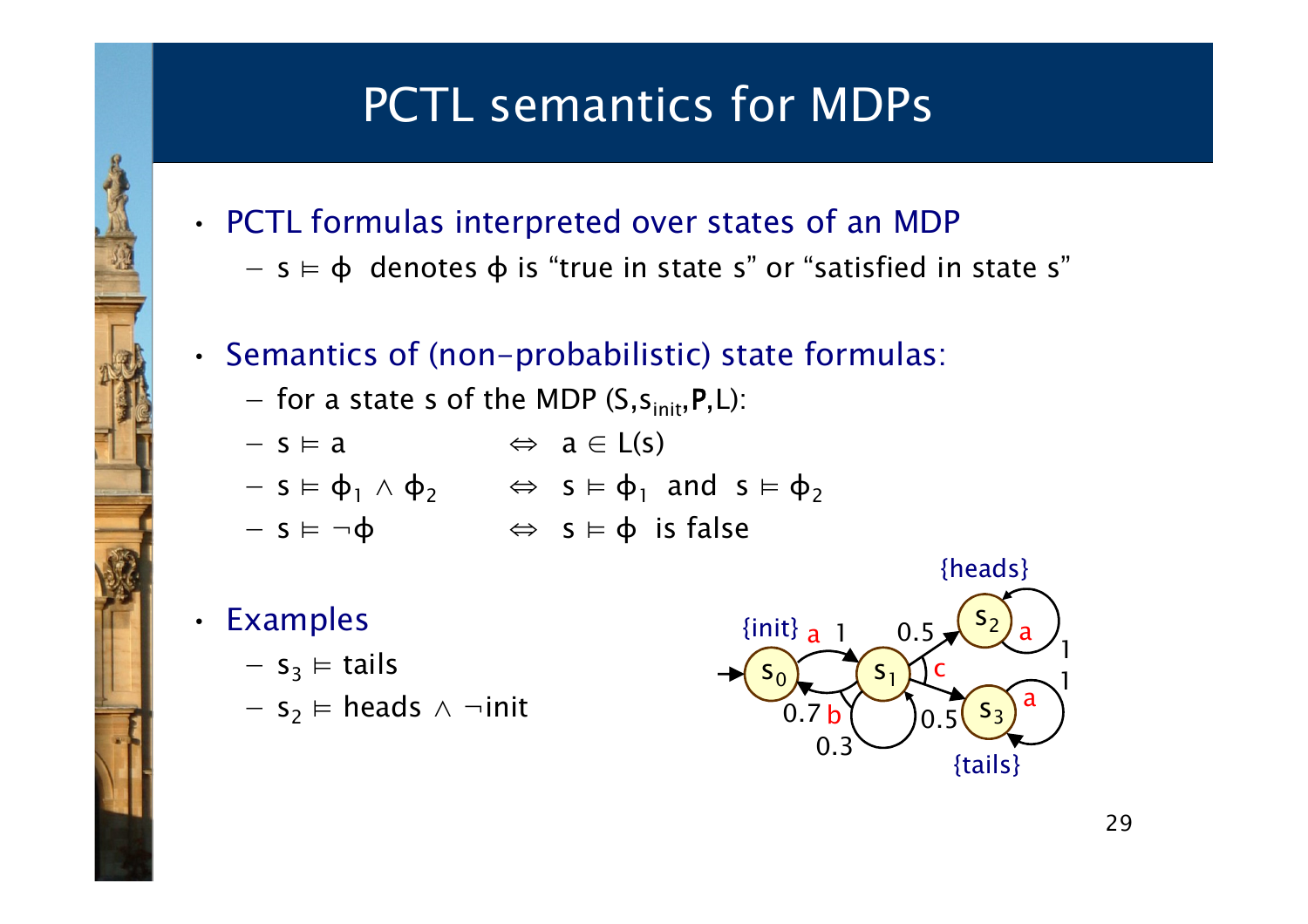## PCTL semantics for MDPs

• Semantics of path formulas:

•

−for a path  $\omega = s$  $_0$ s $_1$ s $_2...$  in the MDP:

$$
-\omega \vDash X \varphi \qquad \Leftrightarrow s_1 \vDash \varphi
$$

− $ω \vDash φ_1 U^{\leq k} φ_2$ <sub>2</sub>  $\Leftrightarrow$  ∃i≤k such that s<sub>i</sub>  $\models$  φ  $_2$  and ∀j<i, s<sub>j</sub>  $\vDash \varphi_1$ 

> s3

- − $ω \vDash φ_1 ∪ φ$ 2 $\Rightarrow$  ∃k≥0 such that  $\omega \vDash \varphi_1$  U<sup>≤k</sup>  $\varphi_2$
- •• Some examples of satisfying paths:
	- − X ¬init  $\{init\}$   $\{}$   $\{tails\}$   $\{tails\}$

S <sub>1</sub>

 $\mathbf{I}$   $\mathbf{B}$ 

3

s0

−¬tails U heads

S  $_{\rm 1}$  $1)$   $\rightarrow$   $(5)$   $\rightarrow$   $(5)$ 2s2{} {heads}{heads} s0{}{init}

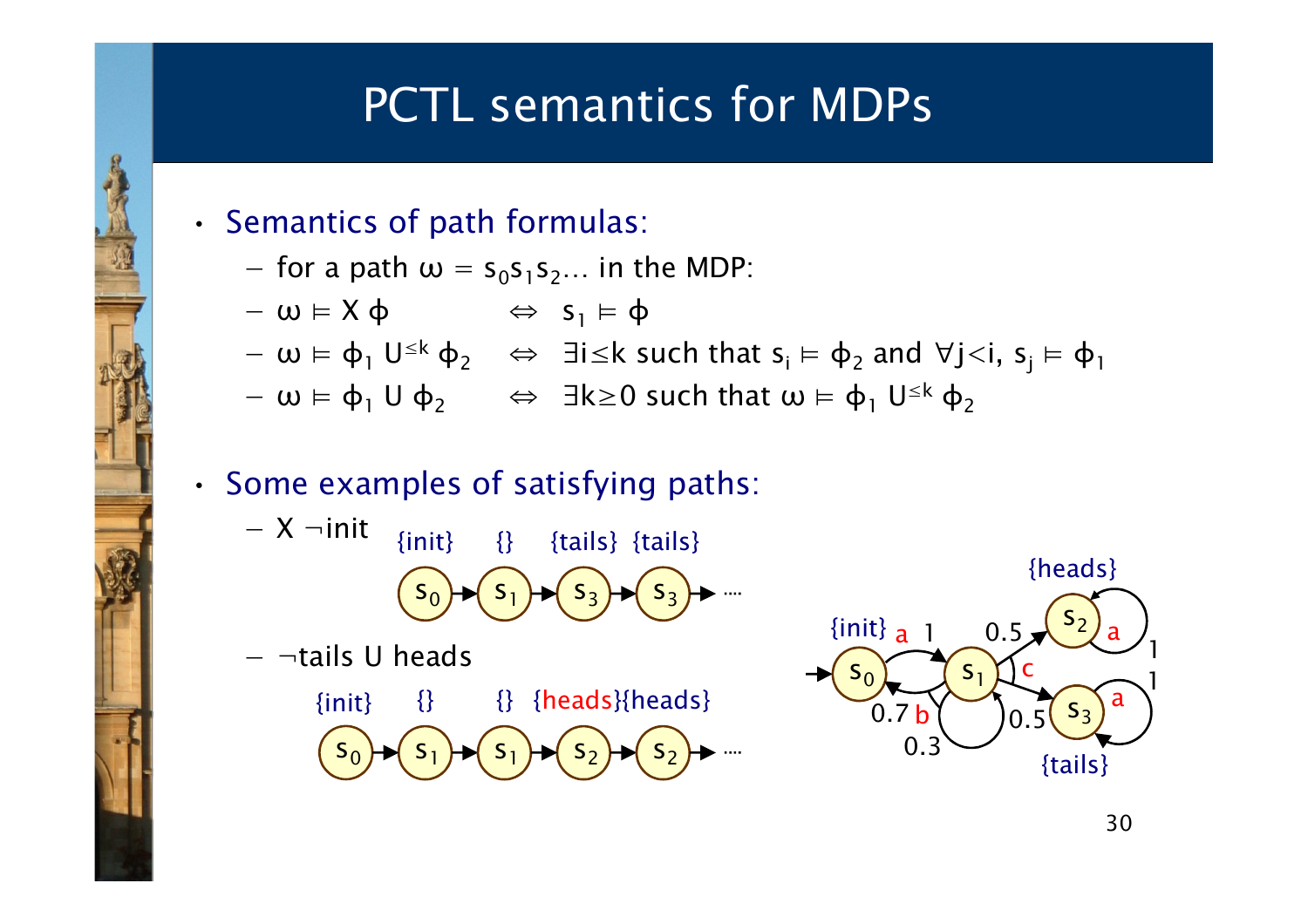# PCTL semantics for MDPs

• Semantics of the probabilistic operator P

•

- −can only define probabilities for a specific adversary A
- − $s \vDash P_{\sim p}$  [  $\psi$  ] means "the probability, from state s, that  $\psi$  is two for an extraction of the solicition of  $\mathbf{A}$ " true for an outgoing path satisfies ~p for all adversaries A"
- −formally  $s \vDash P_{\neg p}$  [  $\psi$  ]  $\Leftrightarrow$  Prob<sup>A</sup>(s,  $\psi$ ) ~ p for all adversaries A
- where  $Prob^{A}(s, \psi) = Pr^{A}$  s $\mathbf{y}_\mathsf{s}$  {  $\mathsf{\omega} \in \mathsf{Path}^{\mathsf{A}}(\mathsf{s}) \mid \mathsf{\omega} \models \mathsf{\psi}$  }

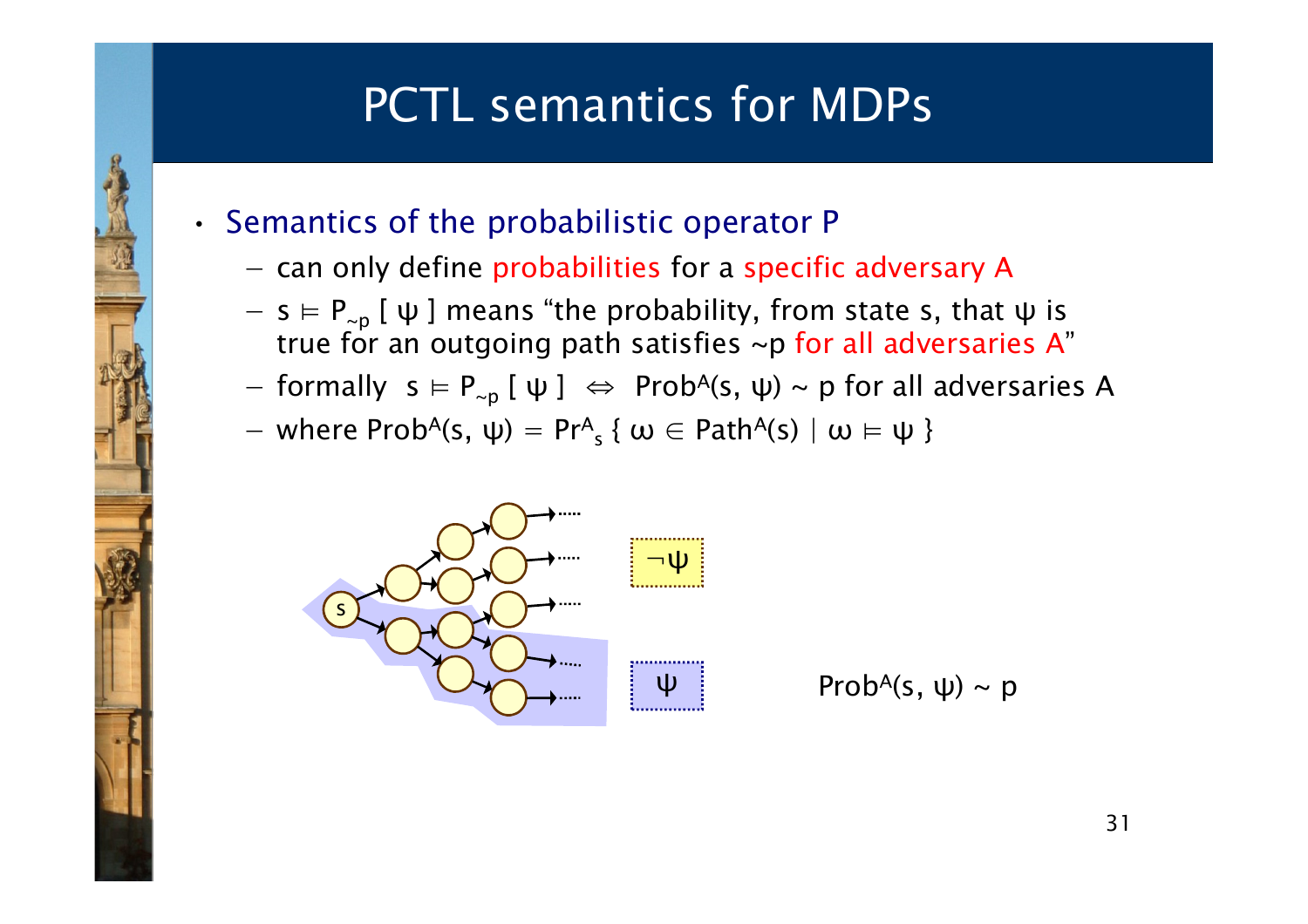### Minimum and maximum probabilities

#### • Letting:

- − $p_{max}(s, \psi) = sup$ A $_{\mathsf{A}}$  Prob<sup>A</sup>(s, ψ)
- − $p_{min}(s, \psi) = inf_A Prob^A(s, \psi)$
- We have:
	- −if  $\sim \in \{\geq,>\},$  then  $s \vDash P_{\sim p}$   $[\psi] \iff p_{min}(s, \psi) \sim p$
	- −if  $\sim \in \{<,\leq\}$ , then  $s \vDash P_{\sim p}$   $[\psi] \quad \Leftrightarrow \quad p_{\text{max}}(s, \psi) \sim p$
- Model checking  $P_{\sim p}[\psi]$  reduces to the computation over all adversaries of either:
	- −the minimum probability of  $\psi$  holding
	- the maximum probability of  $\psi$  holding
- • Crucial result for model checking PCTL on MDPs
	- −memoryless adversaries suffice, i.e. there are always memoryless adversaries  $A_{min}$  and  $A_{max}$  for which:
	- −Prob<sup>Amin</sup>(s,  $\psi$ ) = p<sub>min</sub>(s,  $\psi$ ) and Prob<sup>Amax</sup>(s,  $\psi$ ) = p<sub>max</sub>(s,  $\psi$ )

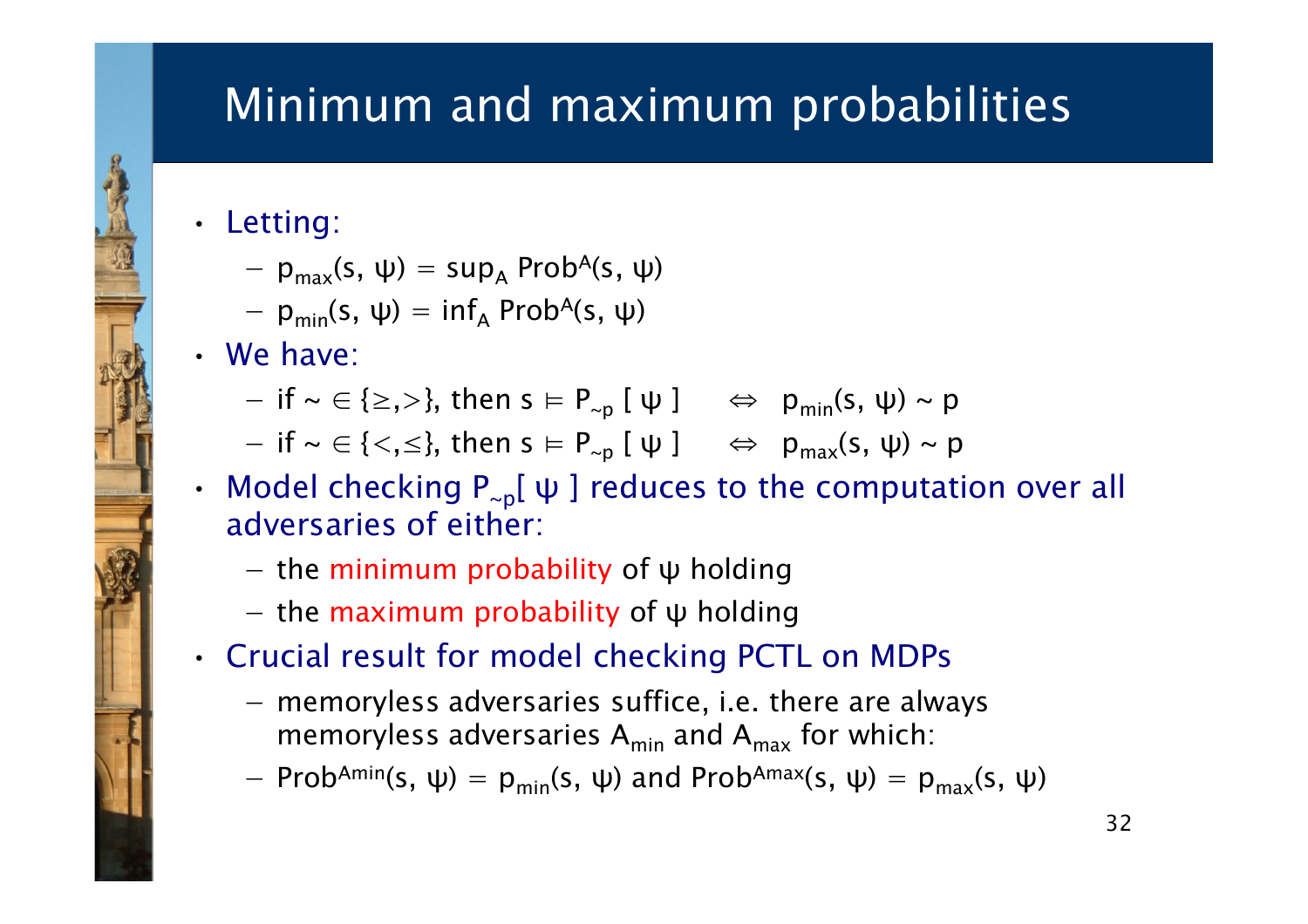# Overview (Part 1)

- Markov decision processes (MDPs)
- Adversaries
- PCTL
- PCTL model checking
- Costs and rewards
- Case study: Firewire root contention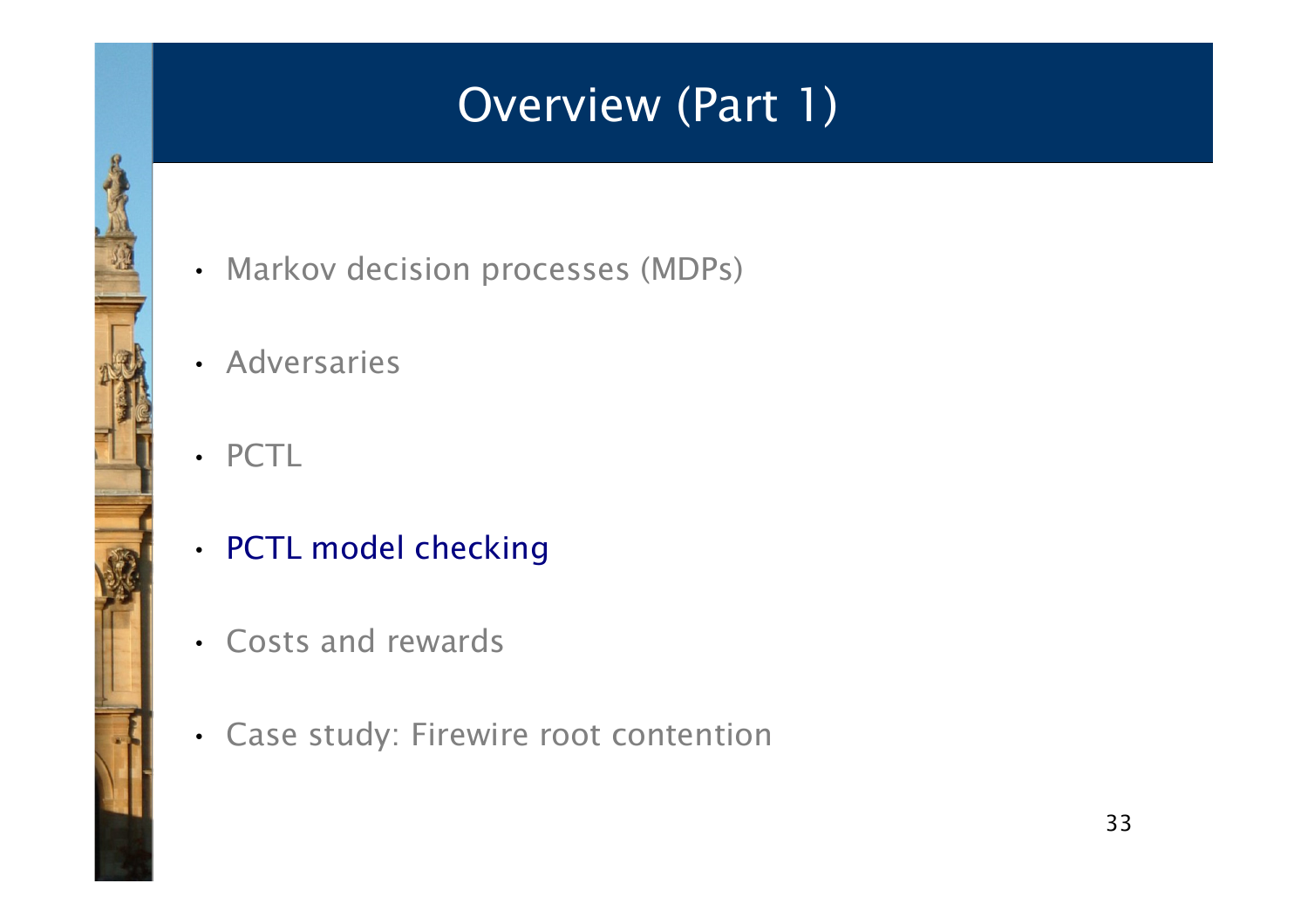# PCTL model checking

- • Algorithm for PCTL model checking [BdA95]
	- −inputs: MDP  $M=(S,s_{init},Steps,L)$ , PCTL formula  $\varphi$
	- −output: Sat(φ) = { s ∈ S | s  $=$   $\phi$  } = set of states satisfying  $\phi$
- • $\cdot$  What does it mean for an MDP D to satisfy a formula φ?
	- −sometimes, want to check that  $s \vDash \varphi \ \forall \ s \in S$ , i.e.  $Sat(\varphi) = S$
	- sometimes, just want to know if  $s_{init} \vDash \varphi$ , i.e. if  $s_{init} \in Sat(\varphi)$
- •• Sometimes, focus on quantitative results
	- e.g. compute result of Pmax=? [ F error ]
	- −e.g. compute result of Pmax=? [  $F^{\leq k}$  error ] for  $0 \leq k \leq 100$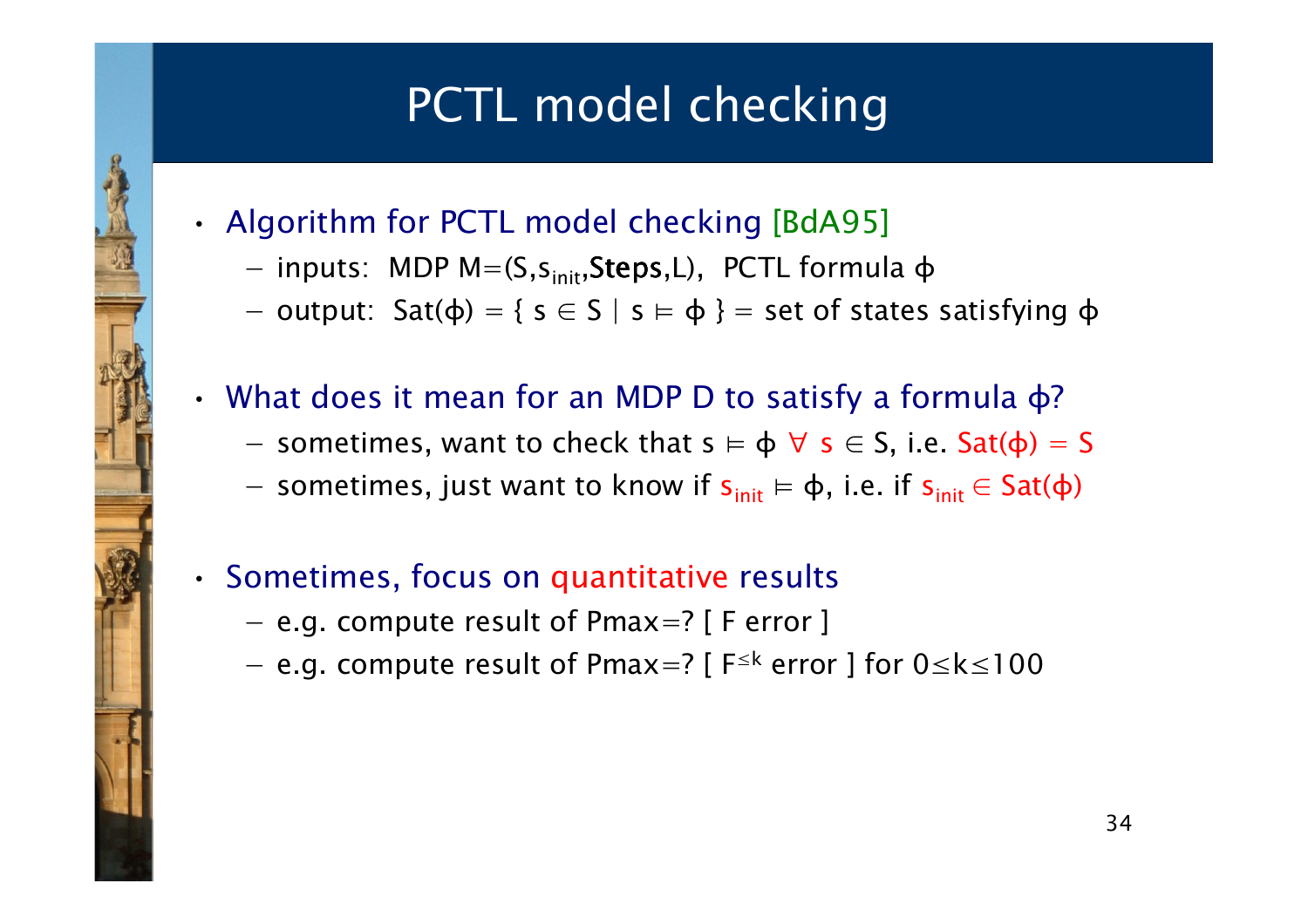# PCTL model checking for MDPs

- Basic algorithm proceeds by induction on parse tree of φ
	- −example:  $\varphi = (\neg \text{fail} \wedge \text{try}) \rightarrow P_{> 0.95}$  [  $\neg \text{fail}$  U succ ]
- For the non-probabilistic operators:
	- − $Sat(true) = S$

•

- − $Sat(a) = \{ s \in S \mid a \in L(s) \}$
- Sat( $\neg$ φ) = S \ Sat(φ)
- −Sat( $\varphi_1 \wedge \varphi_2$ ) = Sat( $\varphi_1$ )  $\cap$  Sat( $\varphi_2$ )

#### • For the  $P_{\sim p}$  [  $\psi$  ] operator

- −need to compute the probabilities Prob(s, ψ)for all states  $s \in S$
- focus here on "until" case: ψ =  $\phi_1$  U  $\phi_2$

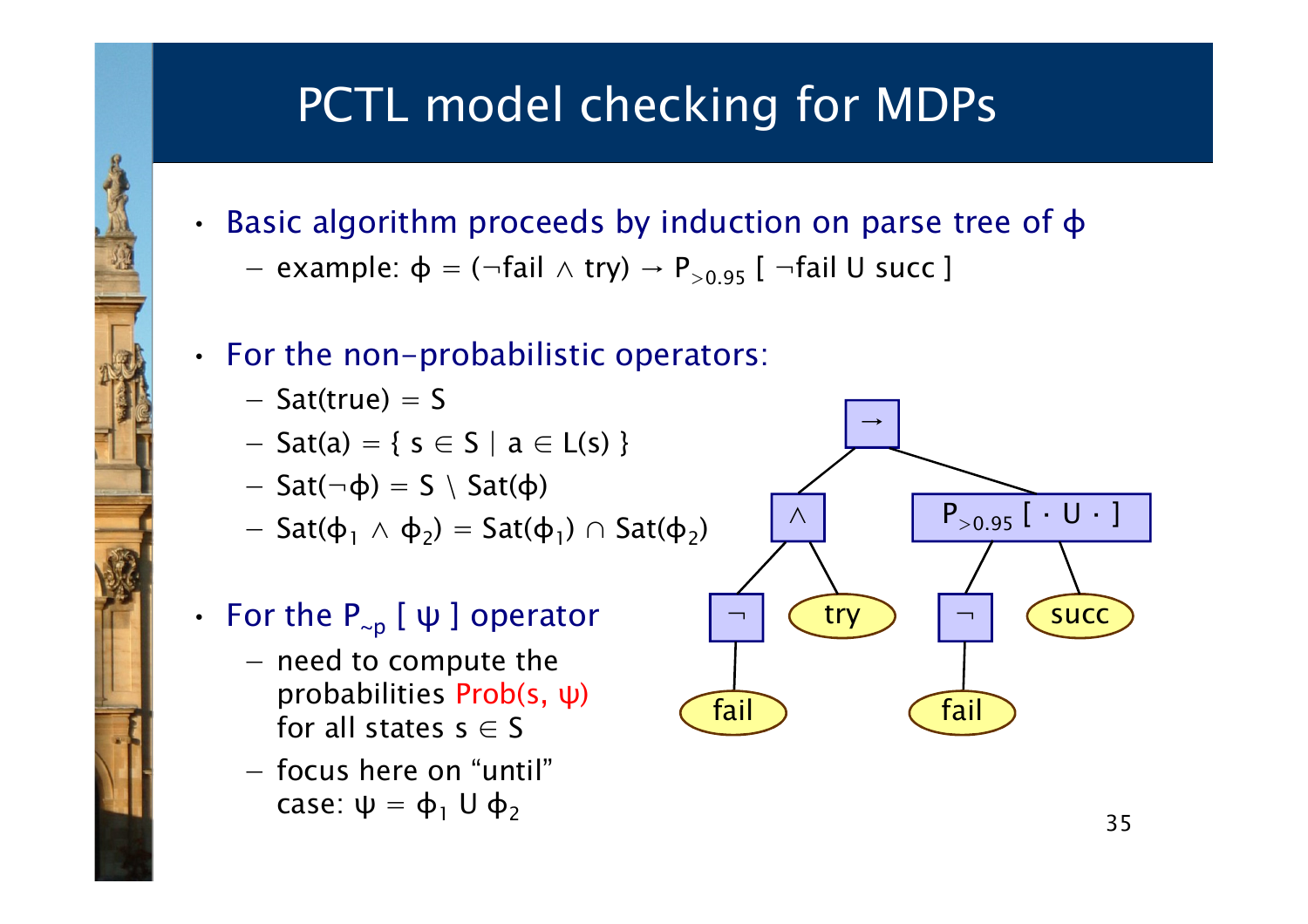## Quantitative properties

- For PCTL properties with P as the outermost operato r
	- −quantitative form (two types):  $Pmin_{=?}$  [  $\psi$  ] and  $Pmax_{=?}$  [  $\psi$  ]
	- − i.e. "what is the minimum/maximum probability (over all adversaries) that path formula ψ is true? "
	- −corresponds to an analysis of best-case or worst-case behaviour of the system
	- − modal chacking is no l model checking is no harder since compute the values of  $p_{min}(s, ψ)$  or  $p_{max}(s, ψ)$  anyway
	- −useful to spot patterns/trends
- • Example: CSMA/CD protocol
	- − "min/max probability that a message is sentwithin the deadline"

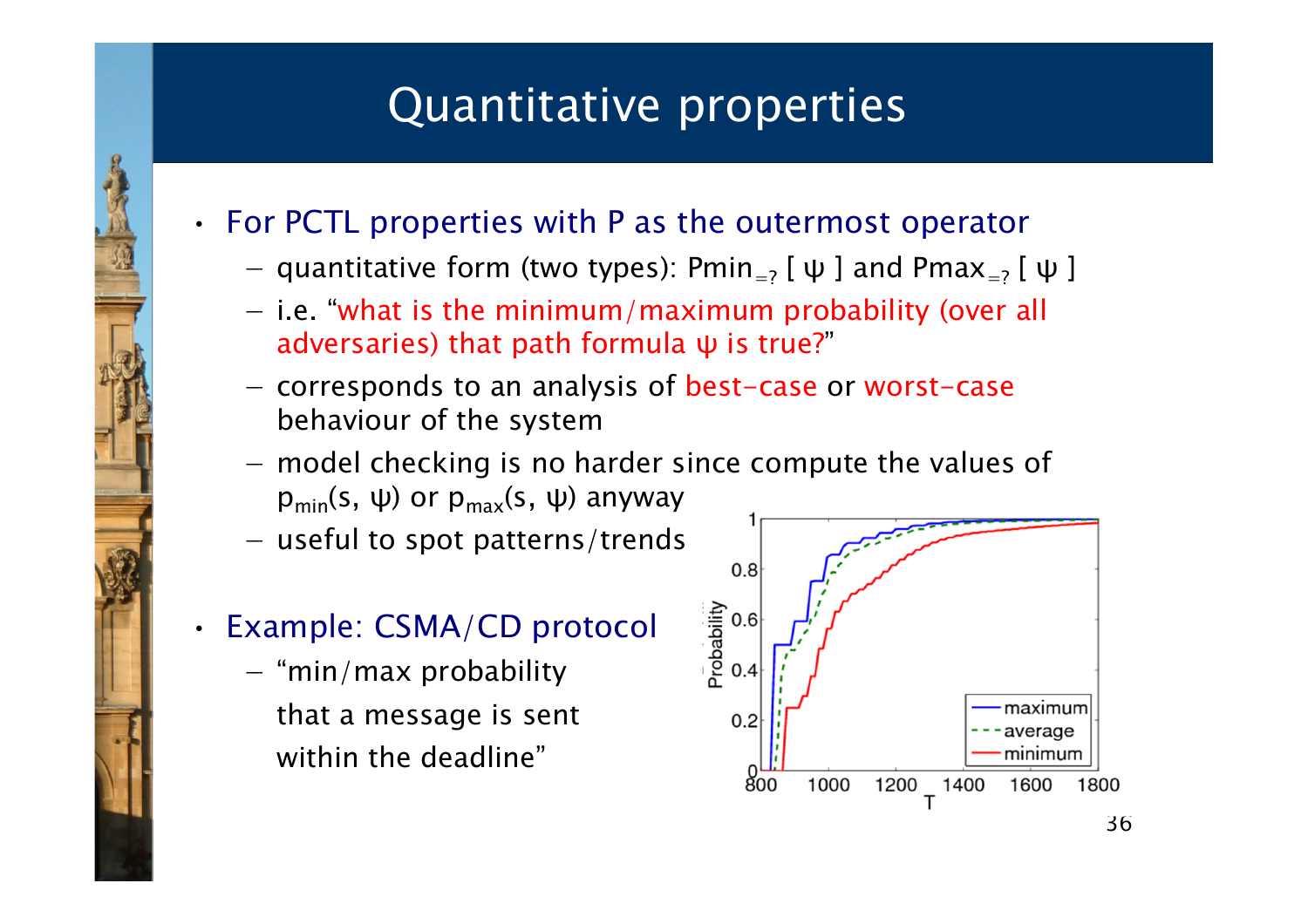# Some real PCTL examples

#### • Byzantine agreement protocol

- −Pmin<sub>=?</sub> [ F (agreement  $\wedge$  rounds  $\leq$ 2) ]
- −"what is the minimum probability that agreement is reached within two rounds?"

#### • CSMA/CD communication protocol

- $Pmax_{=?}$  [ F collisions=k ]
- −"what is the maximum probability of k collisions?"

#### • Self-stabilisation protocols

−Pmin<sub>=?</sub> [  $F^{\leq t}$  stable ]

•

−"what is the minimum probability of reaching a stable state<br>within k stans?" within k steps?"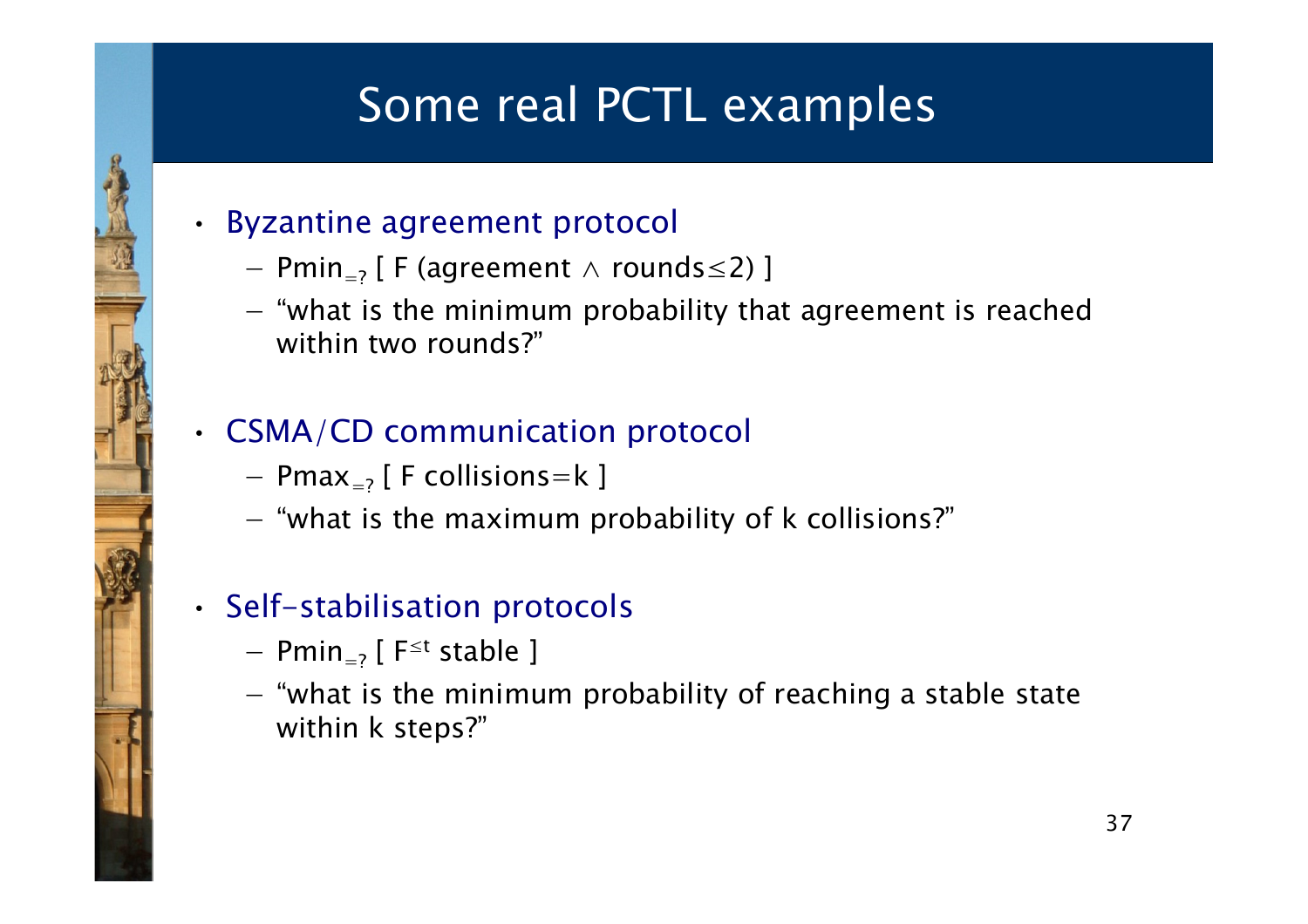## PCTL until for MDPs

- •**Computation of probabilities**  $p_{min}(s, \phi_1 \cup \phi_2)$  **for all**  $s \in S$
- . First identify all states where the probabil First identify all states where the probability is 1 or 0
	- −"precomputation" algorithms, yielding sets Syes, Sno
- $\bullet$ • Then compute (min) probabilities for remaining states (S<sup>?</sup>)
	- −either: solve linear programming problem
	- − or: annrovimate with an iterative colutio or: approximate with an iterative solution method



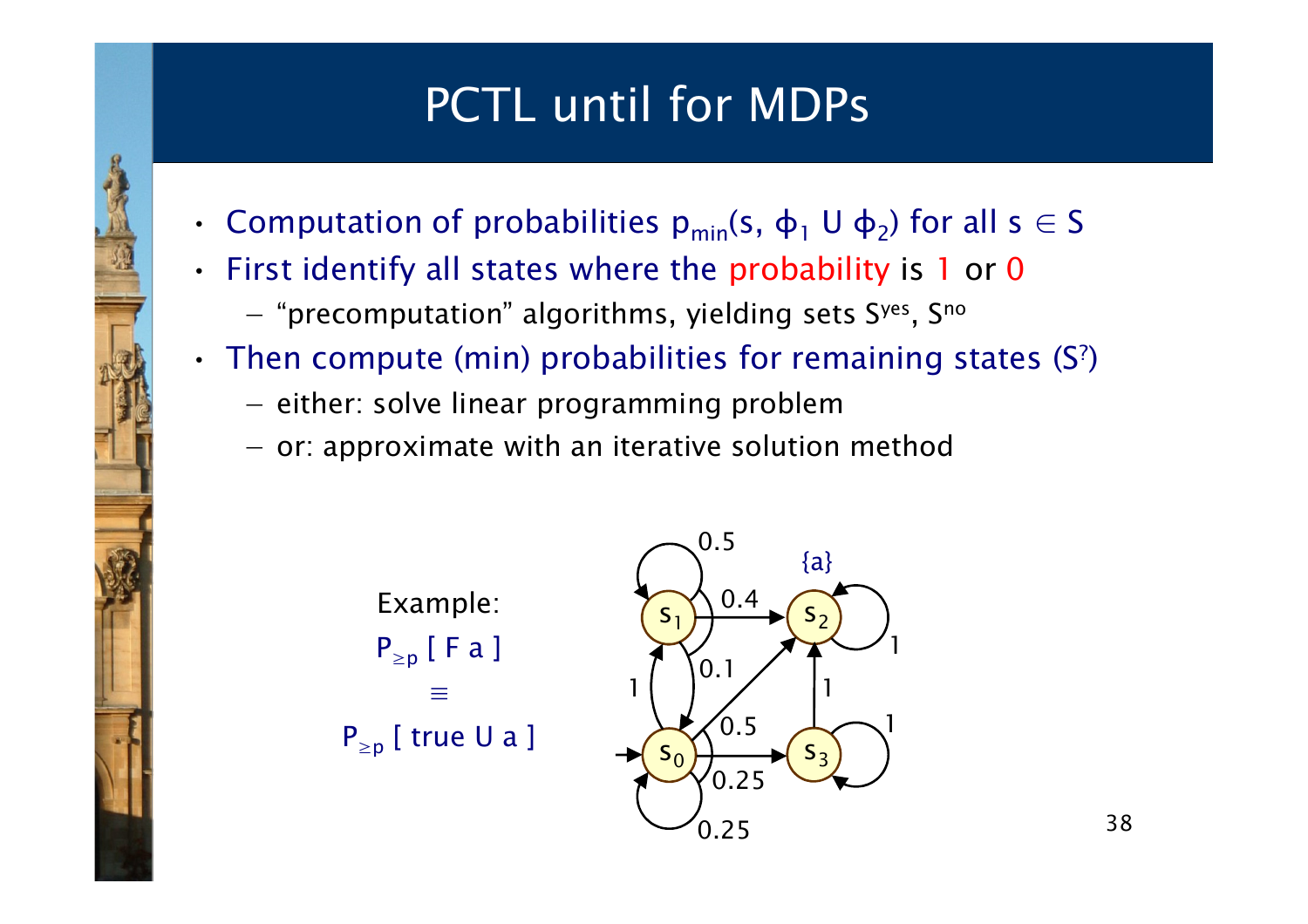#### PCTL until - Precomputation

- $\cdot$  Identify all states where p<sub>min</sub>(s, φ<sub>1</sub> U φ<sub>2</sub>) is 1 or 0
	- and the state of the state of the state of the state of the state of the state of the state of the state of the  $-$  S<sup>yes</sup> = Sat(P<sub>≥1</sub> [ φ<sub>1</sub> U φ<sub>2</sub> ]), S<sup>no</sup> = Sat( $\neg P_{>0}$  [ φ<sub>1</sub> U φ  $_2$ ])
- • Two graph-based precomputation algorithms:
	- − algorithm Prob1A computes Syes
		- for all adversaries the probability of satisfying  $\phi_1 \, U \, \phi_2$  is 1
	- algorithm Prob0E computes S<sup>no</sup>
		- there exists an adversary for which the probability is 0



Example: $\mathsf{P}_{\geq \mathsf{p}}$  [ F a ]

•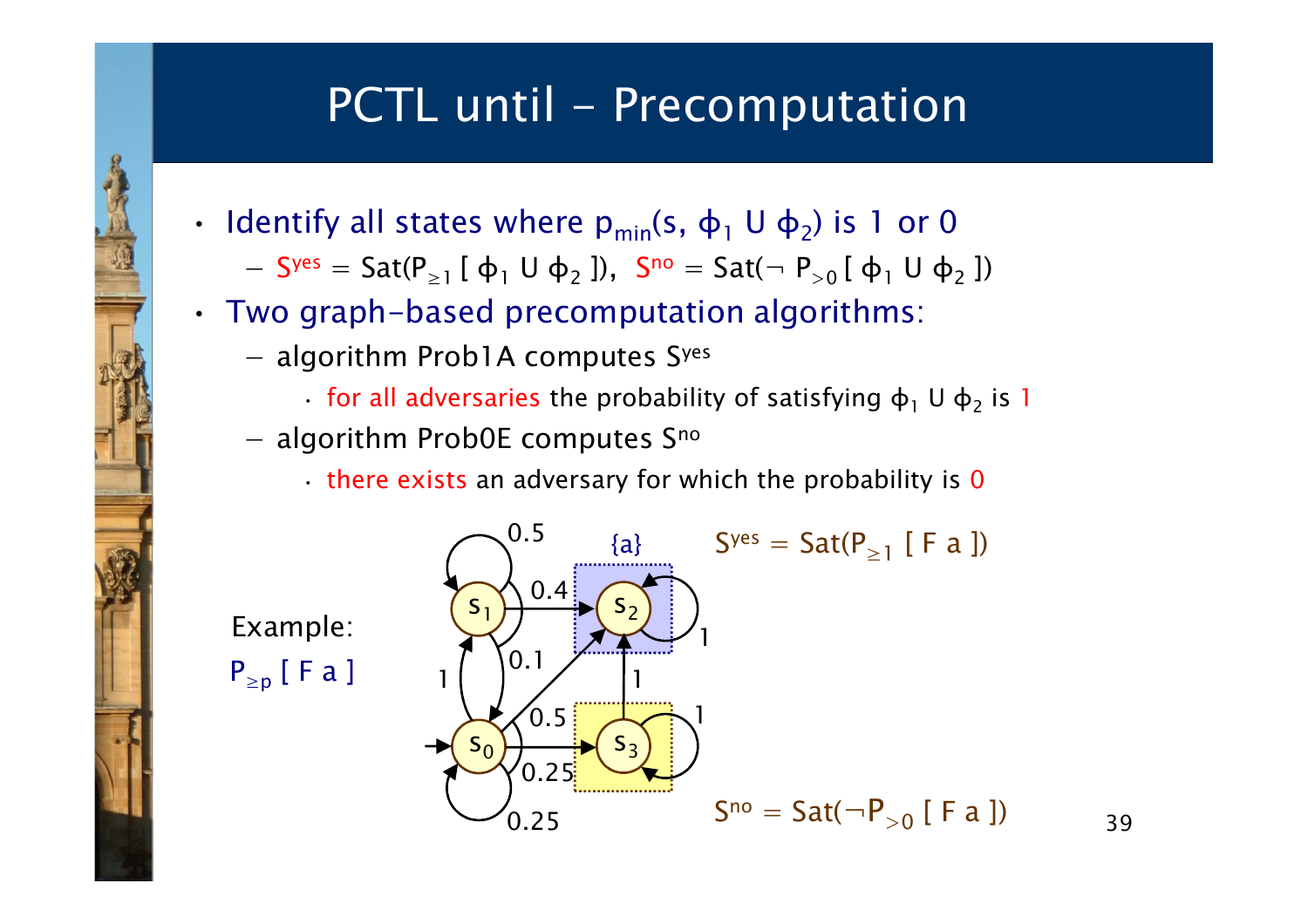### Method 1 - Linear programming

• Probabilities  $p_{min}(s, \phi_1 \cup \phi_2)$  for remaining states in the set  $S^2 = S \setminus (S^{yes} \cup S^{no})$  can be obtained as the unique solution of the following linear programming (LP) problem:

for all  $s \in S^2$  and for all  $(a,\mu) \in$  Steps (s) xµ $(\mathsf{s}')$ xµ $\sum_{s' \in S^2} \mu(s') \cdot x_{s'} + \sum_{s' \in S^{yes}} \mu(s')$ maximize  $\sum_{\mathsf{s}\in\mathsf{s}^?}\mathsf{x}_\mathsf{s}$  subject to the constraint  $\mathsf{s}$  :  $\in$  S' and for all (a,  $\mu$ ) $\in$  Steps  $s = \sum_{i} M(s)$ ,  $N_{s}$  $s \in S'$ ?  $S' \in S^{yes}$ ≤ $\leq \sum_{s' \in S^2} \mu(s') \cdot x_{s'} + \sum_{s' \in S^Y}$ ∈∈

- •• Simple case of a more general problem known as the stochastic shortest path problem [BT91]
- This can be solved with standard techniques −e.g. Simplex, ellipsoid method, branch-and-cut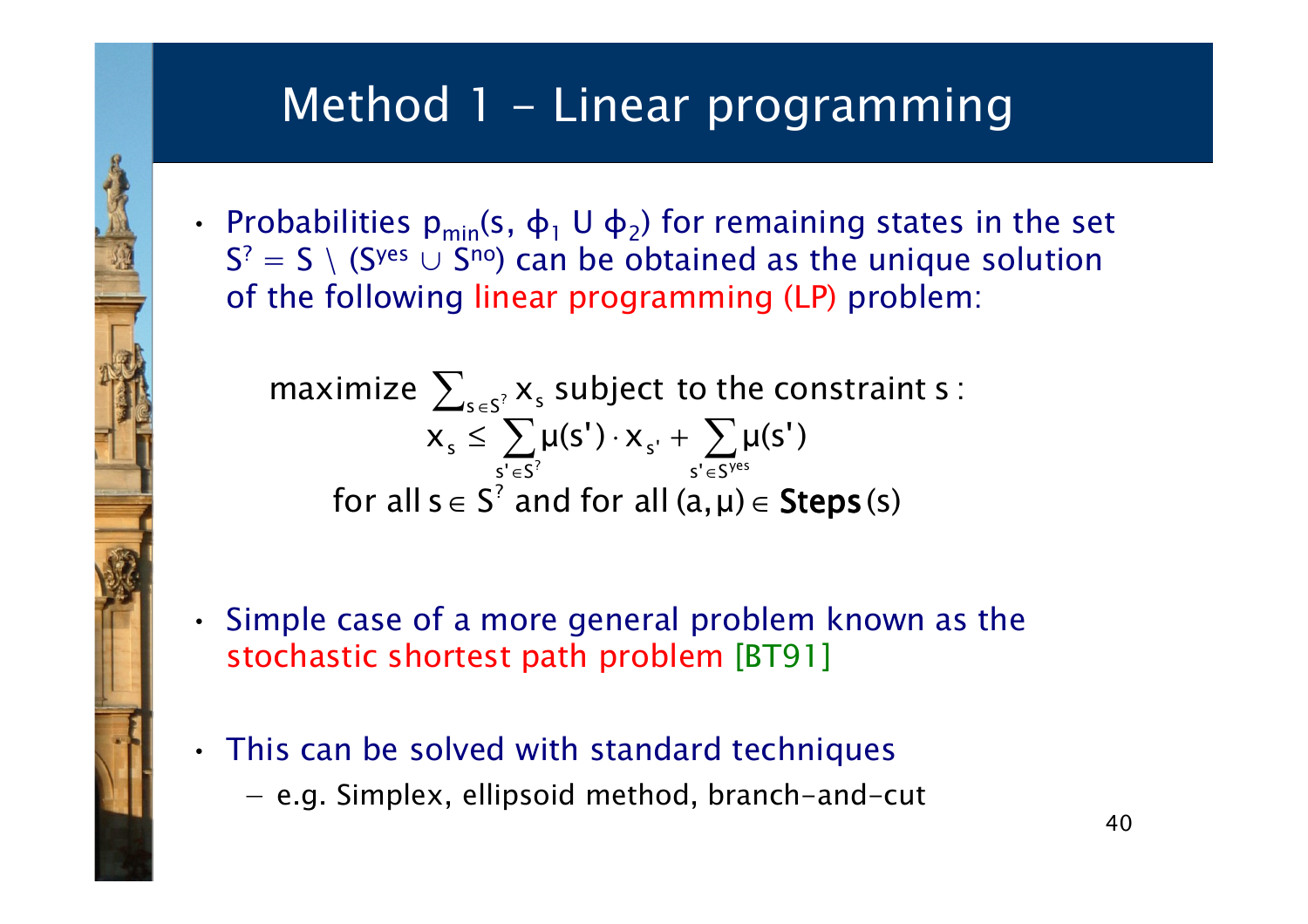

Let  $x_i = p_{min}(s_i, F_a)$ S<sup>yes</sup>:  $\mathsf{x}_2\mathsf{=}1$  , S<sup>no</sup>:  $\mathsf{x}_3\mathsf{=}0$ For  $S^2 = \{x_0, x_1\}$  : Maximise  $x_0+ x_1$  subject to constraints: •  $X_0 \leq X_1$  $\sim x_0 \leq 0.25 \cdot x_0 + 0.5$ 

• 
$$
x_1 \le 0.1 \cdot x_0 + 0.5 \cdot x_1 + 0.4
$$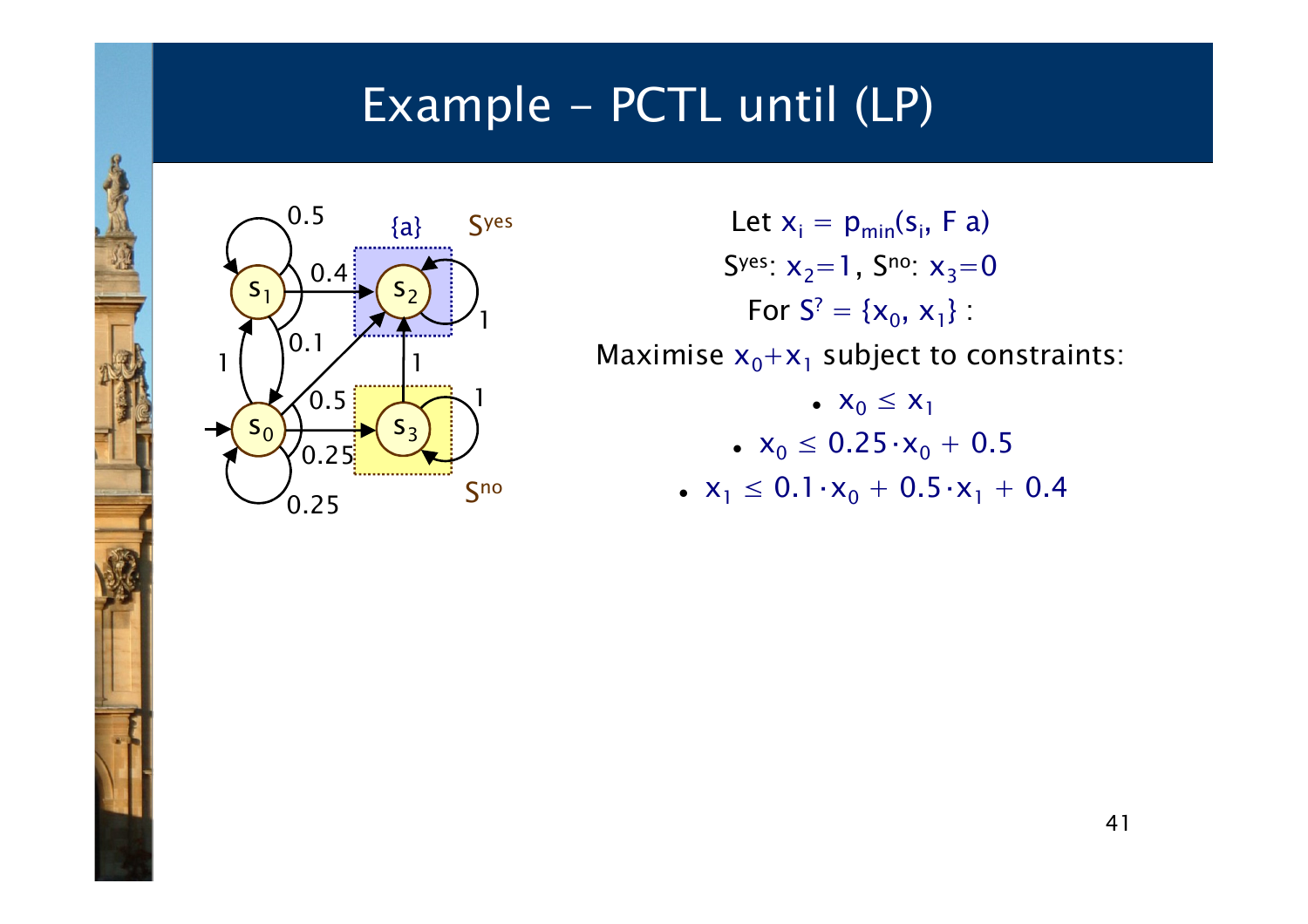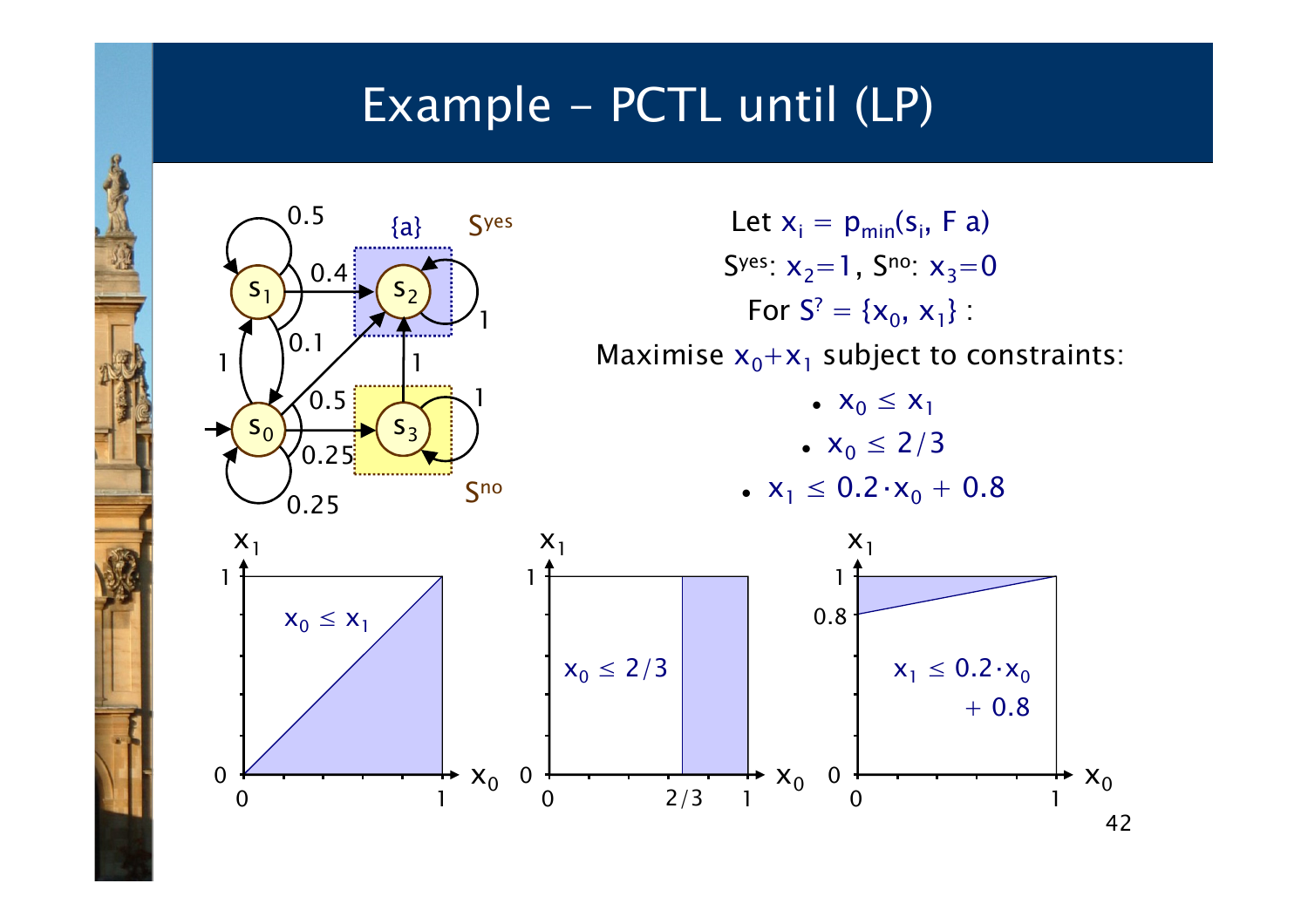

Let  $x_i = p_{min}(s_i, F_a)$ S<sup>yes</sup>:  $\mathsf{x}_2\mathsf{=}1$  , S<sup>no</sup>:  $\mathsf{x}_3\mathsf{=}0$ For  $S^2 = \{x_0, x_1\}$  : Maximise  $x_0+ x_1$  subject to constraints: •  $X_0 \leq X_1$ •  $x_0 \le 2/3$ •  $x_1 \le 0.2 \cdot x_0 + 0.8$ 

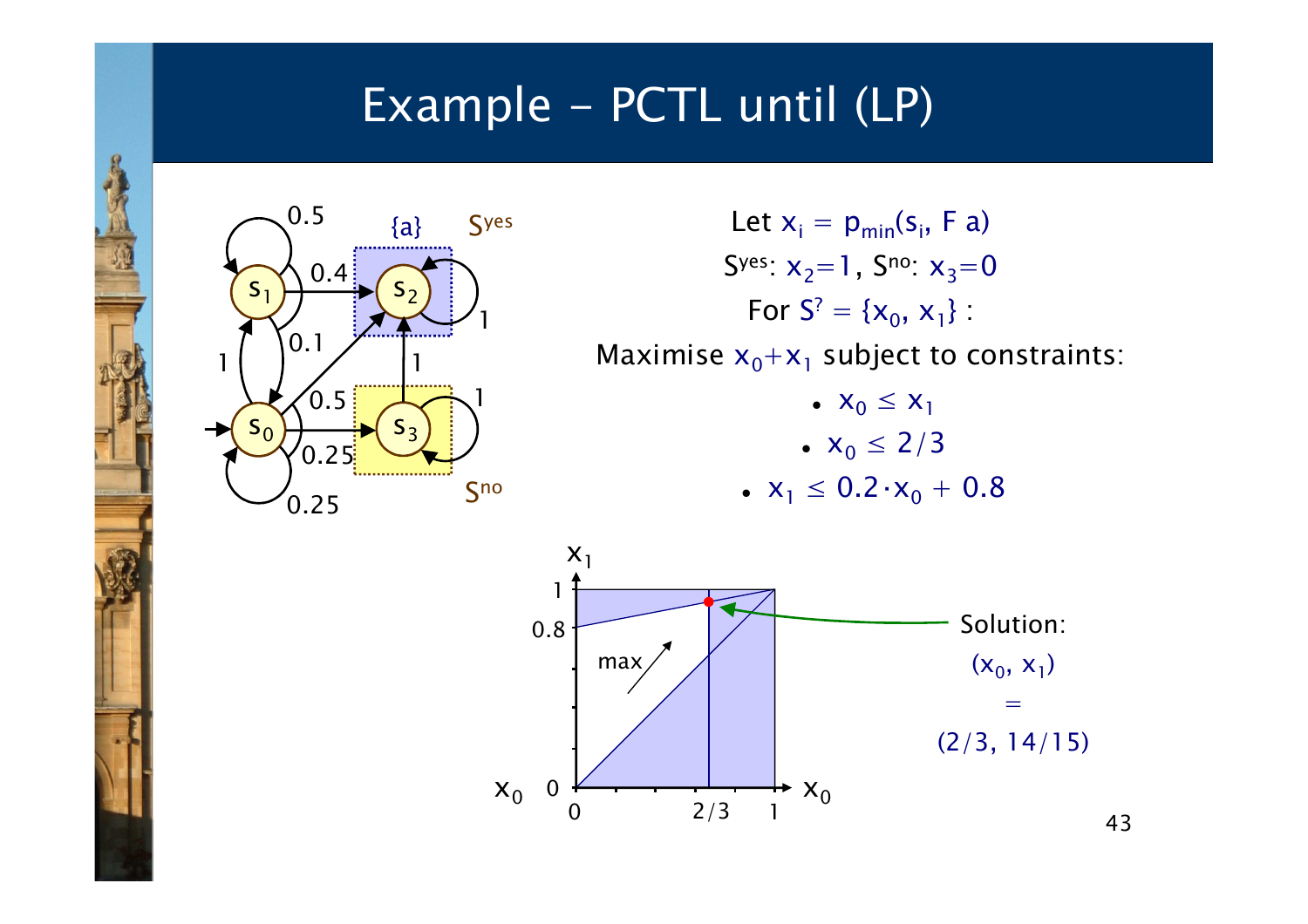

Let  $x_i = p_{min}(s_i, F_a)$ S<sup>yes</sup>:  $\mathsf{x}_2\mathsf{=}1$  , S<sup>no</sup>:  $\mathsf{x}_3\mathsf{=}0$ For  $S^2 = \{x_0, x_1\}$  : Maximise  $x_0+ x_1$  subject to constraints: •  $X_0 \leq X_1$ •  $x_0 \le 2/3$ •  $x_1 \le 0.2 \cdot x_0 + 0.8$ 



44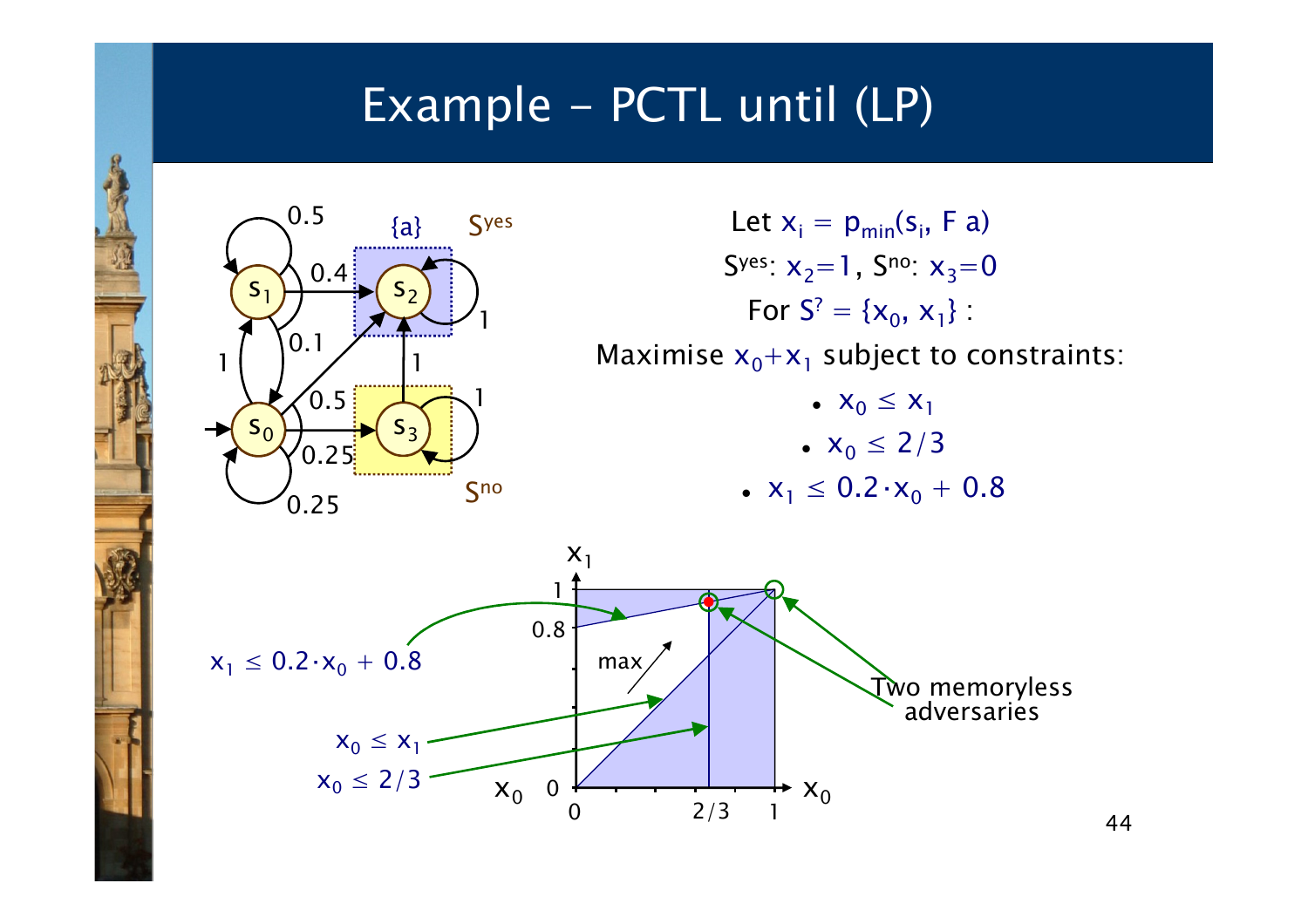# Method 2 - Value iteration

• For probabilities  $p_{min}(s, \phi_1 \cup \phi_2)$  it can be shown that:

$$
- p_{min}(s, \varphi_1 \cup \varphi_2) = \lim_{n \to \infty} x_s^{(n)} \text{ where:}
$$
\n
$$
x_s^{(n)} = \begin{cases}\n1 & \text{if } s \in S^{\text{yes}} \\
0 & \text{if } s \in S^n \\
\text{min}_{(a, \mu) \in \text{Steps}(s)} \left( \sum_{s' \in S} \mu(s') \cdot x_{s'}^{(n-1)} \right) & \text{if } s \in S^? \text{ and } n = 0\n\end{cases}
$$

- • This forms the basis for an (approximate) iterative solution
	- −iterations terminated when solution converges sufficiently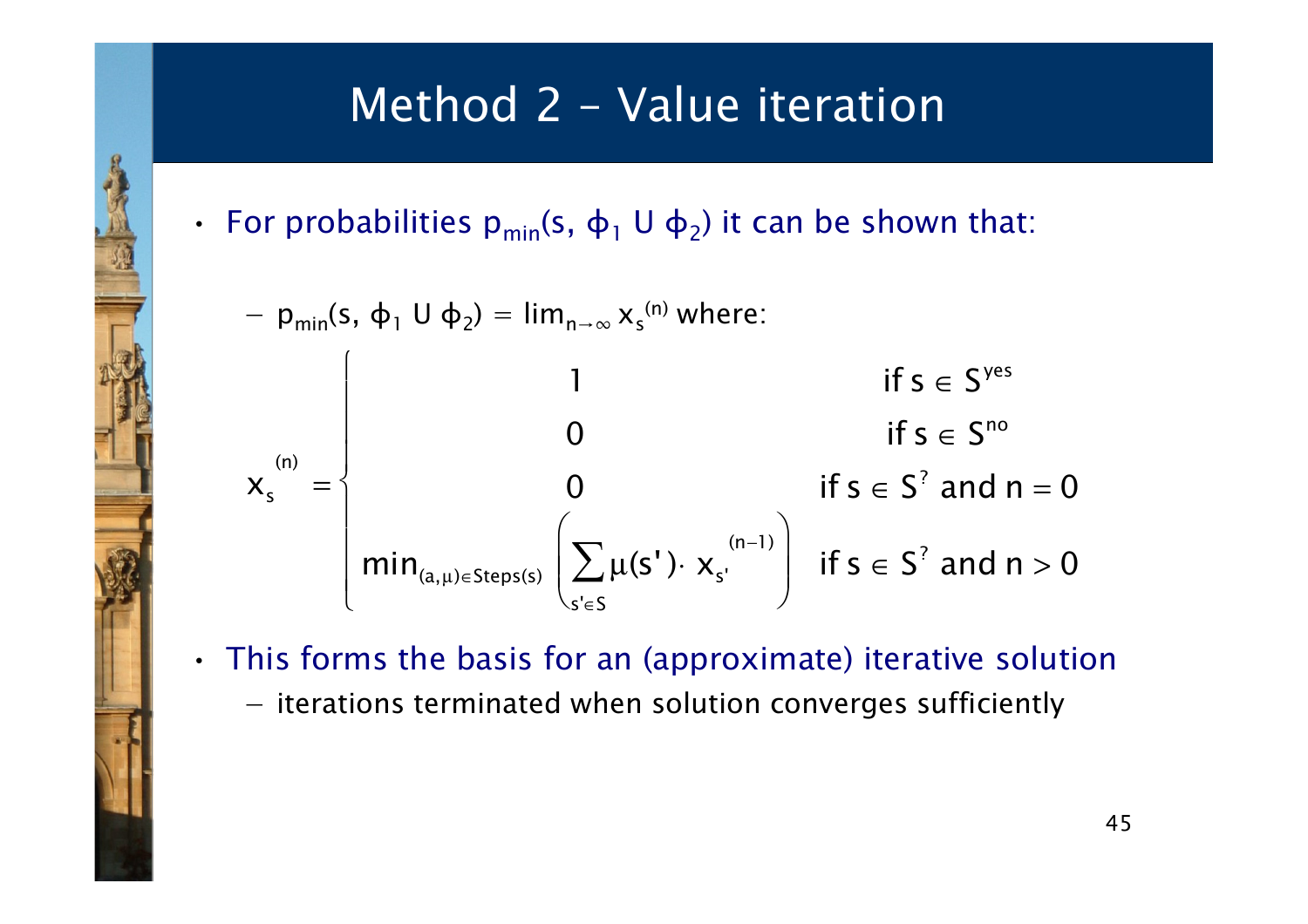#### Example - PCTL until (value iteration)



- Compute: p<sub>min</sub>(s<sub>i</sub>, F a)  $S<sup>yes</sup> = {x<sub>2</sub>}, S<sup>no</sup> = {x<sub>3</sub>}, S<sup>2</sup> = {x<sub>0</sub>, x<sub>1</sub>}$ 
	- $[~{\sf x_0}^{\mathsf{(n)}}, {\sf x_1}^{\mathsf{(n)}}, {\sf x_2}^{\mathsf{(n)}}, {\sf x_3}^{\mathsf{(n)}}~]$ n=0: [ 0, 0, 1, 0 ] $n=1$ : [ min(0,0.25 $\cdot$ 0+0.5),  $0.1 \cdot 0 + 0.5 \cdot 0 + 0.4, 1, 0$ ]
		- $= [ 0, 0.4, 1, 0 ]$
- $n=2$ : [ min(0.4,0.25 $\cdot$ 0+0.5),  $0.1 \cdot 0 + 0.5 \cdot 0.4 + 0.4$ , 1, 0]  $= [ 0.4, 0.6, 1, 0 ]$  $n=3:$  …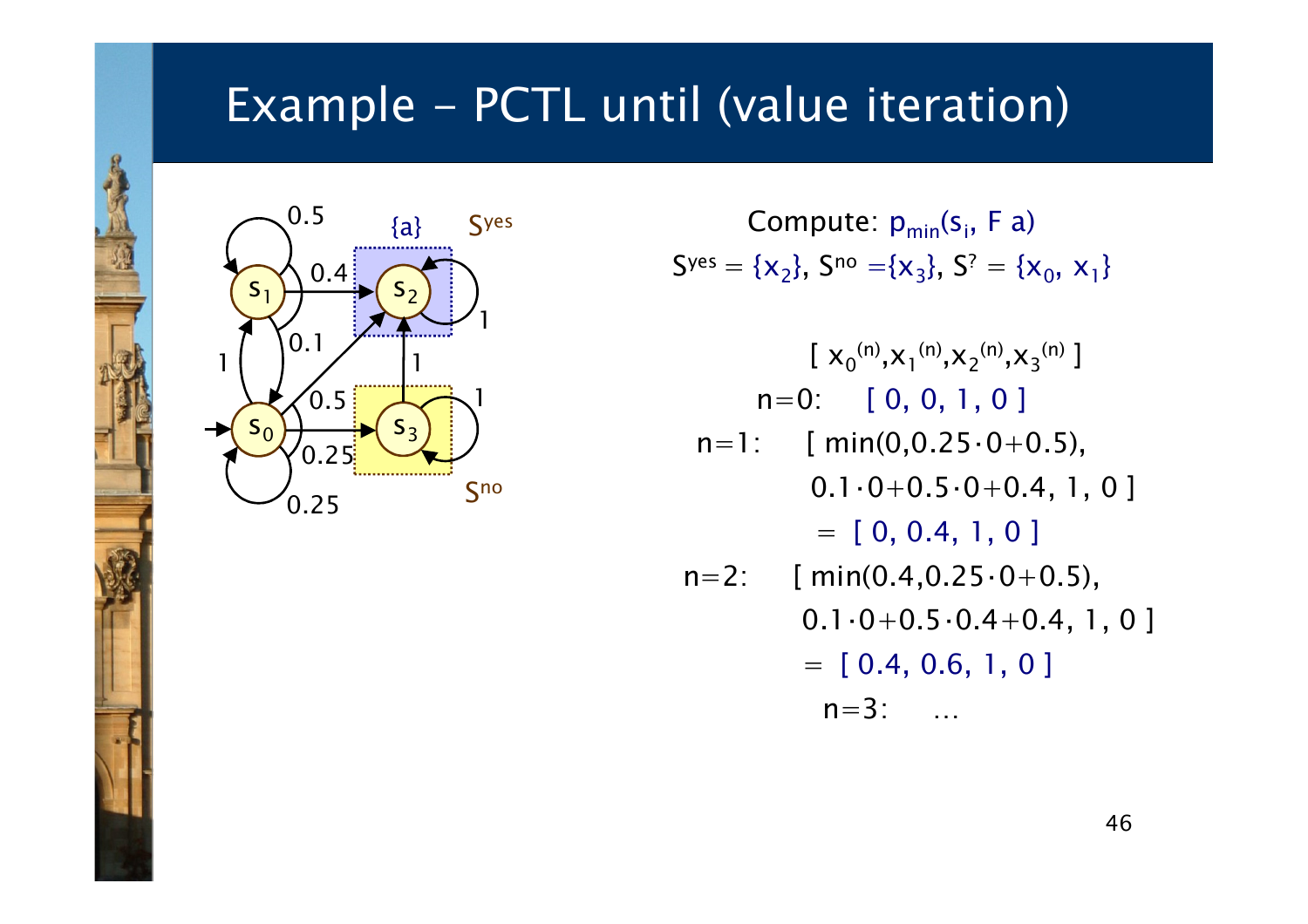#### Example - PCTL until (value iteration)



 $[~{\sf X}_0{}^{\sf (n)},{\sf X}_1{}^{\sf (n)},{\sf X}_2{}^{\sf (n)},{\sf X}_3{}^{\sf (n)}~]$ 

- $n=0$ : [ 0.000000, 0.000000, 1, 0 ]
- $n=1$ : [ 0.000000, 0.400000, 1, 0 ]
- $n=2$ : [ 0.400000, 0.600000, 1, 0 ]
- $n=3$ : [ 0.600000, 0.740000, 1, 0 ]
- $n=4$ : [ 0.650000, 0.830000, 1, 0 ]
- $n=5$ : [ 0.662500, 0.880000, 1, 0 ]
- $n=6$ : [ 0.665625, 0.906250, 1, 0 ]
- $n=7$ : [ 0.666406, 0.919688, 1, 0 ]
- $n=8$ : [ 0.666602, 0.926484, 1, 0 ]
- $n=9$ : [ 0.666650, 0.929902, 1, 0 ]
- n=20: [ 0.666667, 0.933332, 1, 0 ]

…

 $n=21$ : [ 0.666667, 0.933332, 1, 0 ]

 $\approx$  [ 2/3, 14/15, 1, 0 ]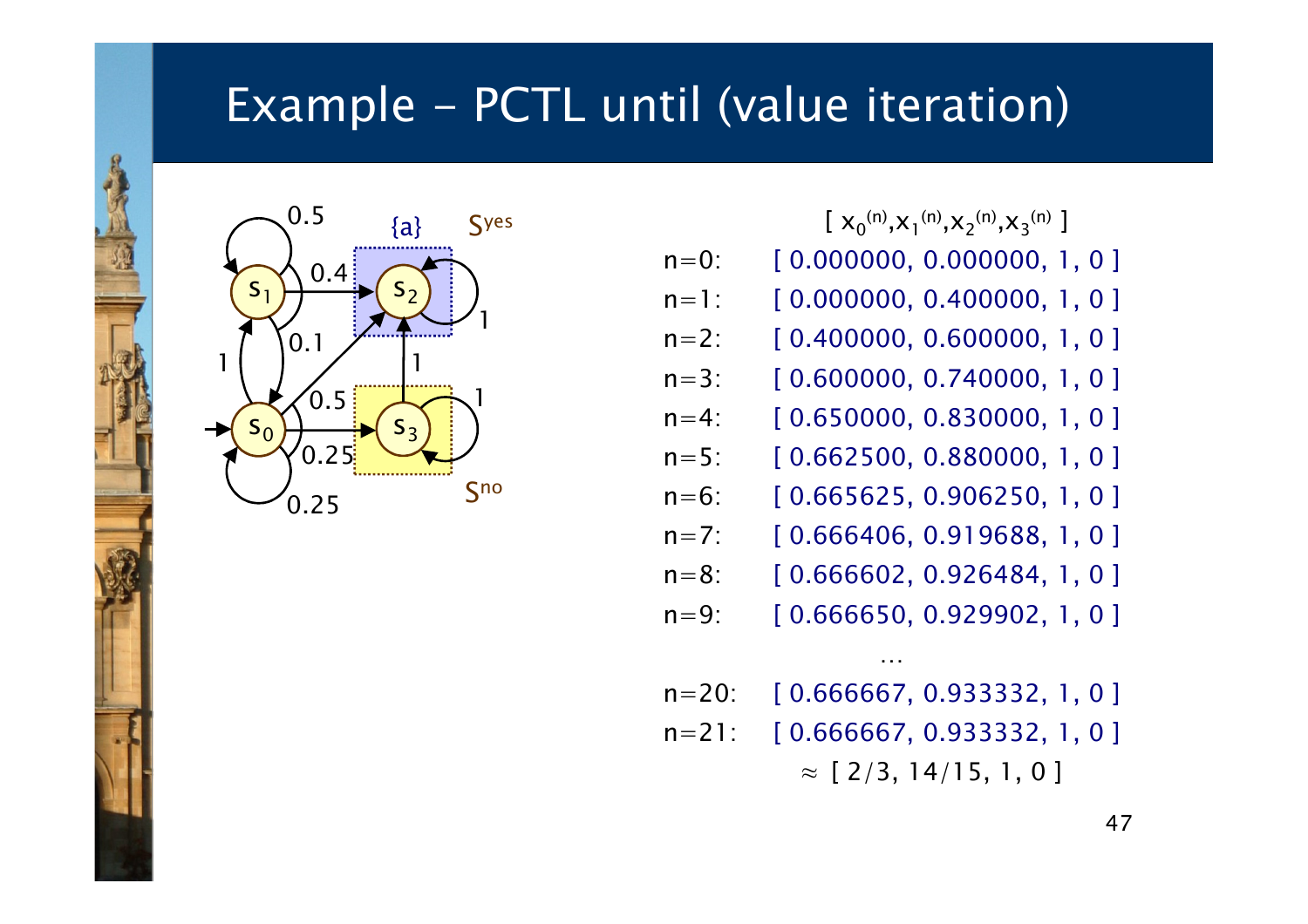#### Example – Value iteration  $+$  LP



- $[~{\sf X}_0{}^{\sf (n)},{\sf X}_1{}^{\sf (n)},{\sf X}_2{}^{\sf (n)},{\sf X}_3{}^{\sf (n)}~]$
- $[ 0.000000, 0.000000, 1, 0 ]$  $n=0$ :
- $n=1$ : [ 0.000000, 0.400000, 1, 0 ]
- $n=2$ : [ 0.400000, 0.600000, 1, 0 ]
- $n=3$ : [ 0.600000, 0.740000, 1, 0 ]
- $n=4$ : [ 0.650000, 0.830000, 1, 0 ]
- $n=5$ : [ 0.662500, 0.880000, 1, 0 ]
- $n=6$ : [ 0.665625, 0.906250, 1, 0 ]
- $n=7$ : [ 0.666406, 0.919688, 1, 0 ] $n=8$ : [ 0.666602, 0.926484, 1, 0 ]
- $n=9$ : [ 0.666650, 0.929902, 1, 0 ]
- n=20: [ 0.666667, 0.933332, 1, 0 ] $n=21$ : [ 0.666667, 0.933332, 1, 0 ]

…

 $\approx$  [ 2/3, 14/15, 1, 0 ]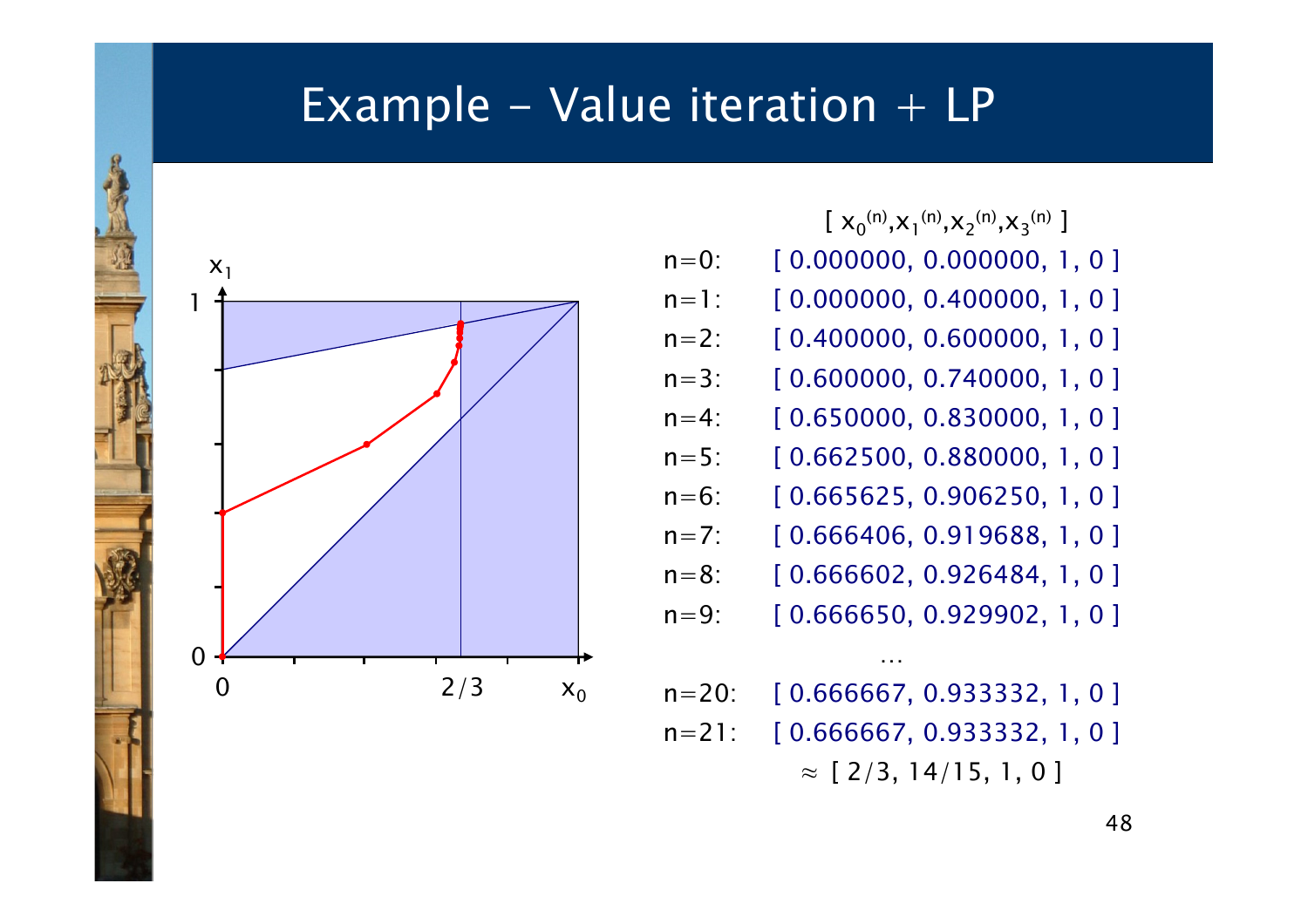# PCTL model checking - Summary

- • Computation of set Sat(Φ) for MDP M and PCTL formula Φ
	- −recursive descent of parse tree
	- −combination of graph algorithms, numerical computation

#### • Probabilistic operator P:

- − $X$  Φ : one matrix-vector multiplication, O(|S|<sup>2</sup>)
- − $\Phi_1$  U<sup>≤k</sup>  $\Phi_2$ : k matrix-vector multiplications, O(k|S|<sup>2</sup>)
- − Φ<sub>1</sub> U Φ<br>————————————————————  $_2$  : linear programming problem, polynomial in  $|S|$ (assuming use of linear programming)
- Complexity:
	- −linear in |Φ| and polynomial in |S|
	- −S is states in MDP, assume |Steps(s)| is constant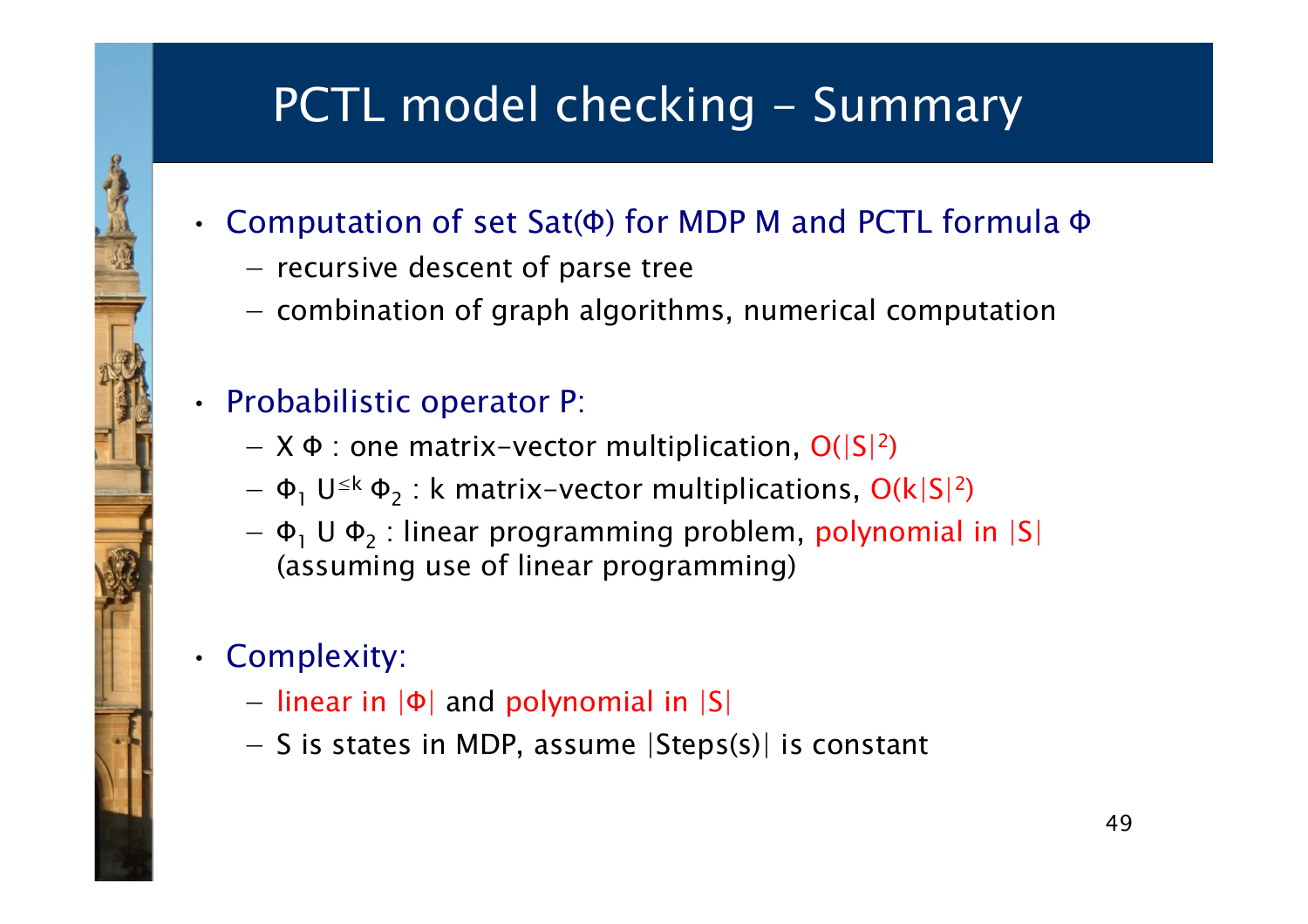# Overview (Part 1)

- Markov decision processes (MDPs)
- Adversaries
- PCTL
- PCTL model checking
- Costs and rewards
- Case study: Firewire root contention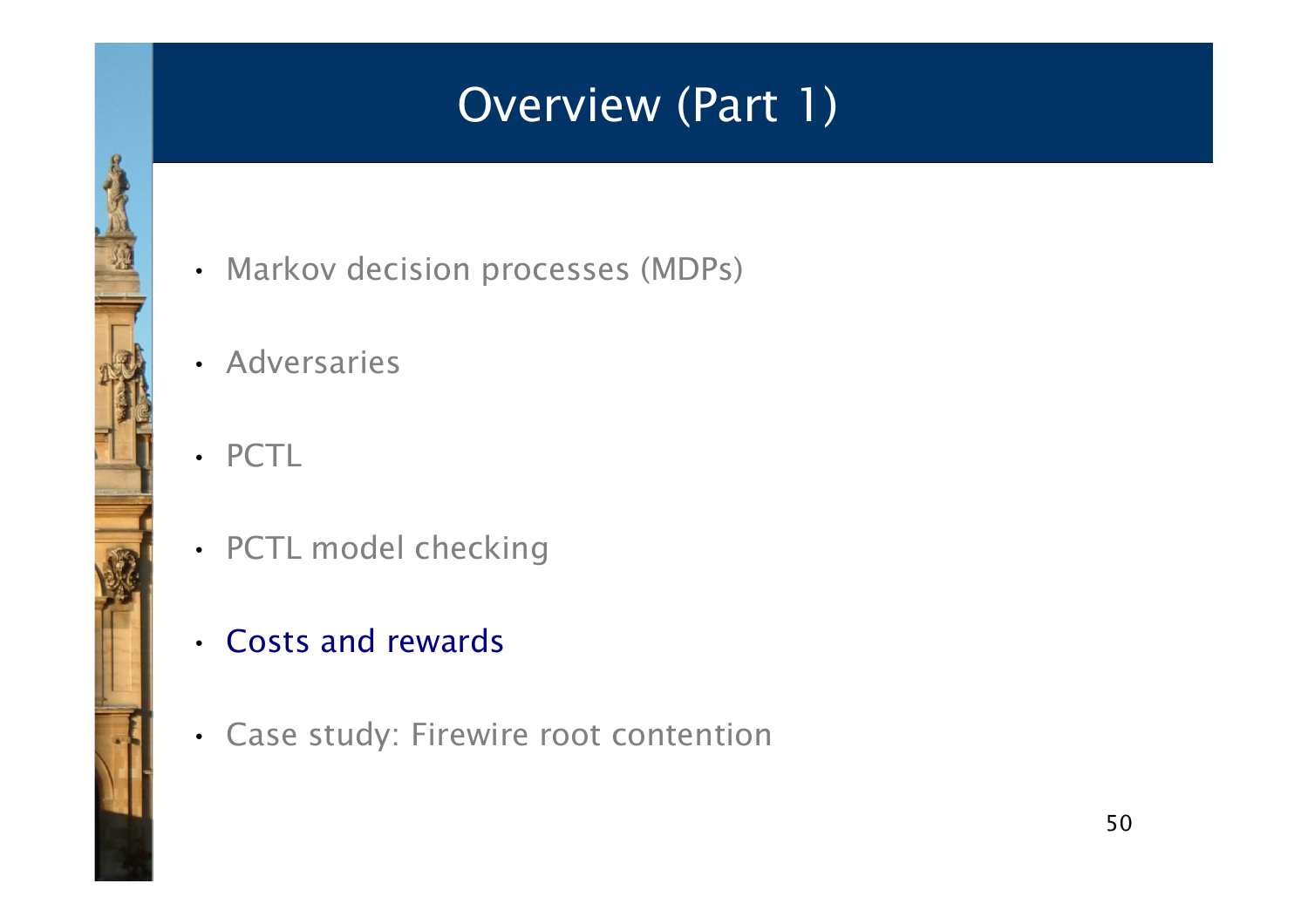# Costs and rewards

- We augment DTMCs with rewards (or, conversely, costs)
	- −real-valued quantities assigned to states and/or transitions
	- −these can have a wide range of possible interpretations

#### • Some examples:

−elapsed time, power consumption, size of message queue, number of messages successfully delivered, net profit, …

#### • Costs? or rewards?

- −mathematically, no distinction between rewards and costs
- −when interpreted, we assume that it is desirable to minimise costs and to maximise rewards
- −we will consistently use the terminology "rewards" regardless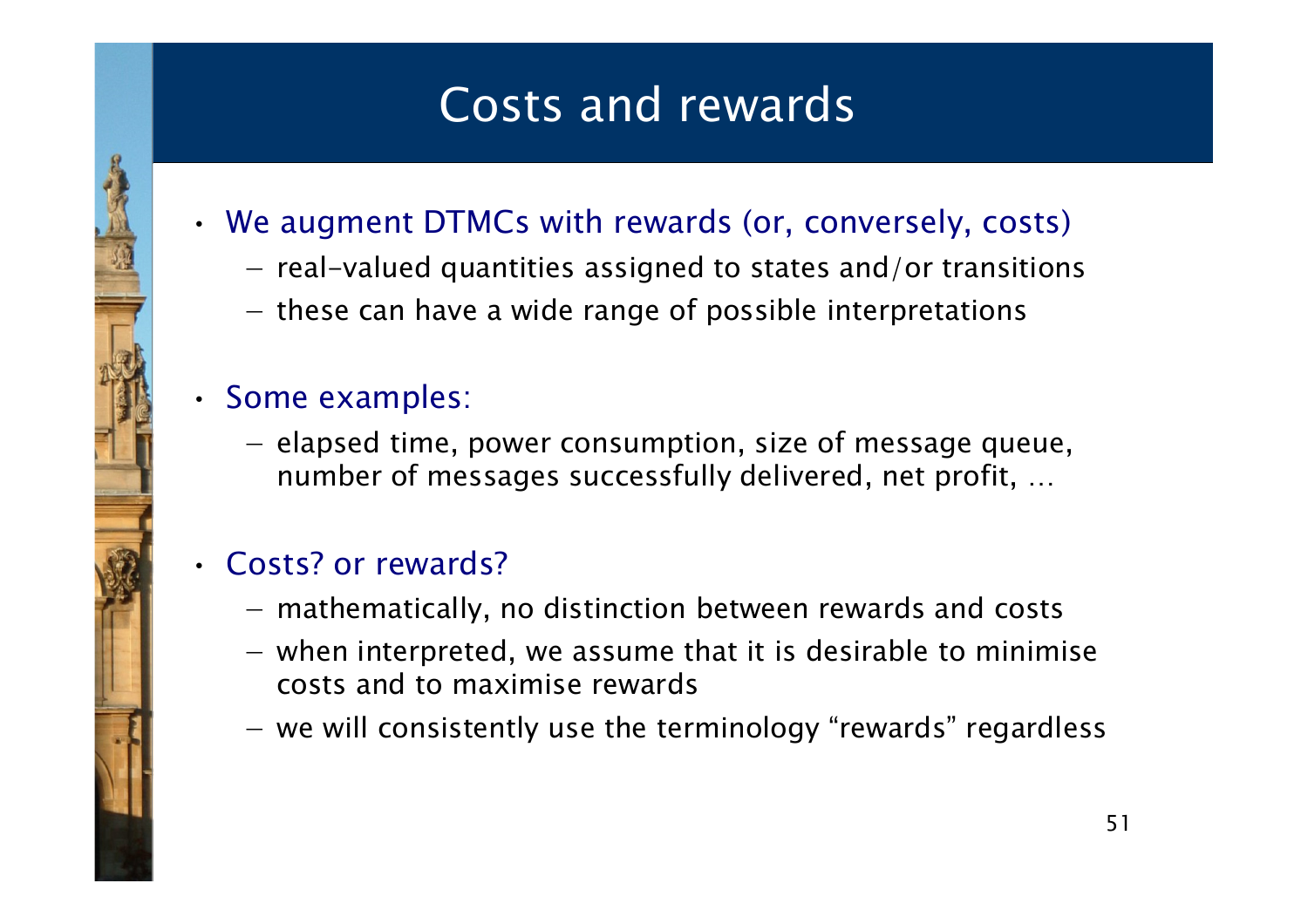# Reward-based properties

- Properties of MDPs augmented with rewards
	- −allow a wide range of quantitative measures of the system
	- −basic notion: expected value of rewards
	- −formal property specifications will be in an extension of PCTL
- •More precisely, we use two distinct classes of property…

#### • Instantaneous properties

- −the expected value of the reward at some time point
- Cumulative properties

•

−the expected cumulated reward over some period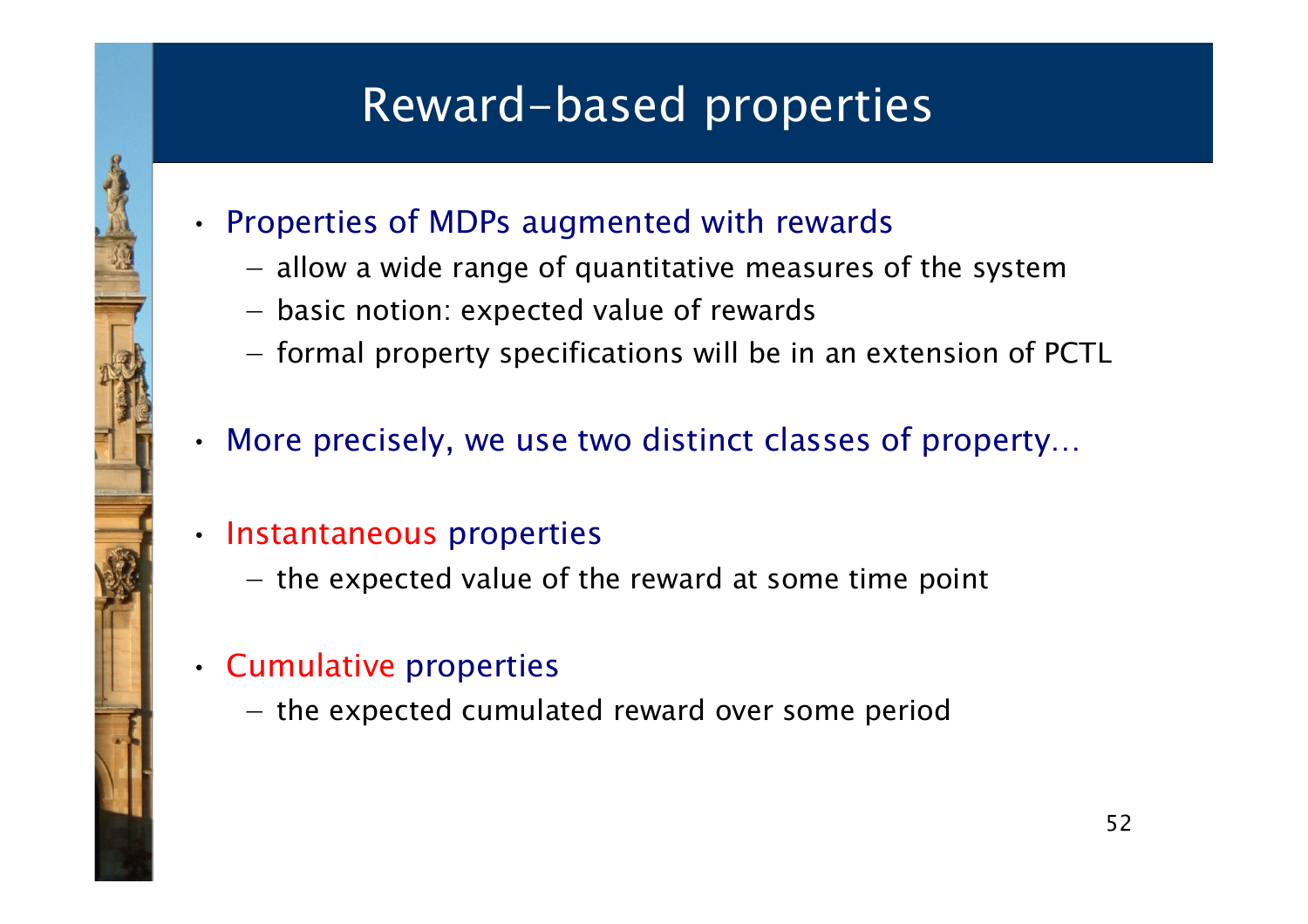### PCTL and rewards

- Extend PCTL to incorporate reward-based properties
	- −add an R operator, which is similar to the existing P operator



−where  $r \in \mathbb{R}_{\geq 0}$ ,  $\sim \in \{ \lt, , \gt, , \leq , \geq \}, k \in \mathbb{N}$ 

•

•  $R_{\sim r}$  [  $\cdot$  ] means "the expected value of  $\cdot$  satisfies  $\sim r$ "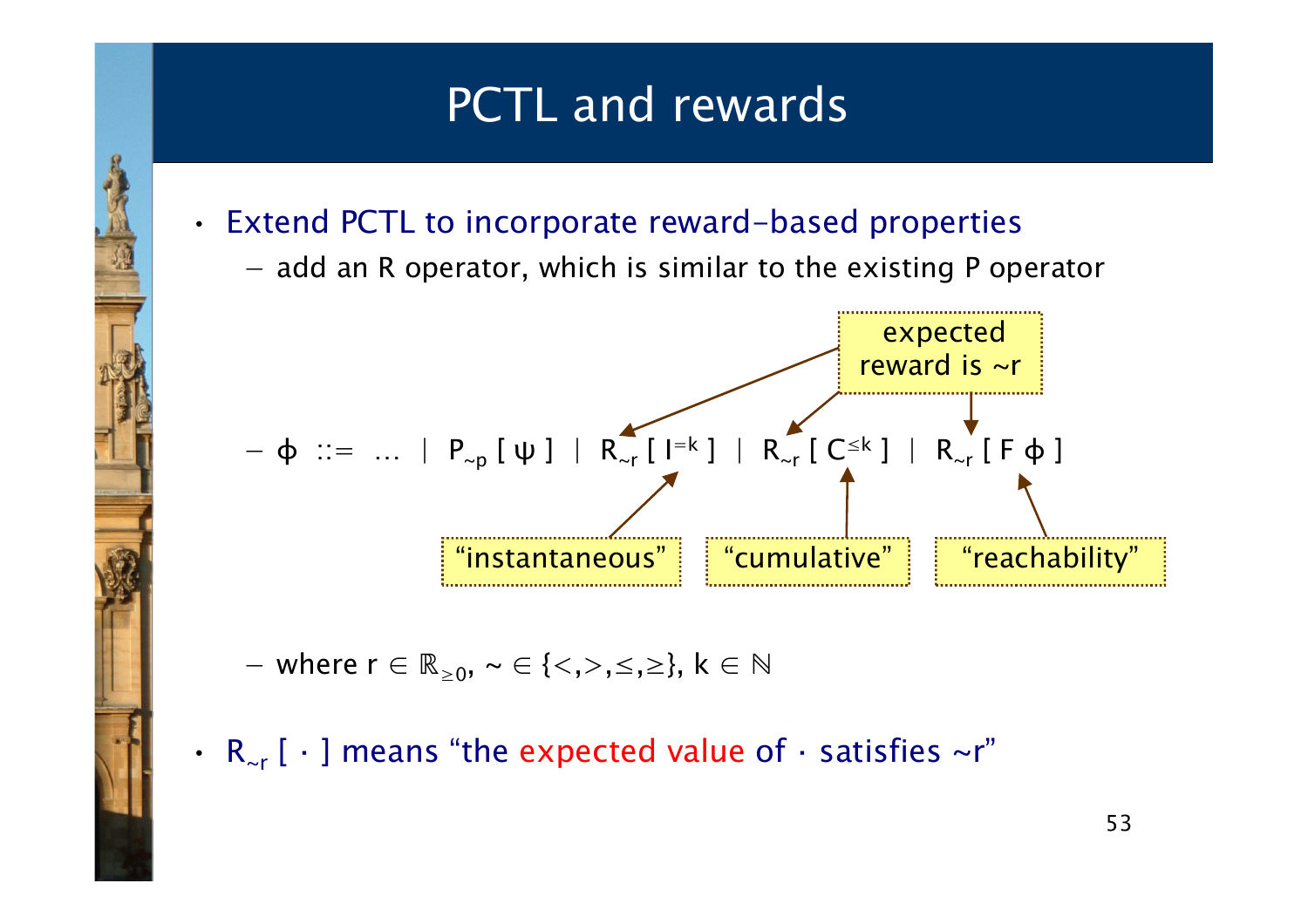# Types of reward formulas

#### • Instantaneous:  $R_{\sim r}$  [I=k]

•

•

- −"the expected value of the state reward at time-step k is  $\sim$ r"
- −e.g. "the expected queue size after exactly 90 seconds"

#### • Cumulative:  $R_{\text{cr}}$  [  $C^{\leq k}$  ]

- −"the expected reward cumulated up to time-step k is  $\sim$ r"
- e.g. "the expected power consumption over one hour "

#### •Reachability:  $R_{\sim r}$  [ F  $\varphi$  ]

- −"the expected reward cumulated before reaching a state<br>catiof ing this w" satisfying  $\phi$  is  $\sim r''$
- −e.g. "the expected time for the algorithm to terminate"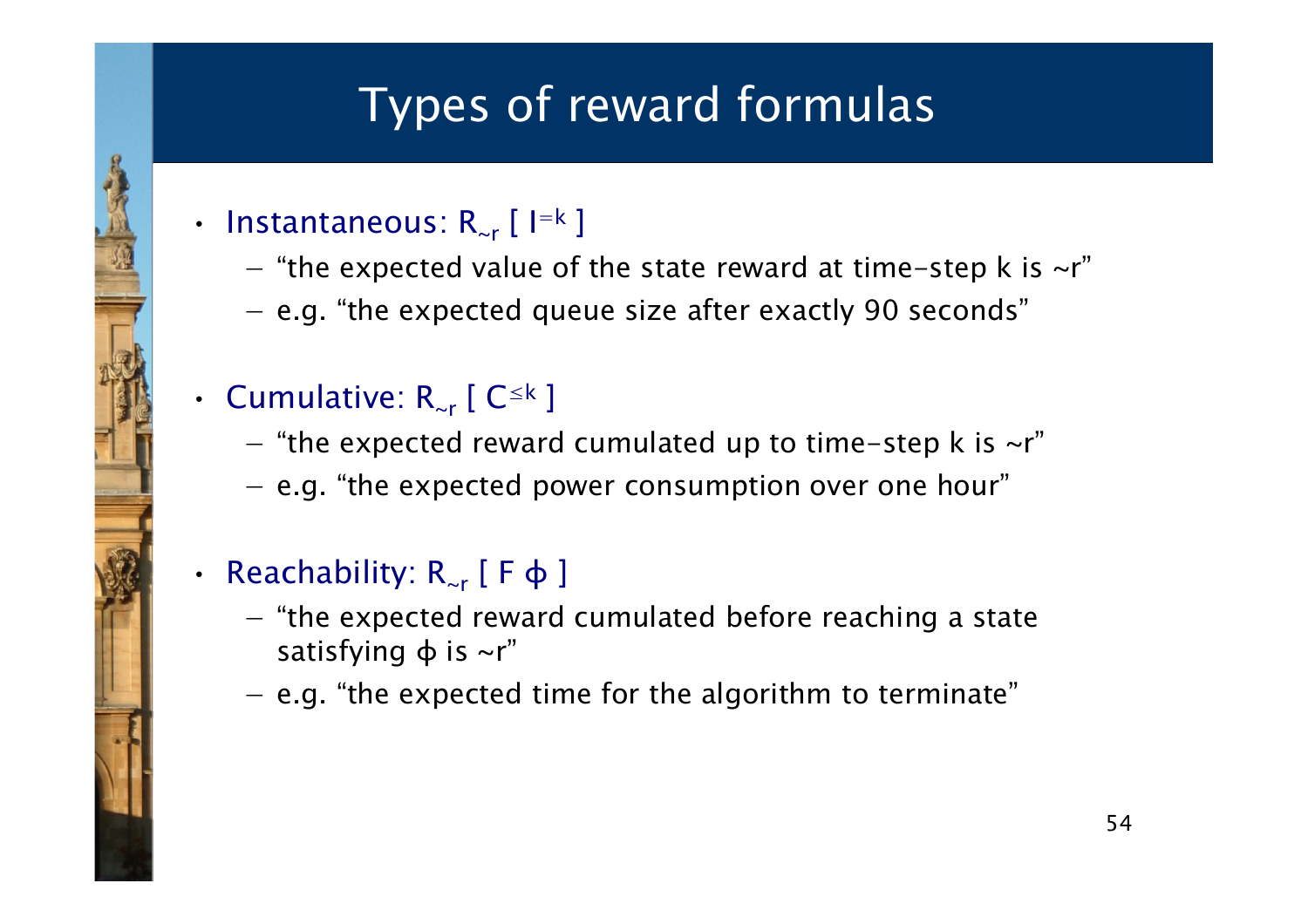# Model checking MDP reward formulas

• Instantaneous:  $R_{\sim r}$  [I=k]

•

•

- −similar to the computation of bounded until probabilities
- −solution of recursive equations
- Cumulative:  $R_{\text{cr}}$  [  $C^{\leq k}$  ]
	- −extension of bounded until computation
	- solution of recursive equations
- •Reachability:  $R_{\text{cr}}$  [  $F \varphi$  ]
	- −similar to the case for P operator and until
	- −graph-based precomputation (identify  $\infty$ -reward states)
	- −then linear programming problem (or value iteration)